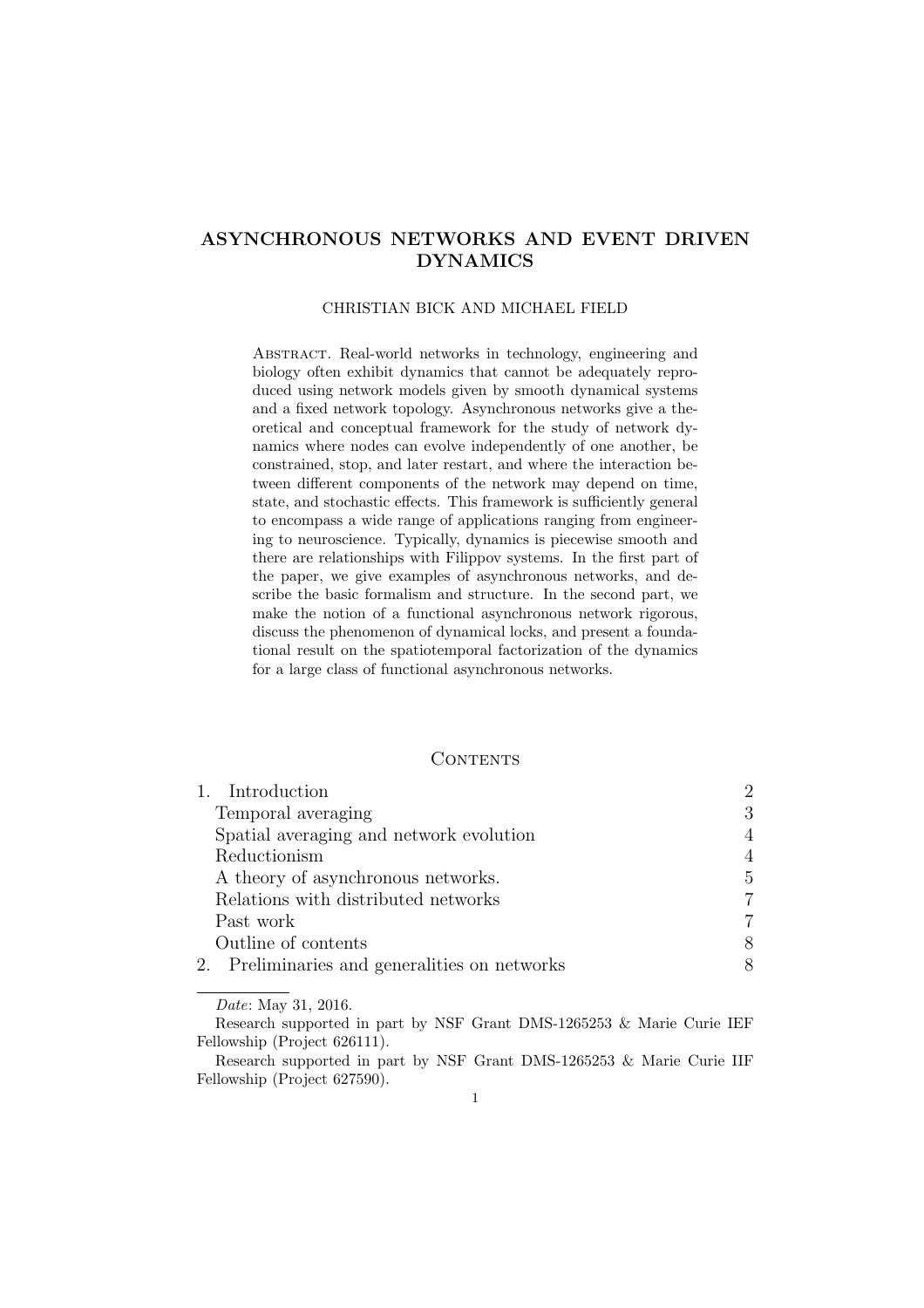| 2.1.       | Notational conventions                                     | 8  |
|------------|------------------------------------------------------------|----|
| 2.2.       | Network notation                                           | 8  |
| 2.3.       | Synchronous networks                                       | 10 |
| 3.         | Asynchronous networks: examples                            | 11 |
| 4.         | A Mathematical model for asynchronous networks             | 15 |
| 4.1.       | Basic formalism for asynchronous networks                  | 15 |
| 4.2.       | Local foliations                                           | 17 |
|            | 4.3. Constrained nodes and admissible vector fields        | 18 |
|            | 4.4. The event map                                         | 19 |
| 4.5.       | Asynchronous network with constraints                      | 20 |
| 4.6.       | Network vector field of an asynchronous network            | 20 |
| 4.7.       | Integral curves and proper asynchronous networks           | 21 |
| 4.8.       | Semiflows for amenable asynchronous networks               | 25 |
| 4.9.       | Asynchronous networks with additive input structure        | 25 |
|            | 4.10. Local clocks on an asynchronous network              | 26 |
|            | 4.11. Stochastic event processes and asynchronous networks | 27 |
|            | 5. Model examples of asynchronous networks                 | 28 |
| 5.1.       | A transport example: train dynamics                        | 28 |
| 5.2.       | Power grids and microgrids                                 | 34 |
| 6.         | Products of asynchronous networks                          | 39 |
| 6.1.       | Products                                                   | 40 |
| 6.2.       | Decomposability                                            | 41 |
|            | 6.3. Sufficient conditions for decomposability             | 42 |
| 6.4.       | Factorization of asynchronous networks                     | 44 |
| References |                                                            | 45 |

### 1. INTRODUCTION

In this work we develop a theory of asynchronous networks and event driven dynamics. This theory constitutes an approach to network dynamics that takes account of features encountered in networks from modern technology, engineering, and biology, especially neuroscience. For these networks dynamics can involve a mix of distributed and decentralized control, adaptivity, event driven dynamics, switching, varying network topology and hybrid dynamics (continuous and discrete). The associated network dynamics will generally only be piecewise smooth, nodes may stop and later restart and there may be no intrinsic global time (we give specific examples and definitions later). Significantly, many of these networks have a *function*. For example, transportation networks bring people and goods from one point

| I<br>٦<br>٦ |
|-------------|
|             |
|             |
|             |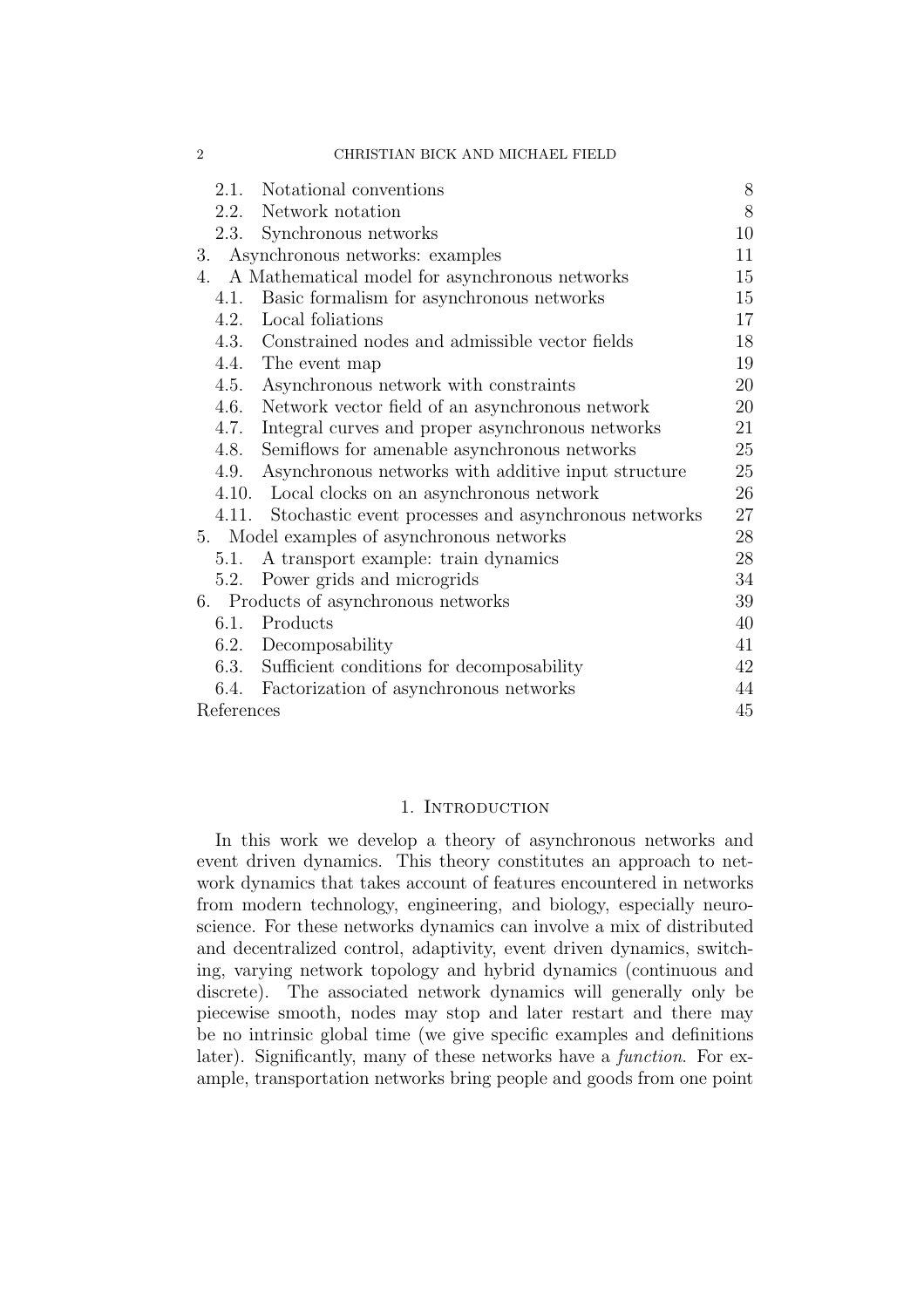to another and neural networks may perform pattern recognition or computation.

Given the success of network models based on smooth differential equations and methods based on statistical physics, thermodynamic formalism and averaging (which typically lead to smooth network dynamics), it is not unreasonable to ask whether it is *necessary* to incorporate issues such as nonsmoothness in a theory of network dynamics. While nonsmooth dynamics is more familiar in engineering than in physics, we argue below that ideas from engineering, control and nonsmooth dynamics apply to many classes of network and that nonsmoothness often cannot be ignored in the analysis of network function. As part of these introductory comments, we also explain the motivation underlying our work, and describe one of our main results: the modularization of dynamics theorem.

Temporal averaging. Consider the analysis of a network where links are added and removed over time. Two extreme cases have been widely considered in the literature. If the network topology switches rapidly, relative to the time scale of the phenomenon being considered, then we may be able to replace the varying topology by the time-averaged topology<sup>1</sup>. Providing that the network topology is not state dependent, the resulting dynamics will typically be smooth. On the other hand, if the topology changes slowly enough relative to the time scale of interest, we may regard the topology as constant and again we obtain smooth network dynamics. Either one of these approaches may be applicable in a system where time scales are clearly separated.

However, in many situations, especially those involving control or close to bifurcation, changes in network topology may play a crucial role in network function and an averaging approach may fail or neglect essential structure. This is well-known for problems in optimized control where solutions are typically nonsmooth and averaging gives the wrong solutions (for example, in switching problems using thermostats). For an example with variable network topology, we cite the effects of changing connection structure (transmission line breakdown), or adding/subtracting a microgrid, on a power grid. Neither averaging nor the assumption of constant network structure are appropriate tools: we cannot average the problems away. Instead, we are forced to engage with an intermediate regime, where nonsmoothness (switching) and control play a crucial role in network function.

<sup>&</sup>lt;sup>1</sup>For example, if the input structure is additive – see section 2.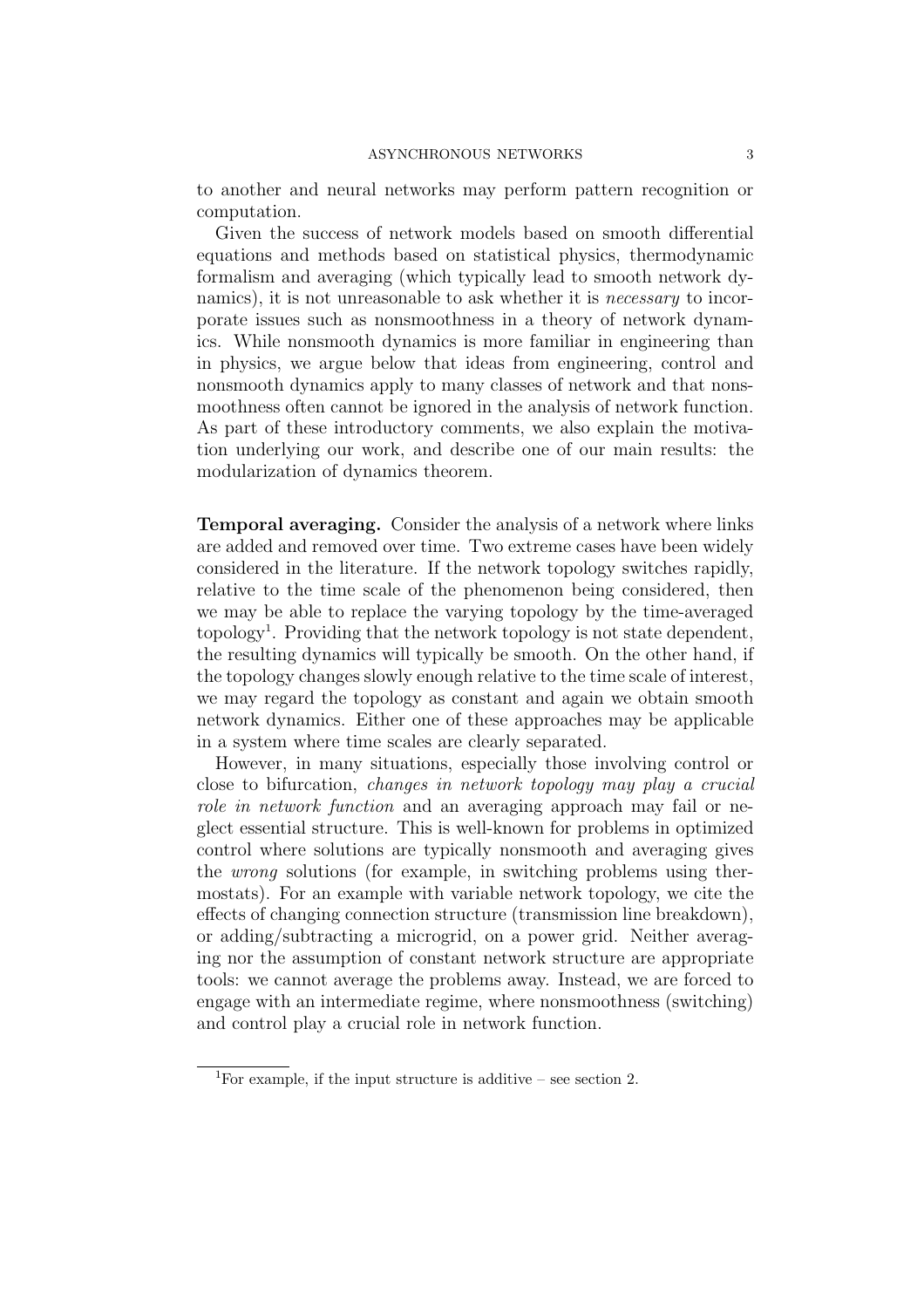Spatial averaging and network evolution. Much current research on networks is related to the description and understanding of complex systems [7, 17, 43, 48]. Roughly speaking, and avoiding a formal definition [43], we regard a complex system as a large network of nonlinearly interacting dynamical systems where there are feedback loops, multiple time and/or spatial scales, emergent behaviour, etc. One established approach to complex networks and systems uses ideas from statistical mechanics and thermodynamic formalism. For example, models of complex networks of interconnected neurons can sometimes be described in terms of their information processing capability and entropy [57]. These methods originate from applications to large interacting systems of particles in physics. As Schrödinger points out in his 1943 Trinity College, Dublin, lectures [58]

"...the laws of physics and chemistry are statistical throughout."

In contrast to the laws of physics and chemistry, evolution plays a decisive role in the development of complex biological structure. Functional biological structures that provided the basis for evolutionary development can be quite small – the nematode worm caenorhabditis elegans has 302 neurons. If the underlying small-scale structure still has functional relevance, an approach based on statistical averages to complex biological networks has to be limited; on the one hand, averaging over the entire network will likely ignore any small scale structure, and on the other hand statistical averages have little or no meaning for small systems – at least on a short time scale.

Reverse engineering large biological structures appears completely impractical; in part this is because of the role that evolution plays in the development of complex structure. Evolution works towards optimization of function, rather than simplicity, and is often local in character with the flavour of decentralized control. Similar issues arise in understanding evolved engineering structures. For example, the internal combustion engine of a car in 1950 was a simple device, whose operation was synchronized through mechanical means. A modern internal combustion engine is structurally complex and employs a mix of synchronous and asynchronous systems controlled by multiple computer processors, sensors and complex computer code.

Reductionism. In nonlinear network dynamics, and complex systems generally, there is the question as to how far one can make use of reductionist techniques [5], [43, 2.5]. One approach, advanced by Alon and Kastan [38] in biology, has been the identification and description of relatively simple and small dynamical units, such as non-linear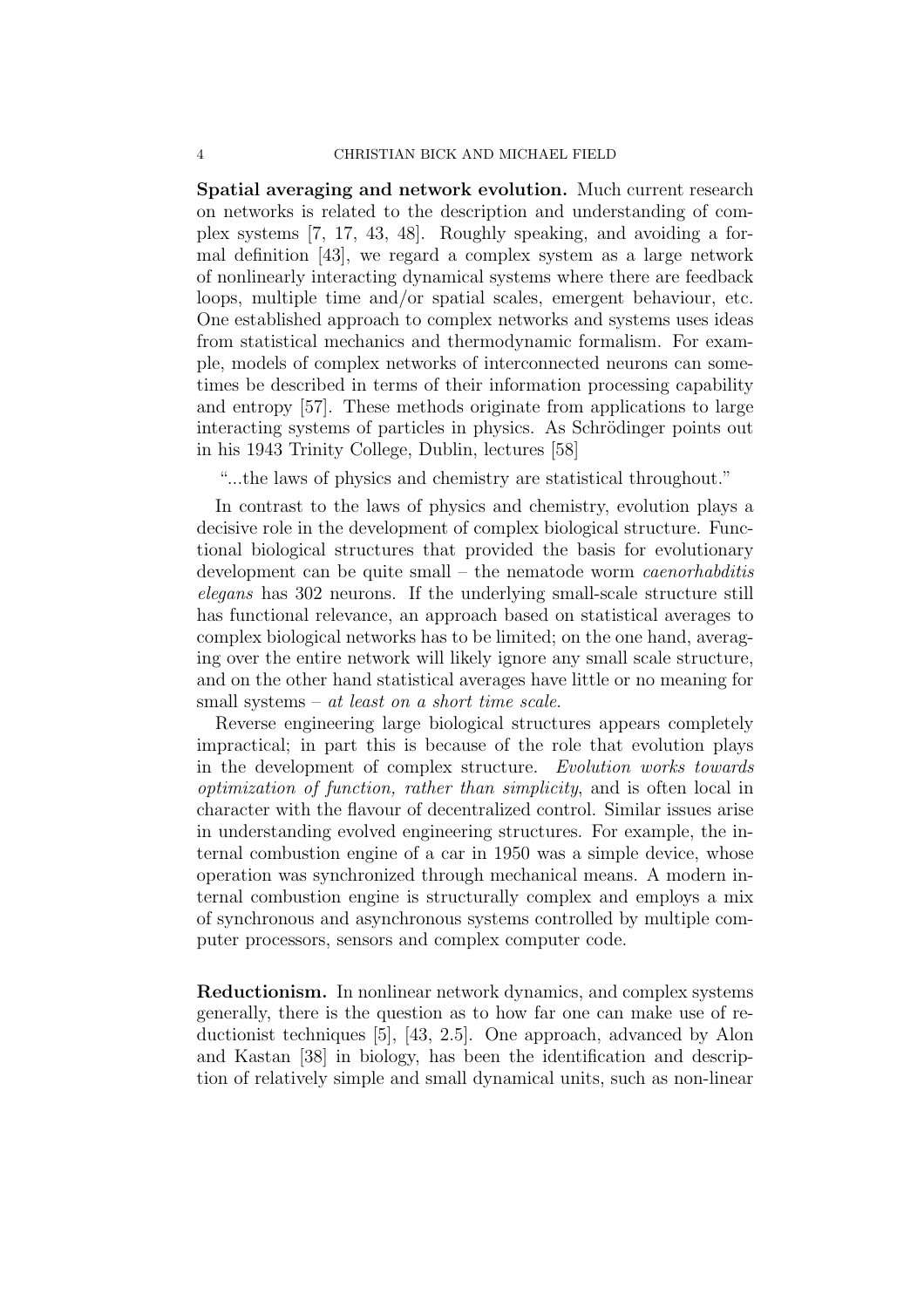oscillators or network motifs (small network configurations that occur frequently in large biological networks [17, Chapter 19]). Their premise is that a modular, or engineering, approach to network dynamics is feasible: identify building blocks, connect together to form networks and then describe dynamical properties of the resulting network in terms of the dynamics of its components.

> "Ideally, we would like to understand the dynamics of the entire network based on the dynamics of the individual building blocks." Alon [4, page 27].

While such a reductionist approach works well in linear systems theory, where a superposition principle holds, or in the study of synchronization in weakly coupled systems of nonlinear approximately identical oscillators [54, 55, 8, 31], it is usually unrealistic in the study of heterogenous networks modelled by a system of analytic nonlinear differential equations: network dynamics may bear little or no relationship to the intrinsic (uncoupled) dynamics of nodes.

A theory of asynchronous networks. The theory of asynchronous networks we develop provides an approach to the analysis of dynamics and function in complex networks. We illustrate the setting for our main result with a simple example. Figure 1 shows the schematics of a network where there is only intermittent connection between nodes<sup>2</sup>. We assume eight nodes  $N_1, \ldots, N_8$ . Each node  $N_i$  will be given an initial state and started at time  $T_i \geq 0$ . Crucially, we assume the network has a function: reaching designated terminal states in finite time – indicated on the right hand side of the figure. Nodes interact depending on their state. For example, referring to figure 1, nodes  $N_1$ ,  $N_2$  first interact during the event indicated by  $\mathbf{E}^a$ . Observe there is no global time defined for this system but there is a partially ordered temporal structure: event  $\mathbf{E}^c$  always occurs after event  $\mathbf{E}^a$  but may occur before or after event  $\mathbf{E}^b$ . We caution that while the direction of time is from left-to-right, there is no requirement of moving from left to right in the spatial variables: the phase space dimension for nodes could be greater than one and the initialization and terminations sets could be the same. This example can be generalized to allow for changes in the number and type of nodes after each event. The intermittent connection structure we use may be viewed as an extension of the idea

<sup>&</sup>lt;sup>2</sup>Figure 1 can be viewed as representing part of a threaded computer program. The events  $\mathbf{E}^a, \ldots, \mathbf{E}^h$  will represent synchronization events – evolution of associated threads is stopped until each thread has finished its computation and then variables are synchronized across the threads.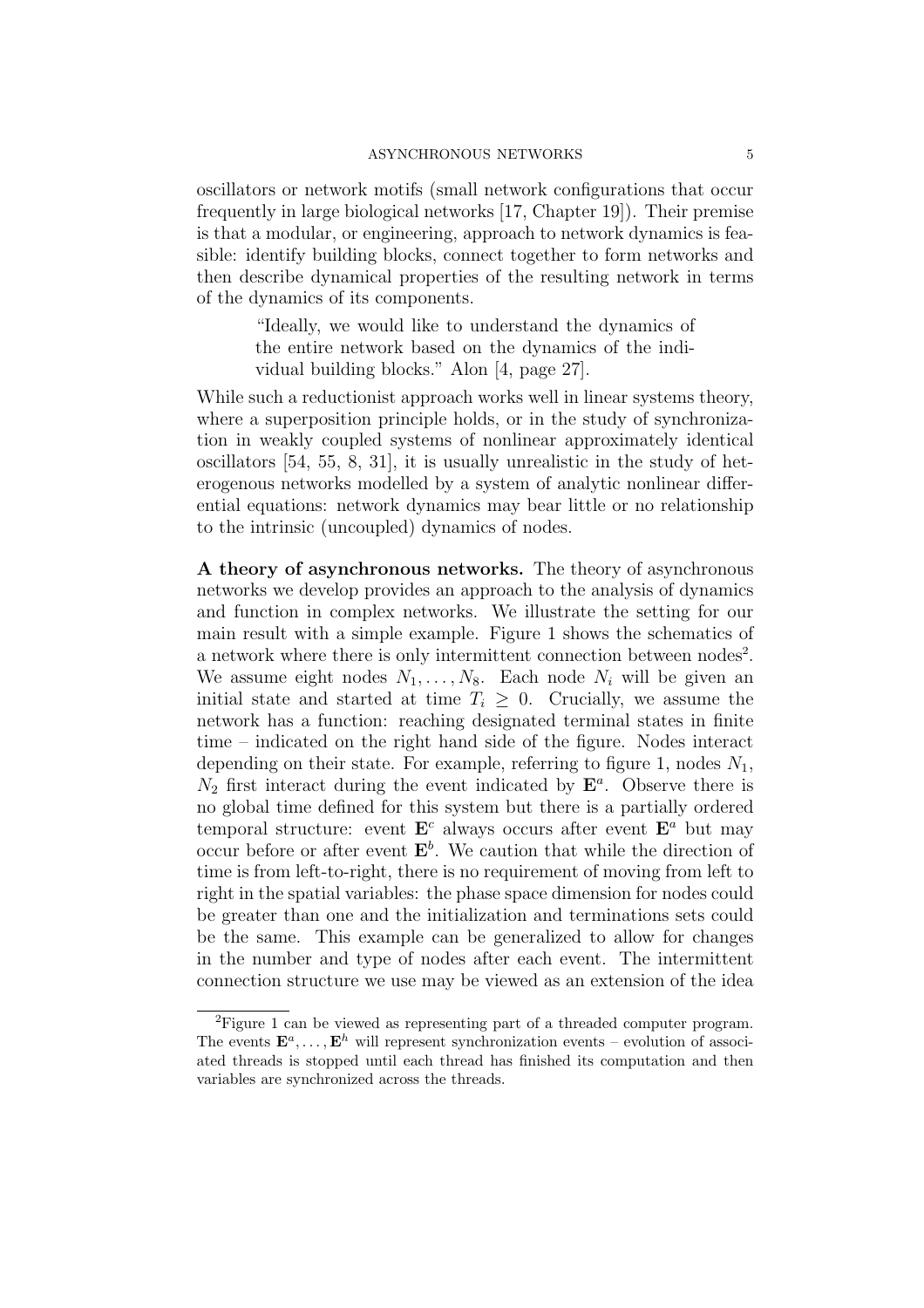of conditional action as defined by Holland in the context of complex adaptive systems [35].



FIGURE 1. A functional feedforward network with 8 nodes

Our main result, stated and proved in part II of this work [13], is a modularization of dynamics theorem that yields a functional decomposition for a large class of asynchronous networks. Specifically, we give general conditions that enable us to represent a large class of functional asynchronous networks as feedforward functional networks of the type illustrated in figure 1. As a consequence, the function of the original network can be expressed explicitly in terms of uncoupled node dynamics and event function. Nonsmooth effects, such as changes in network topology through decoupling of nodes and stopping and restarting of nodes, are one of the crucial ingredients needed for this result. In networks modelled by smooth dynamical systems, all nodes are effectively coupled to each other at all times and information propagates instantly across the entire network. Thus, a spatiotemporal decomposition is only possible if the network dynamics is nonsmooth and (subsets of) nodes are allowed to evolve independently of each other for periods of time. This allows the identification of dynamical units, each with its own function, that together comprise the dynamics and function of the entire network. The result highlights a drawback of averaging over a network: the loss of information about the individual functional units, and their temporal relations, that yield network function.

A functional decomposition is natural from an evolutionary point of view: the goal of an evolutionary process is optimization of (network) function. Thus, rather than asking how network dynamics can be understood in terms of the dynamics of constituent subnetworks – the classical reductionist question – the issue is how network function can be understood in terms of the function of network constituents. Our result not only gives a satisfactory answer to Alon's question for a large class of functional asynchronous networks but suggests an approach to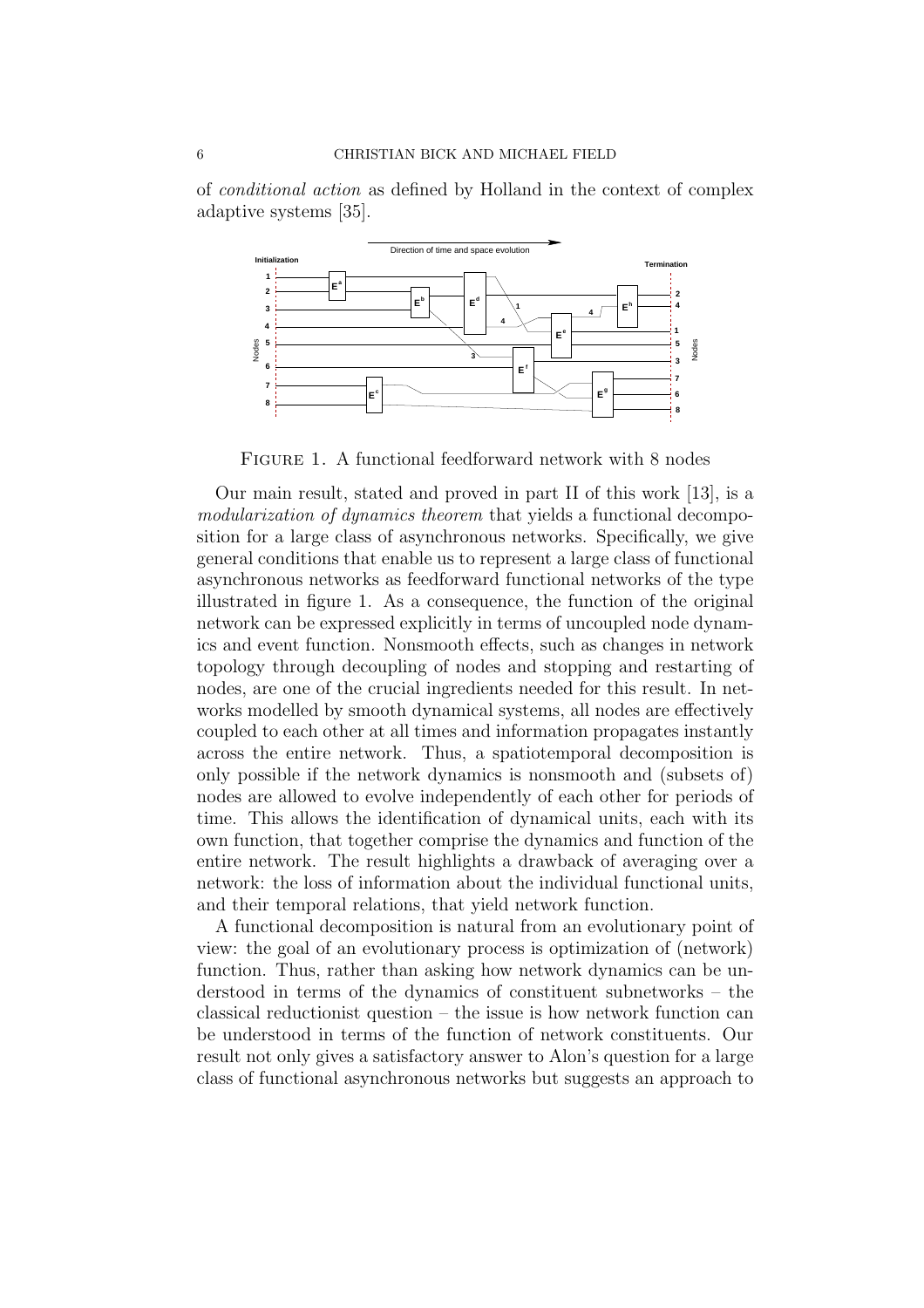#### ASYNCHRONOUS NETWORKS 7

determining key structural features of components of a complex system that is partly based on an evolutionary model for development of structure. Starting with a small well understood model, such as the class of functional feedforward networks described above, we propose looking at bifurcation in the context of optimising a network function – for example, understanding the effect on function when we break the feedforward structure by adding feedback loops.

Relations with distributed networks. An underlying theme and guide for our formulation and theory of asynchronous networks is that of efficiency and cost in large distributed networks. We recall the guidelines given by Tannenbaum & van Steen [60, page 11] for scalability in large distributed networks (italicised comments added):

- No machine has complete information about the (overall) system state. [communication limited]
- Machines make decisions based only on local information. [decentralized control]
- Failure of one machine does not ruin the algorithm. [redundancy]
- There is no implicit assumption of global time.

Of course, networks dynamics, in either technology, engineering or biology, is likely to involve a complex mix of synchronous and asynchronous components. In particular, timing (clocks, whether local or global) may be used to trigger the onset of events or processes as part of a weak mechanism for centralized control or resetting. Evolution is opportunistic – whatever works well will be adopted (and adapted) whether synchronous or asynchronous in character. In specific cases, especially in biology, it may be a matter of debate as to which viewpoint – synchronous or asynchronous – is the most appropriate. The framework we develop is sufficiently flexible to allow for a wide mix of synchronous and asynchronous structure at the global or local level.

Past work. Mathematically speaking, much of what we say has significant overlap with other areas and past work. We cite in particular, the general area of nonsmooth dynamics, Filippov systems and hybrid systems (for example, [26, 6, 49, 11]) and time dependent network structures (for example, [9, 46, 32, 36]). While the theory of nonsmooth dynamics focuses on problems in control, impact, and engineering, rather than networks, there is significant work studying bifurcation (for example [42, 10]) which is likely to apply to parts of the theory we describe. From a vast literature on networks and dynamics, we cite Newman's text [51] for a comprehensive introduction to networks, and the very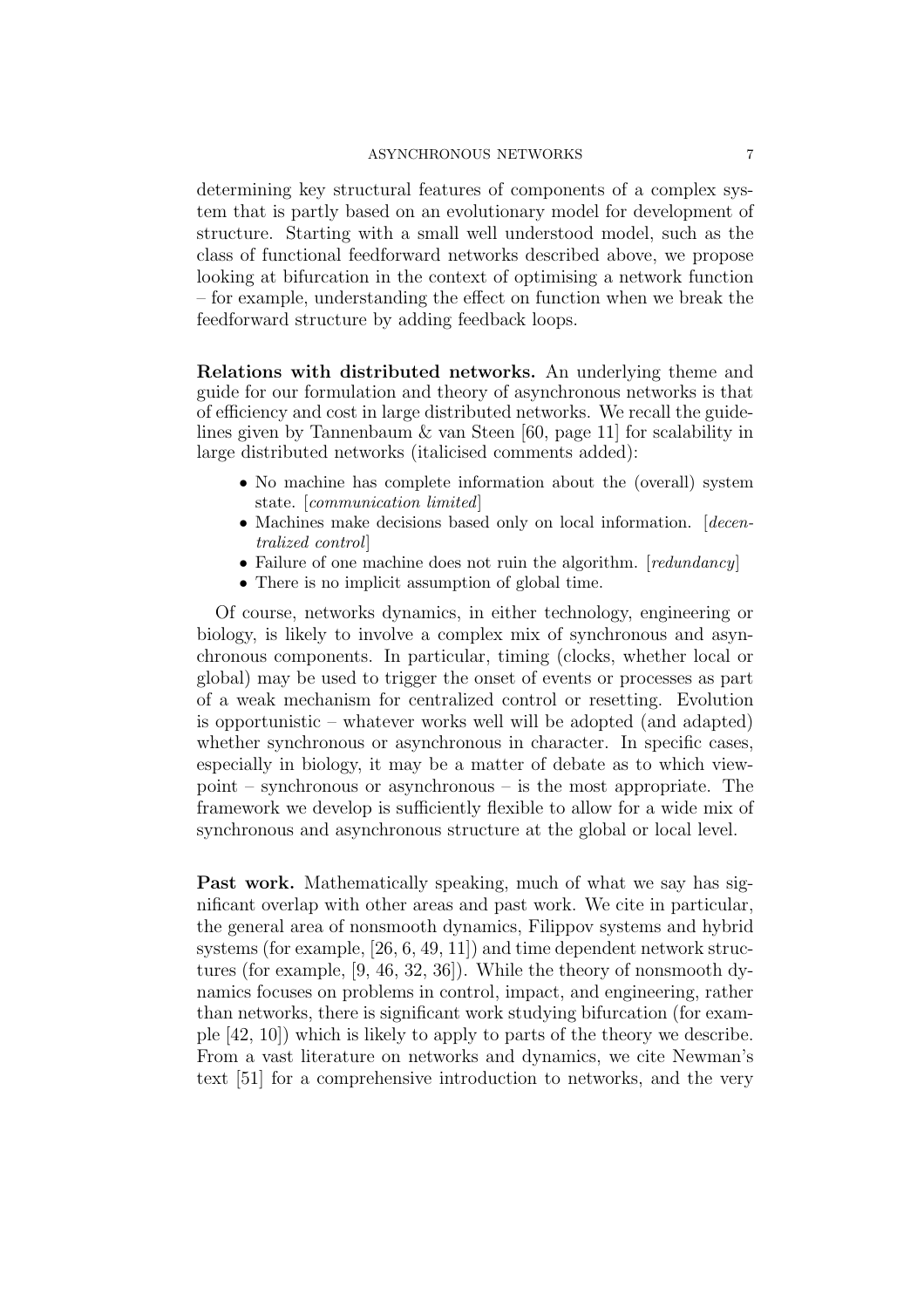recent tutorial of Porter & Gleeson [56] which addresses questions related to our work, gives an overview and introduction to dynamics on networks, and includes an extensive bibliography of past work.

Outline of contents. After preliminaries in section 2, we give in section 3 vignettes (no technical details) of several asynchronous networks from technology, engineering, transport and neuroscience. In section 4, we give a mathematical formulation of an asynchronous network with a focus on event driven dynamics, and constraints. We follow in section 5 with two more detailed examples of asynchronous networks including an illuminating and simple example of a transport network which requires minimal technical background yet exhibits many characteristic features of an asynchronous network, and a discussion of power grid models that indicates both the limitations and possibilities of our approach. We conclude with a discussion of products of asynchronous networks in section 6 that illuminates some of the subtle features of the event map. In part II [13], we develop the theory of functional asynchronous networks and give the statement and proof of the modularization of dynamics theorem.

### 2. Preliminaries and generalities on networks

2.1. Notational conventions. We recall a few mostly standard notational conventions used throughout. Let N denote the natural numbers (the strictly positive integers),  $\mathbb{Z}_+$  denote the set of nonnegative integers,  $\mathbb{R}_+ = \{x \in \mathbb{R} \mid x \geq 0\}$ , and  $\mathbb{R}(> 0) = \{x \in \mathbb{R}_+ \mid x \neq 0\}$ . Given  $n \in \mathbb{N}$ , define  $\mathbf{n} = \{1, \ldots, n\}$ . Let  $\mathbf{n}^{\bullet} = \{0, 1, \ldots, n\}$  and, more generally, for  $A \subset \mathbb{N}$  define  $A^{\bullet} = A \cup \{0\}.$ 

2.2. Network notation. We establish our conventions on network notation; we follow these throughout this work.

Suppose the network  $\mathcal N$  has k nodes,  $N_1, \ldots, N_k$ . Abusing notation, we often let N denote both network and the set of nodes  $\{N_1, \ldots, N_k\}$ . Denote the state or phase space for  $N_i$  by  $M_i^3$  and set  $\mathbf{M} = \prod_{i \in \mathbf{k}} M_i$ . the network phase space. Denote the state of node  $N_i$  by  $\mathbf{x}_i \in M_i$  and the network state by  $\mathbf{X} = (\mathbf{x}_1, \dots, \mathbf{x}_k) \in \mathbf{M}$ .

Smooth dynamics on  $\mathcal N$  will be given by a system of ordinary differential equations (ODEs) of the form

(1) 
$$
\mathbf{x}'_i = f_i(\mathbf{x}_i; \mathbf{x}_{j_1}, \dots, \mathbf{x}_{j_{e_i}}), \ \ i \in \mathbf{k},
$$

 $3\text{We assume the phase space for each node is a connected differential manifold }$ usually a domain in  $\mathbb{R}^n$  or the *n*-torus,  $\mathbb{T}^n$ .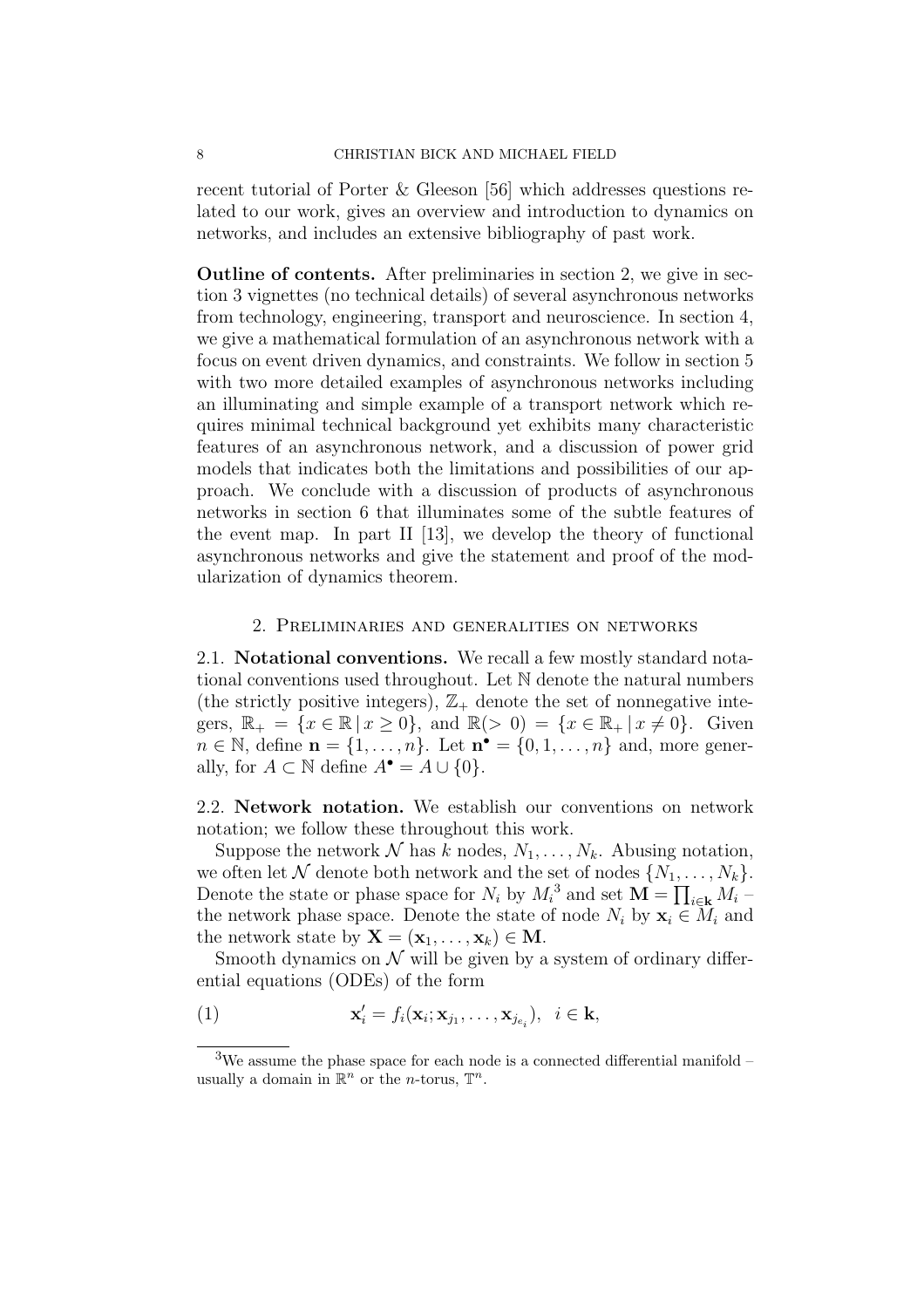where the components  $f_i$  are at least  $C^1$  (usually  $C^{\infty}$  or analytic) and the following conditions are satisfied.

(N1) For all  $i \in \mathbf{k}, j_1 < \ldots < j_{e_i}$  are distinct elements of  $\mathbf{k} \setminus \{i\}$  (and so  $e_i < k$ ).

Set 
$$
J(i) = \{j_1, \ldots, j_{e_i}\} \subset \mathbf{k}, i \in \mathbf{k}
$$
 ( $J(i)$  may be empty).

(N2) For each  $i \in \mathbf{k}$ , the evolution of  $N_i$  depends nontrivially on the state of  $N_j$ ,  $j \in J(i)$ , in the sense that there exists a choice of  $\mathbf{x}_i \in M_i$ and  $\mathbf{x}_{j_s} \in M_{j_s}, j_s \in J(i) \setminus \{j\}$ , such that  $f_i(\mathbf{x}_i; \mathbf{x}_{j_1}, \ldots, \mathbf{x}_{j_{e_i}})$  is not constant as a function of  $x_j$ .

(N3) We generally assume the evolution of  $N_i$  depends on the state of  $N_i$ . If we need to emphasize that  $f_i$  does not depend on  $\mathbf{x}_i$  in the sense of (N2), we write  $f_i(\mathbf{x}_{j_1},..., \mathbf{x}_{j_{e_i}})$ , if  $J(i) \neq \emptyset$ . If  $J(i) = \emptyset$ , we regard the dependence of  $f_i$  on  $\mathbf{x}_i$  as nontrivial iff  $f_i$  is not identically zero and then write  $f_i(\mathbf{x}_i)$ . Otherwise  $f_i \equiv 0$ .

Remark 2.1. Given network equations (1) which do not satisfy (N1– 3), we can first redefine the  $f_i$  so as to satisfy (N1). Next we remove trivial dependencies so as to satisfy (N2). Finally, we check for the dependence of  $f_i$  on the internal state  $\mathbf{x}_i$  and modify the  $f_i$  as necessary to achieve (N3). If  $f_i \equiv 0$ , we can remove the node from the network. Consequently, it is no loss of generality to always assume that  $(N1–3)$ are satisfied, with  $f_i \neq 0$ . A consequence is that any network vector field  $f = (f_1, \ldots, f_k) : \mathbf{M} \to T\mathbf{M}$  can be uniquely written in the form  $(1)$  so as to satisfy  $(N1-3)$ .

Let  $M(k)$  denote the space of  $k \times k$  0-1 matrices  $\beta = (\beta_{ij})_{i,j \in \mathbf{k}}$  with coefficients in  $\{0,1\}$  and  $\beta_{ii} = 0$ , all  $i \in \mathbf{k}$ . Each  $\beta \in M(k)$  determines uniquely a directed graph  $\Gamma_{\beta}$  with vertices  $N_1, \ldots, N_k$  and directed edge  $N_j \to N_i$  iff  $\beta_{ij} = 1$  and  $i \neq j$ . The matrix  $\beta$  is the adjacency matrix of  $\Gamma_{\beta}$ . We refer to  $\beta$  as a *connection structure* on N.

If  $f : M \to TM$  is a network vector field satisfying (N1–3), then f determines a unique connection structure  $C(f) \in M(k)$  with associated graph  $\Gamma_{C(f)}$ . In order to specify the graph uniquely, it suffices to specify the set of directed edges.

We define the *network* graph  $\Gamma = \Gamma(\mathcal{N}, \mathbf{f})$  to be the directed graph  $\Gamma_{C(\mathbf{f})}$ . Thus,  $\Gamma(\mathcal{N}, \mathbf{f})$  has node set  $\mathcal{N} = \{N_1, \ldots, N_k\}$  and a directed connection  $N_j \to N_i$  will be an edge of  $\Gamma$  if and only if  $j \neq i$  and the dynamical evolution of  $N_i$  depends nontrivially on the state of  $N_j$ .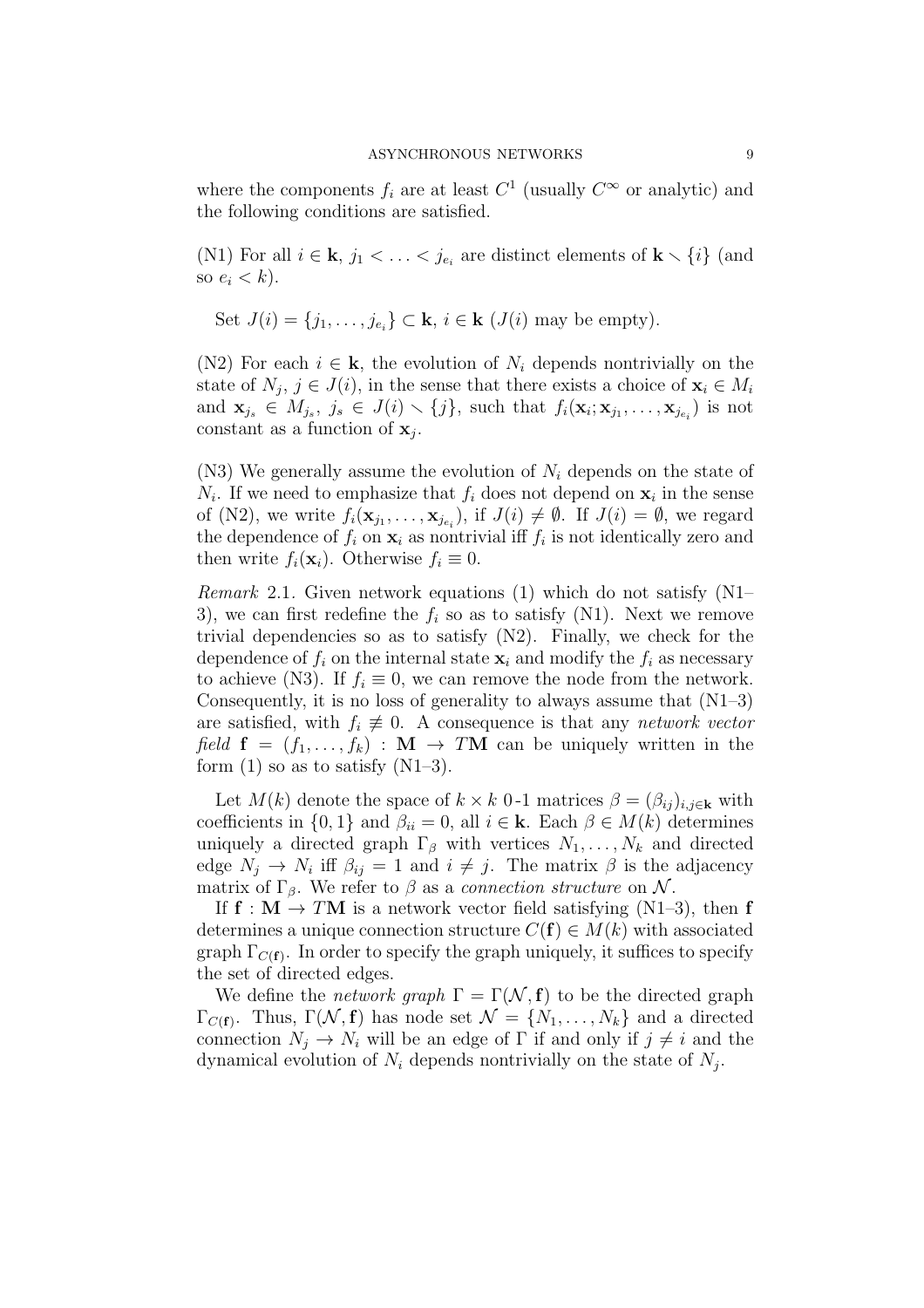Remark 2.2. Our conventions are different from formalisms involving multiple edge types (for example, see [31, 3] for continuous dynamics and [1] for discrete dynamics). We allow at most one connection between distinct nodes of the network graph and do not use self-loops: connections encode dependence.

2.2.1. Additive input structure. In many cases of interest, we have an additive input structure [25] and the components  $f_i$  of f may be written

(2) 
$$
f_i(\mathbf{x}_i; \mathbf{x}_{j_1}, \dots, \mathbf{x}_{j_{e_i}}) = F_i(\mathbf{x}_i) + \sum_{s=1}^{e_i} F_{i j_s}(\mathbf{x}_{j_s}, \mathbf{x}_i), \ i \in \mathbf{k}.
$$

Additive input structure implies that there are no interactions between inputs  $N_j, N_k \to N_i$ , as long as  $j, k \neq i, j \neq k$ , and allows us to add and subtract inputs and nodes in a consistent way. We may think of  $\mathbf{x}'_i = F_i(\mathbf{x}_i)$  as defining the *intrinsic dynamics* of the node.

Remarks 2.3. (1) Additive input structure is usually assumed for modelling weakly coupled nonlinear oscillators and is required for reduction to the standard Kuramoto phase oscillator model [41, 24, 37].

(2) If we identify a null state  $\mathbf{z}_j^*$  for each node  $N_j$ , then the decomposition (2) will be unique if we require  $F_{ij}(\mathbf{z}_j^*, \mathbf{x}_i) \equiv 0^4$ . If a node is in the null state then it has no output to other nodes and is 'invisible' to the rest of the network. If we have an additive structure on the phase spaces  $M_i$  (for example, each  $M_i$  is a domain in  $\mathbb{R}^n$  or an *n*-torus  $\mathbb{T}^n$ ) it is natural to take  $z_i^* = 0$ .

(3) If  $M_i = \mathbb{R}^n$  or  $\mathbb{T}^n$ ,  $i \in \mathbf{k}$ , and  $F_{ij_s}(\mathbf{x}_{j_s}, \mathbf{x}_i) = G_{ij_s}(\mathbf{x}_{j_s} - \mathbf{x}_i)$ ,  $i, j_s \in \mathbf{k}$ , the coupling is *diffusive* (see  $\left[1, \S 2.5\right]$  for general phase spaces).

2.3. Synchronous networks. Systems of ordinary differential equations like (1) give mathematical models for synchronous networks. By synchronous, we mean nodes are all synchronized to a global clock – the terminology comes from computer science. Indeed, if each node comes with a local clock, then all the clocks can be set to the same time provided that the network is connected (we ignore the issue of delays, but see [44]). The synchronization of local clocks is essentially forced by the model and the connectivity of the network graph; nodes cannot evolve independently of one another unless the network is disconnected.

We recall some characteristic features of synchronous networks.

Global evolution: Nodes *never* evolve independently of each other: if the state of any node is perturbed, then generically the evolution of the states of the remaining nodes changes.

<sup>&</sup>lt;sup>4</sup>For identical phase spaces, assume inputs are asymmetric –  $F_{ij} \neq F_{i\ell}$ , if  $j \neq \ell$ . For symmetric inputs see [31, 2].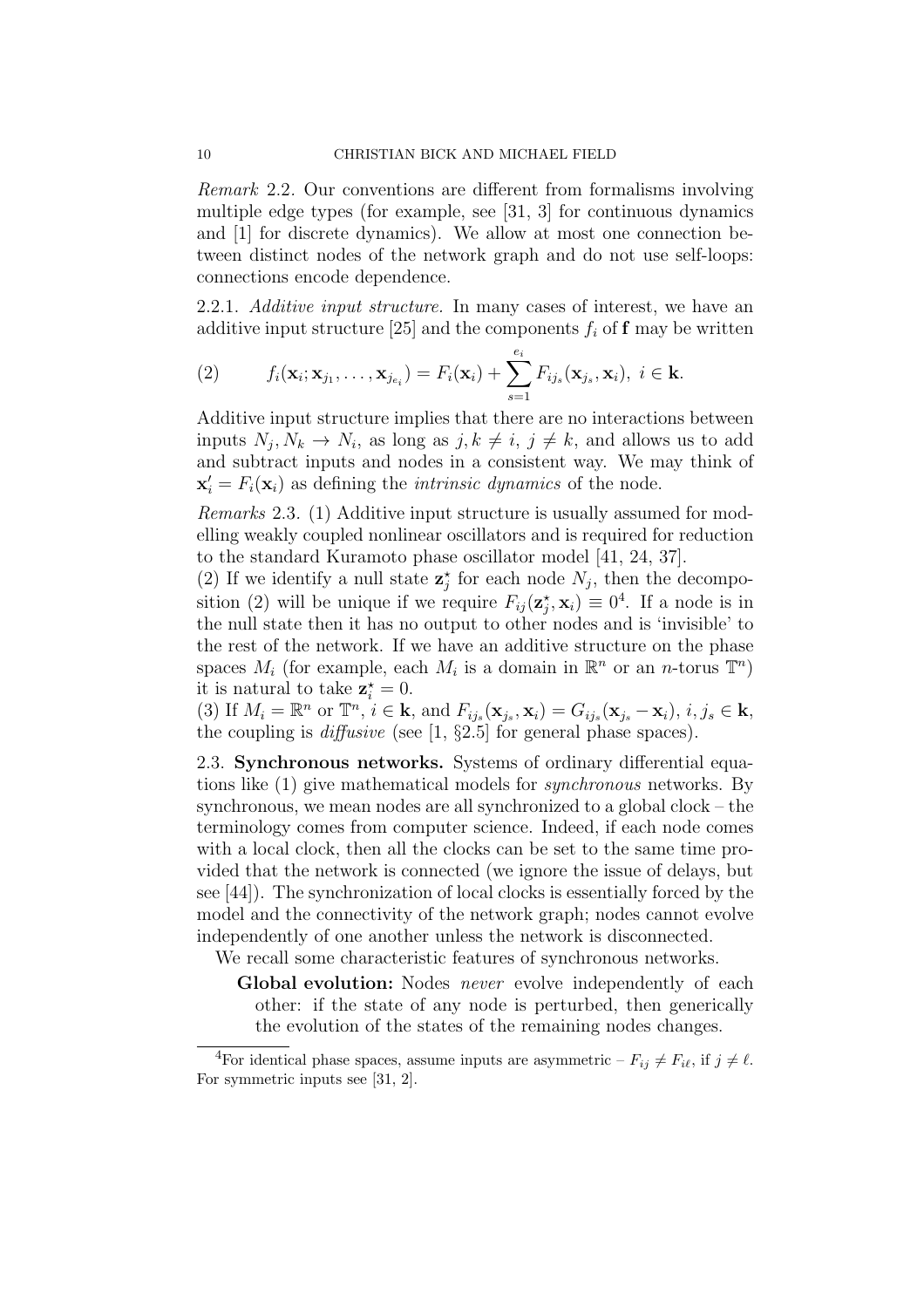- Stopped nodes: If a node (or subset of node variables) is at equilibrium or "stopped" for a period of time, it will remain stopped for all future time. If a node has a non-zero initialization, it will never stop (in finite time).
- Fixed connection structure: The connection structure of a synchronous network is fixed: it does not vary in time and is not dependent on node states: one system of ODEs suffices to model network dynamics.
- Reversibility: Solutions are uniquely defined in backward time.

#### 3. Asynchronous networks: examples

In this section, we give several vignettes of asynchronous networks that illustrate the main features differentiating them from synchronous networks. We amplify two of these examples in section 5 after we have developed our basic formalism for asynchronous networks.

Example 3.1 (Threaded and parallel computation). Threaded or parallelized computation provides an example of a discrete stochastic asynchronous network. Computation based on a single processor (or single core of a processor) proceeds synchronously and sequentially. The speed of the computation is dependent on the clock speed of the processor as the processor clock synchronizes the various steps in the computation. In threaded or parallel computation, computation is broken into blocks or 'threads' which are then computed independently of each other at a rate that is partly dependent on the clock rates of the processors involved in the computation (these need not be identical). At certain points in the computation, threads need to exchange information with other threads. This process involves stopping and synchronizing (updating) the thread states: a thread may have to stop and wait for other threads to complete their computations and update data before it can continue with its own computation.

Threaded computation is non-deterministic: the running and stopping times of each thread are unpredictable and differ from run to run.

Each thread has its own clock (determined by its associated processor). Threads will be unaware of the clock times of other threads except during the stopping and synchronization events which can be managed synchronously (central control) or asynchronously (local control).

This example shows many characteristic features of an asynchronous network: nodes (threads) evolving independently of each other, and stopping, synchronization and restarting events. The network also has a function – transforming a set of initial data into a set of final data in finite time – and there is the possibility of incorrect code that can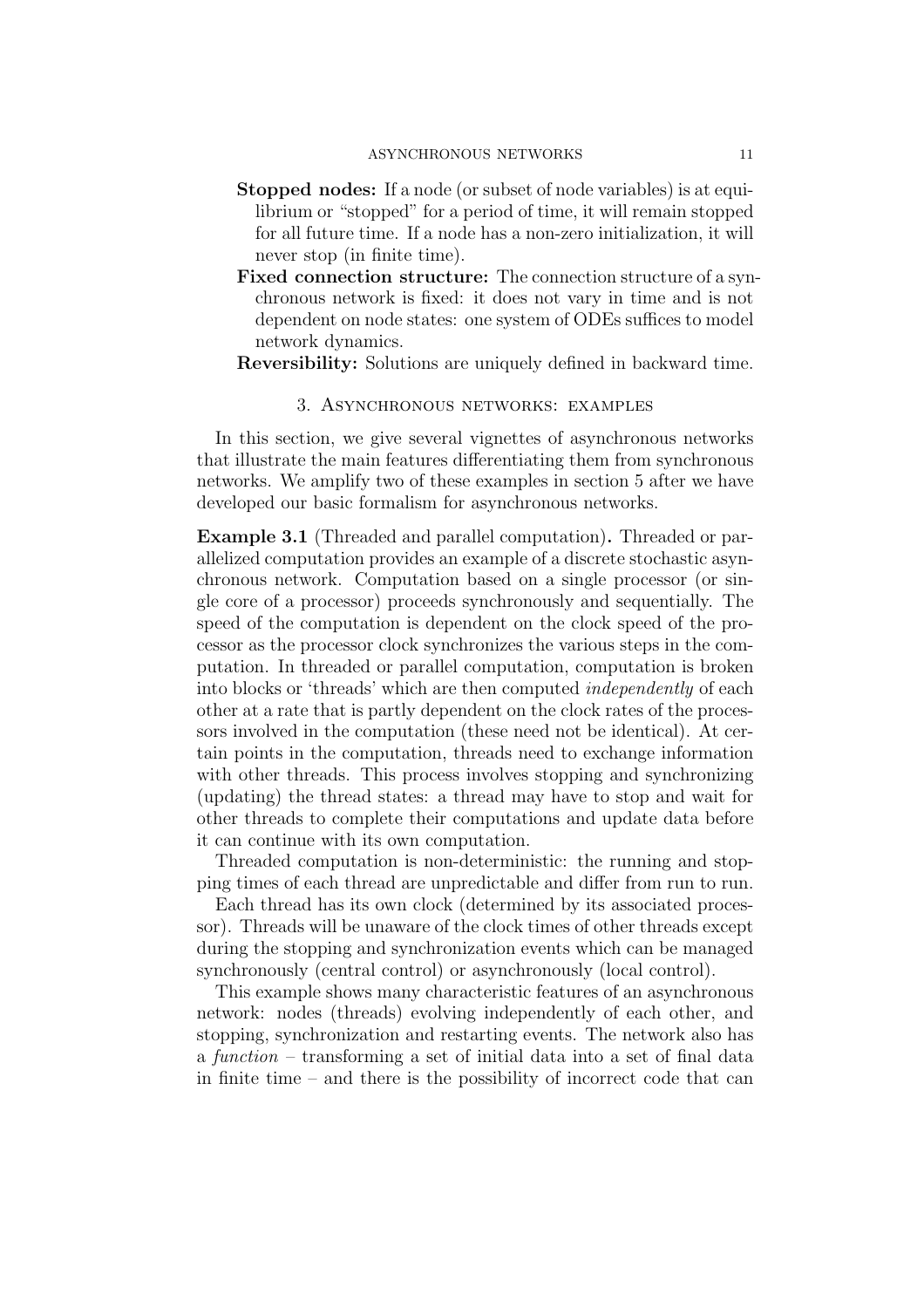lead to a process that stops before the computation is complete (a deadlock), or errors where threads try to access a resource at the same time (race condition).  $\Diamond$ 

**Example 3.2** (Power grids  $\&$  microgrids). A power grid consists of a connected network of various types of generators and loads connected by transmission lines. A critical issue for the stability of the power grid is maintaining tight voltage frequency synchronization across the grid in the presence of voltage phase differences between generators and loads and variation in generator outputs and loads. We refer to Kundur [39] for classical power grid theory, Dörfler *et al.* [22] or Nishikawa & Motter [52], for some more recent and mathematical perspectives, and [40] for general issues and definitions on power system stability.

Historically, power grids have been centrally controlled and one of the main stability issues has been the effect on stability of a sudden change in structure – such as the removal of a transmission line, breakdown of a generator or big change in load. Detailed models of the power grid need to account for a complex multi-timescale stiff system. Typically stability has been analyzed using numerical methods. However, relatively simple classes of network models for power grids based on frequency and phase synchronization have been developed which are applicable for the analysis of some stability and control issues, especially those described in the next paragraph. We describe these models in more technical detail in section 5.

Interest has recently focused on renewable (small) energy sources in a power grid (for example, wind and solar power) and how to integrate microgrids based on renewable sources into the power grid using a mix of centralized and decentralized control. Concurrent with this interest is the issue of smart grids: modifying local loads in terms of the availability and real time costs of power. While the classical power grid model is of a synchronous network, though with asynchronous features such as the effects on stability of the breakdown of a connection (transmission line), these problems focus on asynchronous networks. For example, given a microgrid with renewable energy sources such as wind and solar, time varying loads and buffers (large capacity batteries), how can the microgrid be switched in and out of the main power grid while maintaining overall system stability? In this case, switching will be determined by state (for example, frequency changes in the main power grid signifying changes in power demand or changes in the output of renewable sources or battery reserves) and stochastic effects (resulting, for example, from load changes and the incorporation of smart grid technology). This is already a tricky problem of distributed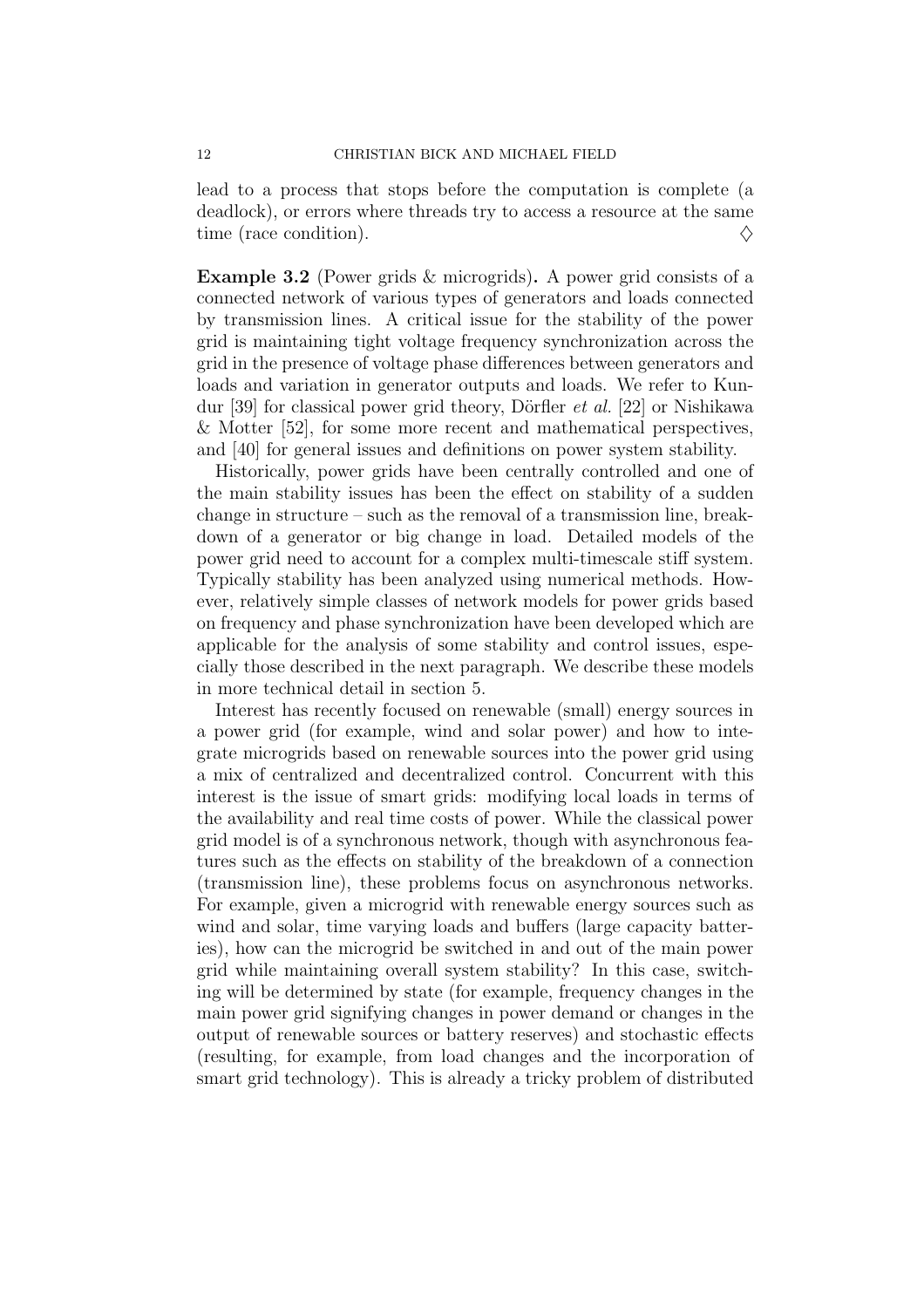and decentralized control with just one microgrid; in the presence of many microgrids there is the potential problem of synchronization of switching microgrids in and out of the main power grid. Similar problems occur in smart grids [61].

Asynchronous features of power grid networks include variation in connection and node structure (separation, or islanding, of microgrids from main power grid), state dependence of connection structure, synchronization and restarting events (during incorporation of microgrid into main grid).  $\diamondsuit$ 

Example 3.3 (Thresholds, spiking networks and adaptation). Many mathematical models from engineering and biology incorporate thresholds. For networks, when a node attains a threshold, there are often changes (addition, deletion, weights) in connections to another nodes. For networks of neurons, reaching a threshold can result in a neuron firing (spiking) and short term connections to other neurons (for transmission of the spike). For learning mechanisms, such as Spike-Timing Dependent Plasticity (STDP) [28] relative timings (the order of firing) are crucial [29, 16, 50] and so each neuron, or connection between a pair of neurons, comes with a 'local clock' that governs the adaptation in STDP. In general, networks with thresholds, spiking and adaptation provide characteristic examples of asynchronous networks where dynamics is piecewise smooth and hybrid – a mix of continuous and discrete dynamics. Spiking networks also highlight the importance of efficient communication in large networks: spiking induced connections between neurons are brief and low cost. There is also no oscillator clock governing all computations along the lines of a single processor computer. These examples all fit well into the framework of asynchronous networks but, on account of the background knowledge required, we develop the theory and formalism elsewhere [14].  $\diamond$ 

Example 3.4 (Transport & production networks). We discuss transport networks first. For simplicity, we work with a single transport mode: trains. Typically, trains have to be scheduled to be in a station for overlapping times (stopping, restarting, connections and local times) so that passengers can transfer between trains, or stop in a passing loop (so that trains can pass on a single track line). In addition, a train can divide into two parts or two trains can be combined (variation in node structure, stopping and synchronization event). Generally, transport networks will have asynchronous features and exhibit state dependent connection structure, local times and have a strong stochastic component (for example, in stopping and restarting times). We develop a simple formal transport model in section 5 (and in part II [13])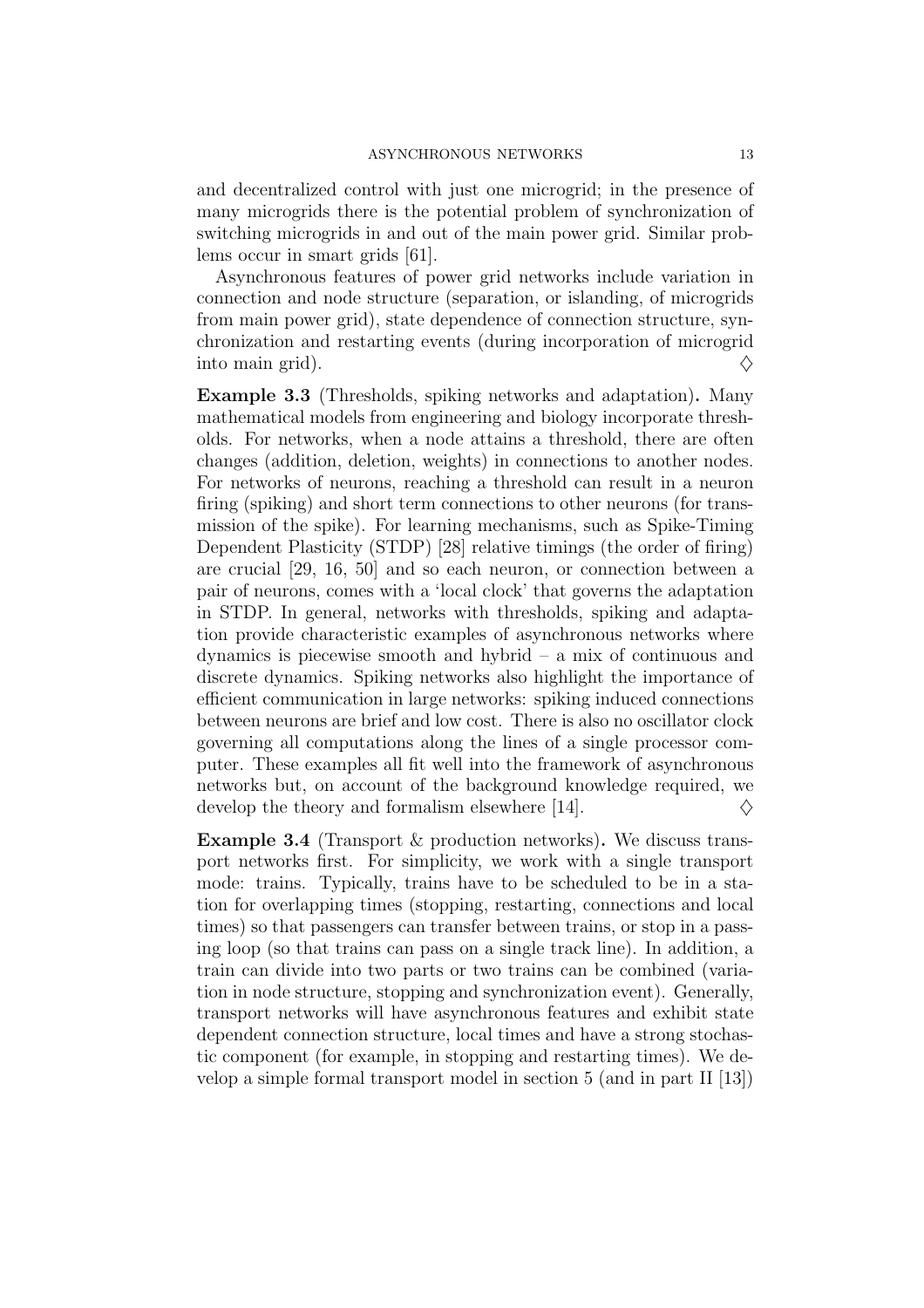that illustrates basic ideas and results in the theory of asynchronous networks but does not require extensive background knowledge.

A simple example of a production network is a paint mixer. Assume a controller which accepts inputs – requested colour – which, after computation to find tint weights ('tint code'), signals a request to inject selected tints according to the tint code into the base paint which is then mixed. The output is a can of coloured and fully mixed paint. Dynamics plays a limited role – except possibly at the mixing stage (for example, if there is a sensor that can detect an acceptable level of mixing). For this network, there is a varying connection structure determined by the signalling and tint injection. A characteristic feature of this, and many production networks, is the large variation in time scales. Signalling will typically be very fast, injection moderately fast and mixing rather slow. If the times of inputs to the controller are stochastic (for example, follow a Poisson process), then there will be issues of queueing and prioritization of inputs. If it is intended to maximize usage of the production facilities and avoid long waits, then it is natural to suppose that there are several mixing units and the output of the tint units is switched between mixer units according to their availability. Of course, the paint mixer may be a small part of a much larger distributed production network for which we can expect multiple time scales, switching between production units, changing the output of production units, stopping or restarting units, etc. The control of large distributed production systems will typically involve a mix of decentralized and centralized control.

Synthesis of proteins at the cellular level can be viewed as a generalization of the paint mixer model. We refer the reader to Alon [4, 8, Chapter 1] for background and more details, especially on transcription networks.  $\Diamond$ 

We summarize some of the key features of asynchronous networks illustrated by all of the preceeding examples.

- (1) Variable connection structure and dependencies between nodes. Changes in connection structure may depend on the state of the system or be given by a stochastic process.
- (2) Synchronization events associated with stopping or waiting states of nodes.
- (3) Order of events may depend on the initialization of the system or stochastic effects.
- (4) Dynamics is only piecewise smooth and there may be a mix of continuous and discrete dynamics.
- (5) Aspects involving function, adaptation and control.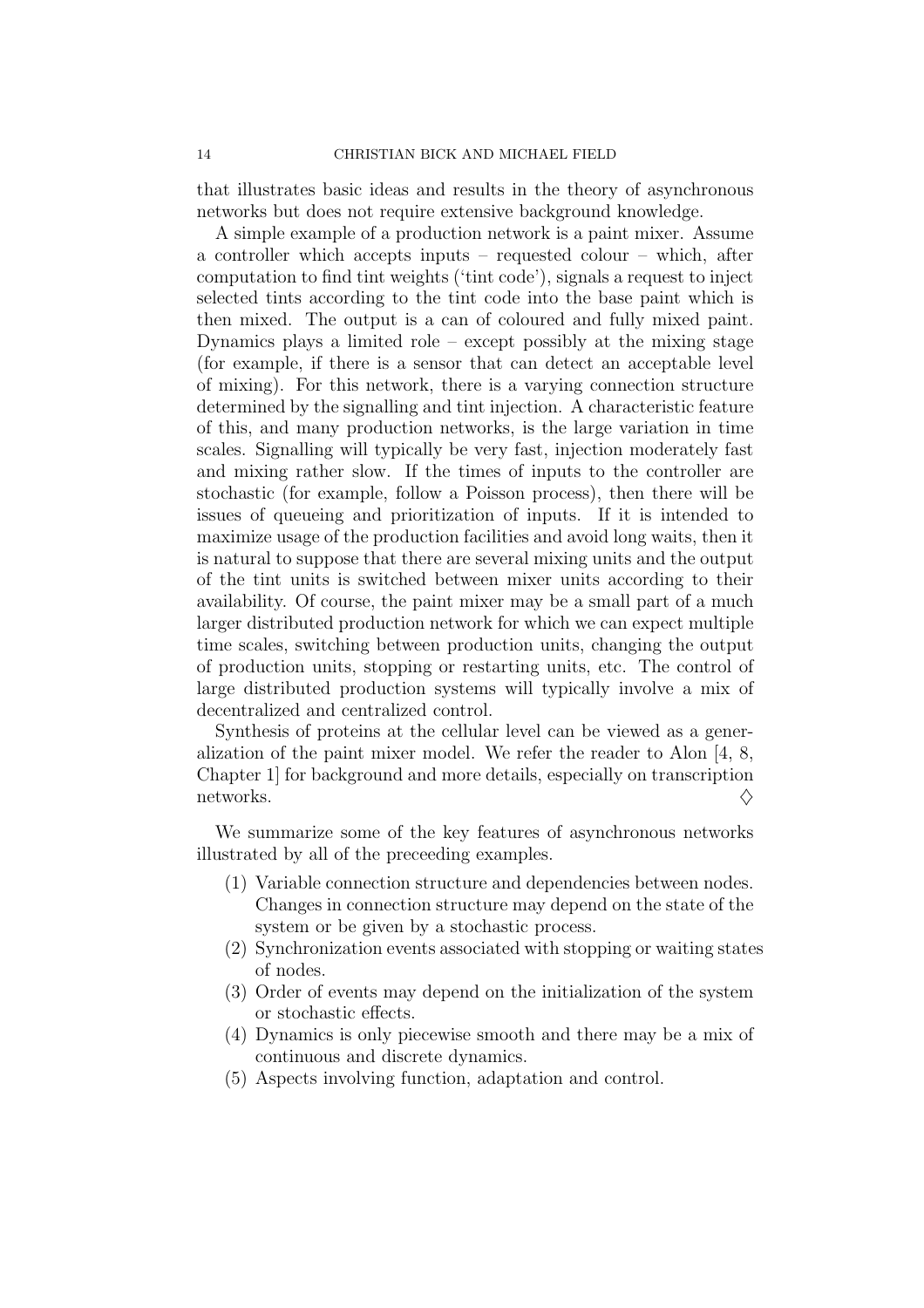#### ASYNCHRONOUS NETWORKS 15

(6) Evolution only defined for forward time – systems are nonreversible.

### 4. A Mathematical model for asynchronous networks

In this section we formalize the notion of an asynchronous network. Our focus is on deterministic (not stochastic) and continuous time asynchronous networks which are autonomous (no explicit dependencies on time) and we use the term 'asynchronous network' as synonym for a deterministic and autonomous continuous time asynchronous network.

4.1. Basic formalism for asynchronous networks. Consider a network N with k nodes,  $N_1, \ldots, N_k$ , and follow the conventions of section 2: each node  $N_i$  has phase space  $M_i$ , and  $\mathbf{M} = \prod_{i=1}^k M_i$  - the network phase space. A network vector field  $f$  on  $M$  is assumed to satisfy conditions (N1–3) and so determines a unique connection structure  $C(f) \in M(k)$  and associated network graph  $\Gamma_{C(f)}$  (no self-loops).

Stopping, waiting, and synchronization are characteristic features of asynchronous networks. If nodes of a network are stopped or partially stopped, then node dynamics will be constrained to subsets of node phase space. We codify this situation by introducing a constraining *node*  $N_0$  that, when connected to  $N_i$ , implies that dynamics on  $N_i$  is constrained. We give the precise definition of constraint shortly (in 4.3); for the present, the reader may regard a constrained node as stopped – node dynamics is defined by the zero vector field. We only allow connections  $N_0 \to N_i$ ,  $i \in \mathbf{k}$ , and do not consider connections  $N_i \rightarrow N_0, i \in \mathbf{k}^{\bullet}$ . Henceforth we usually always assume there is a constraining node and let  $\mathcal{N} = \{N_0, N_1, \ldots, N_k\}$  denote the set of nodes. We emphasize that the constraining node  $N_0$  has no dynamics and no associated phase space. In a network with no constraints (there are no connections  $N_0 \to N_i$ , the constraining node  $N_0$  plays no role and can be omitted. If we allow constraints, there may be more than one type of constraint on a node  $N_i$ .

Suppose that there are  $p_i \in \mathbb{N}$  different constraints on the node  $N_i$ ,  $i \in \mathbf{k}$ . Set  $\mathbf{P} = (p_1, \ldots, p_k) \in \mathbb{Z}_+^k$  and let  $M_{\bullet}(k; \mathbf{P})$  denote the space of  $k \times (k+1)$  matrices  $\alpha = (\alpha_{ij})_{i \in \mathbf{k}, j \in \mathbf{k}^{\bullet}}$  such that

- (1)  $(\alpha_{ij})_{i,j\in\mathbf{k}} \in M(k)$  (and so  $\alpha_{ii} = 0, i \in \mathbf{k}$ ).
- (2)  $\alpha_{i0} \in \mathbf{p}_i^{\bullet}, i \in \mathbf{k}$ .

If  $\alpha \in M_{\bullet}(k; \mathbf{P})$ , we define the directed graph  $\Gamma_{\alpha}$  by

- (1)  $\Gamma_{\alpha}$  has node set N.
- (2) For all  $i, j \in \mathbf{k}, N_j \to N_i$  is an edge iff  $\alpha_{ij} = 1$ .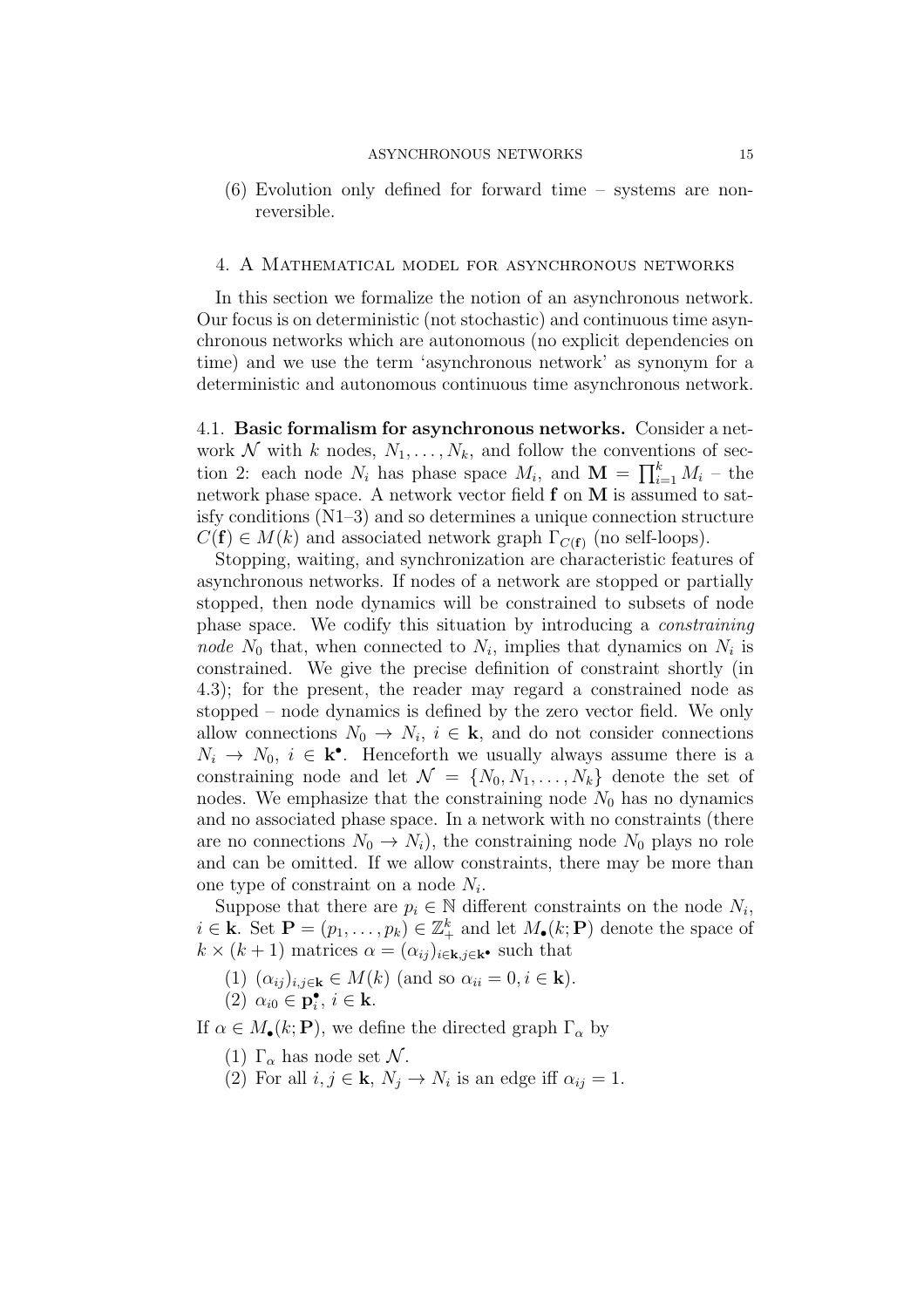(3)  $N_0 \to N_i$  is an edge iff  $\alpha_{i0} \neq 0$ . We write  $N_0 \stackrel{\ell}{\to} N_i$  if we need to specify the constraint corresponding to  $\ell \in \mathbf{p}_i$ .

We usually abbreviate  $M_{\bullet}(k; \mathbf{P})$  to  $M_{\bullet}(k)$ . Let  $\emptyset \in M_{\bullet}(k)$  denote the empty connection structure (no edges).

If  $\alpha \in M_{\bullet}(k)$ , let  $\alpha^{0}$  denote the first column  $(\alpha_{i0})_{i\in\mathbf{k}}$  of  $\alpha$ . We have a natural projection  $\pi : M_{\bullet}(k) \to M(k)$ ;  $\alpha \mapsto \alpha^{\flat}$ , defined by omitting the column  $\alpha^0$ . We write  $\alpha \in M_{\bullet}(k)$  uniquely as

$$
\alpha = (\alpha^0 \, | \, \alpha^\flat).
$$

The column vector  $\alpha^0$  codifies the connections from the constraining node and  $\alpha^{\flat}$  encodes the connections between the nodes  $\{N_1, \ldots, N_k\}.$ 

Let  $\alpha \in M_{\bullet}(k)$ . We provisionally define an  $\alpha$ -admissible vector field  $f = (f_1, \ldots, f_k)$  to be a network vector field such that for  $i, j \in \mathbf{k}, i \neq j$ ,  $f_i$  depends on the state  $\mathbf{x}_j$  of  $N_j$  iff  $\alpha_{ij} = 1$ . If there is a connection  $N_0 \to N_i \; (\alpha_{i0} \neq 0)$ , then there is a nontrivial constraint on  $N_i$ . An  $\alpha$ -admissible vector field has constrained dynamics if there are connections from the constraining node. If  $\alpha = \emptyset$ , nodes are uncoupled and unconstrained.

Definition 4.1. (Notation and assumptions as above.)

- (1) A generalized connection structure  $A$  is a (nonempty) set of connection structures on  $\mathcal{N}$ .
- (2) An A-structure F is a set  $\mathcal{F} = {\mathbf{f}^{\alpha} | \alpha \in \mathcal{A}}$  of network vector fields such that each  $f^{\alpha} \in \mathcal{F}$  is  $\alpha$ -admissible.

Interactions between nodes in asynchronous networks may vary and can be state or time dependent or both. We focus on state dependence and assume interactions and constraints are determined by the state of the network through an event map  $\mathcal{E}: \mathbf{M} \to \mathcal{A}$ .

**Definition 4.2.** Given a network  $N$ , generalized connection structure A, A-structure F, and surjective event map  $\mathcal{E}: M \to \mathcal{A}$ , the quadruple  $\mathfrak{N} = (\mathcal{N}, \mathcal{A}, \mathcal{F}, \mathcal{E})$  defines an *asynchronous network*.

The network vector field of  $\mathfrak N$  is given by the state dependent vector field  $\mathbf{F} : \mathbf{M} \to T\mathbf{M}$  defined by

$$
\mathbf{F}(\mathbf{X}) = \mathbf{f}^{\mathcal{E}(\mathbf{X})}(\mathbf{X}), \ \mathbf{X} \in \mathbf{M}.
$$

Remarks 4.3. (1) Subject to simple regularity conditions, which we give later, the network vector field  $\bf{F}$  will have a uniquely defined semiflow. (2) In the sequel we often use the notation  $\mathfrak{N}$  as shorthand for the asynchronous network  $(N, \mathcal{A}, \mathcal{F}, \mathcal{E})$  (by extension,  $\mathfrak{N}^a$  will be shorthand for  $(\mathcal{N}^a, \mathcal{A}^a, \mathcal{F}^a, \mathcal{E}^a)$ , etc.).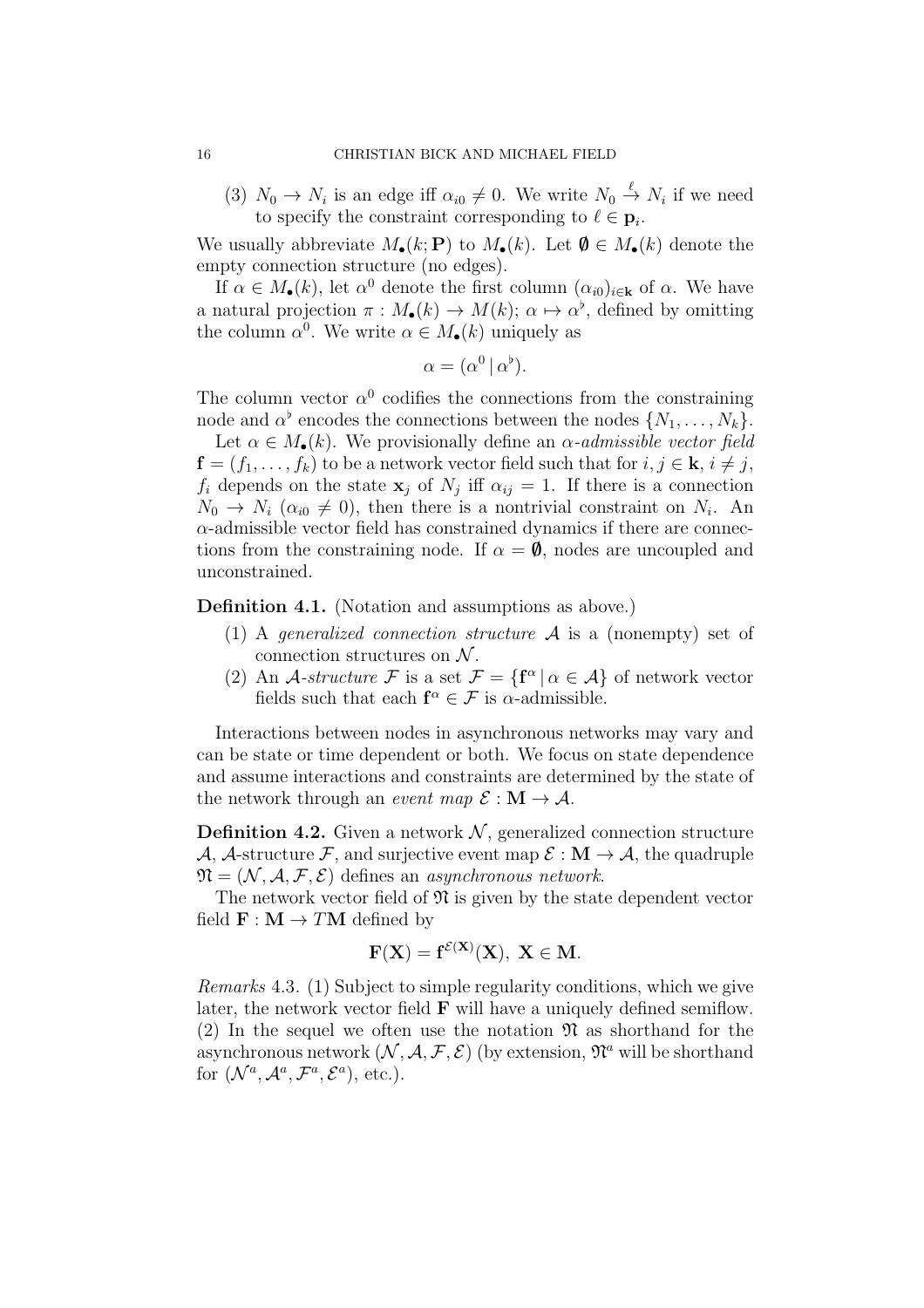**Example 4.4.** Let  $k = 2$  and  $M_1 = M_2 = \mathbb{R} \times \mathbb{T}$ . Suppose that dynamics of the uncoupled node  $N_i$  is given by the smooth vector field  $V_i(x_i, \theta_i) = (f_i(x_i), \omega_i)$ , where  $f_i(0) \neq 0$ ,  $\omega_i \in \mathbb{R}, i \in \mathbb{2}$ .

Assume constrained dynamics for either node is defined on the invariant circle  $\{0\} \times \mathbb{T} \subset \mathbb{R} \times \mathbb{T}$  by the vector field  $Z_i(x_i, \theta_i) = (0, \omega_i), i \in \mathbf{2}$ . When both nodes are constrained  $(x_1 = x_2 = 0)$ , assume (constrained) coupling is defined by the vector field  $H = (H_1, H_2)$ , where

$$
H_1(x_1, \theta_1, x_2, \theta_2) = (0, \omega_1 + h(\theta_2 - \theta_1))
$$
  
\n
$$
H_2(x_1, \theta_1, x_2, \theta_2) = (0, \omega_2 + h(\theta_1 - \theta_2)),
$$

and  $h: \mathbb{T} \to \mathbb{R}$  is smooth. The 2-tori  $\{(x_1, x_2)\} \times \mathbb{T}^2$  are invariant by the flow of H for all  $(x_1, x_2) \in \mathbb{R}^2$ . Revert to standard (uncoupled and unconstrained) dynamics when  $|\theta_1 - \theta_2| \leq \varepsilon$ , where  $0 < \varepsilon \ll 1$ . We describe the network dynamics using asynchronous network formalism.

Take the generalized connection structure  $\mathcal{A} = \{\emptyset, \alpha_1, \alpha_2, \beta\}$ , where  $\alpha_i = N_0 \to N_i$ ,  $i \in \mathbf{2}$ , and  $\beta = N_0 \to N_1 \leftrightarrow N_2 \leftarrow N_0$ .

Take  $\mathcal{F} = {\{\mathbf{f}^\gamma \mid \gamma \in \mathcal{A}\},\text{ where}}$ 

 ${\bf f}^{\emptyset}=(V_1,V_2),\; {\bf f}^{\alpha_1}=(Z_1,V_2),\; {\bf f}^{\alpha_2}=(V_1,Z_2),\; {\bf f}^{\beta}=(H_1,H_2).$ 

Define the event map  $\mathcal{E} : (\mathbb{R} \times \mathbb{T})^2 \to \mathcal{A}$  by

$$
\mathcal{E}(0, \theta_1, 0, \theta_2) = \beta, \text{ if } |\theta_1 - \theta_2| > \varepsilon
$$
  
\n
$$
= \emptyset, \text{ if } |\theta_1 - \theta_2| \le \varepsilon
$$
  
\n
$$
\mathcal{E}(0, \theta_1, x_2, \theta_2) = \alpha_1, \text{ if } x_2 \neq 0
$$
  
\n
$$
\mathcal{E}(x_1, \theta_1, 0, \theta_2) = \alpha_2, \text{ if } x_1 \neq 0
$$
  
\n
$$
\mathcal{E}(x_1, \theta_1, x_2, \theta_2) = \emptyset, \text{ if } x_1 x_2 \neq 0.
$$

Network dynamics is given by the vector field  $F(X) = f^{\mathcal{E}(X)}(X)$ . Trajectories for **F** are built from pieces of the trajectories of  $f^{\emptyset}$ ,  $f^{\alpha_1}$ ,  $f^{\alpha_2}$ , and  $f^{\beta}$ . Using the condition  $f_i(0) \neq 0, i \in \mathbf{2}$ , we see easily that **F** has a well-defined semiflow  $\Phi_t(x_1, \theta_1, x_2, \theta_2)$ , which is continuous in time  $t \geq 0$  but is not necessarily continuous in  $(x_1, \theta_1, x_2, \theta_2)$ .

4.2. Local foliations. Conditions for a constrained node  $N_i$  will be given in terms of *foliations* of open subsets of  $M_i$ . We start by recalling basic definitions on foliations (see [45] for a detailed review).

A p-dimensional smooth (always  $C^{\infty}$  here) foliation  $\mathcal L$  of the mdimensional manifold W consists of a partition  ${L_{\alpha} | \alpha \in \Lambda}$  of W into connected sets, called *leaves*, such that for every  $x \in W$ , we can choose an open neighbourhood U of x and smooth embedding  $\psi$ :  $U \to \mathbb{R}^m$  such that for each leaf  $L_\alpha$ , the components of  $\phi(L_\alpha \cap U)$  are given by equations  $x^{p+1} = \text{constant}, \ldots, x^m = \text{constant}$ . Each leaf of a foliation will be an immersed  $p$ -dimensional submanifold of  $W$ . For our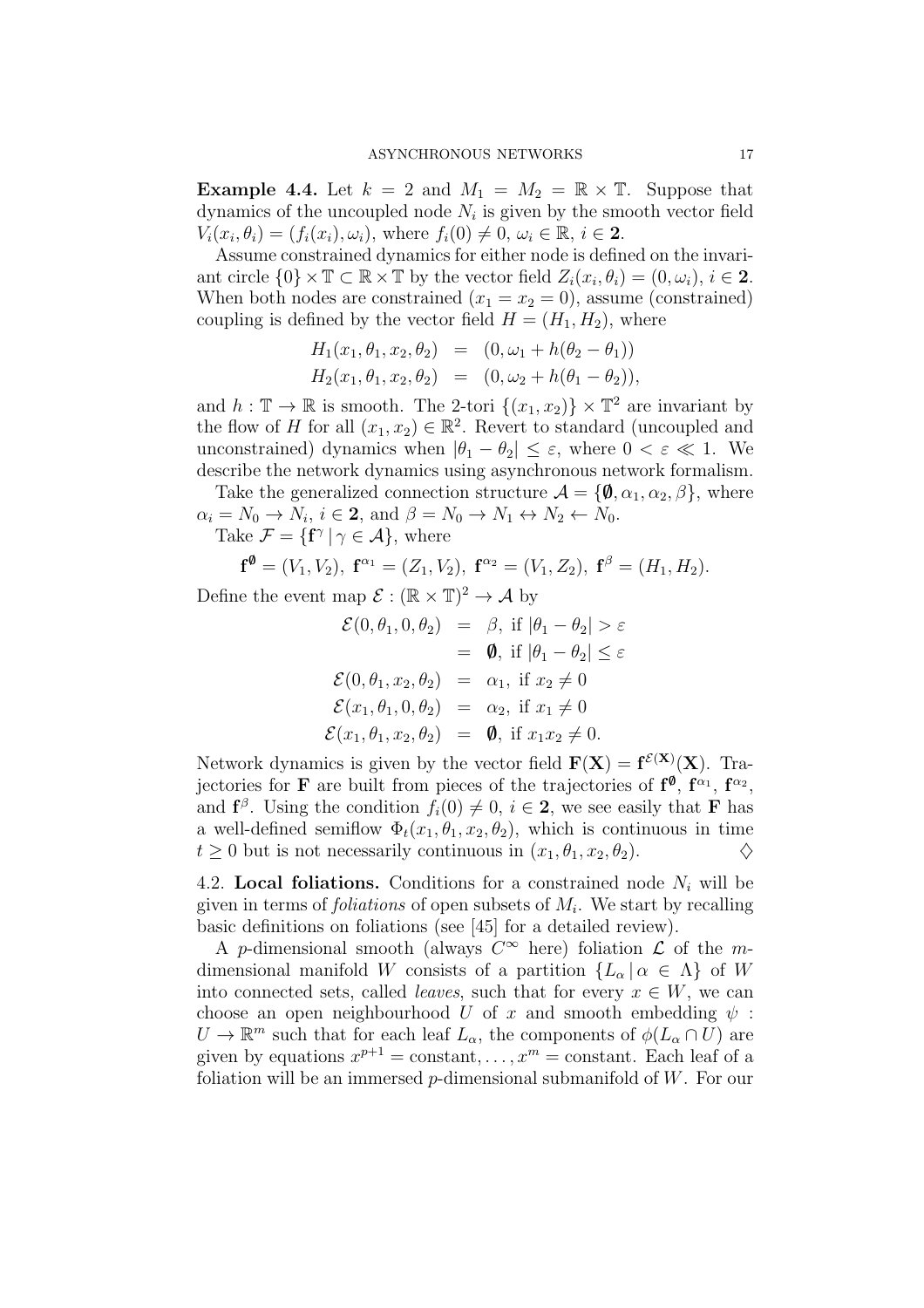applications, we always assume leaves are properly embedded closed submanifolds of  $W, p < m$ , and that the manifold W has finitely many connected components. In general, a smooth foliation of the manifold W will consist of a smooth foliation of each connected component of W such that the dimension of leaves is constant on each connected component of W.

**Examples 4.5.** (1) Every smooth nonsingular vector field on  $W$  defines a 1-dimensional smooth foliation of  $W$  ("flow-box" theorem of dynamical systems). The leaves are trajectories of the vector field.

(2) If  $W = A \times B$ , where A and B are manifolds, we have the product foliations  $\mathcal{L}(A)$  and  $\mathcal{L}(B)$  of W defined by  $\mathcal{L}(A) = \{A \times \{b\} | b \in B\}$ and  $\mathcal{L}(B) = \{ \{a\} \times B \mid a \in A \}.$  Each leaf  $\mathcal{L}(A)$  is transverse to every leaf of  $\mathcal{L}(B)$ . More generally, foliations  $\mathcal{L}, \mathcal{L}'$  are transverse if leaves are transverse. A foliation of  $W$ , even by compact 1-dimensional leaves, need not have a transverse foliation. The best-known example is the Hopf fibration which defines a foliation of  $S^3$  into circles.  $\diamond$ 

Suppose that  $\mathcal L$  is a p-dimensional smooth foliation of W with leaves  ${L_{\alpha} \mid \alpha \in \Lambda}$ . The tangent bundle along the foliation  $\tau : \mathbb{L} \to W$  is the smooth vector sub-bundle of the tangent bundle  $TW$  of  $W$  defined by

$$
\mathbb{L} = \bigcup_{x \in L_{\alpha}, \alpha \in \Lambda} T_x L_{\alpha} \subset TW.
$$

4.3. Constrained nodes and admissible vector fields. Following section 4.1, we assume  $\mathcal{N} = \{N_0, N_1, \ldots, N_k\}$ , where the nodes  $N_i$  have phase space  $M_i$ ,  $i \in \mathbf{k}$ . Fix a k-tuple  $\mathbf{P} = (p_1, \ldots, p_k) \in \mathbb{Z}_+^k$ . In what follows, we assume  $P \neq 0$ .

**Definition 4.6.** (Notation and assumptions as above.) A family  $C =$  $\{(\mathbf{W}_i, \mathcal{L}_i) | i \in \mathbf{k}\}\$ is a constraint structure on  $\mathcal N$  if, for all  $i \in \mathbf{k}$  with  $p_i > 0$ ,

- (1)  $\mathbf{W}_i = \{W_i^{\ell} | \ell \in \mathbf{p_i}\}\$ is a family of nonempty open subsets of  $M_i$ .
- (2)  $\mathcal{L}_i = {\{\mathcal{L}_i^{\ell} | \ell \in \mathbf{p_i}\}},$  where  $\mathcal{L}_i^{\ell}$  is a smooth foliation of  $W_i^{\ell}$ .

*Remarks* 4.7. (1) If  $p_i = 0$ , there are no constraints on  $N_i$ .

(2) If  $p_i = 1$ , we set  $\mathbf{W}_i = (W_i, \mathcal{L}_i)$  and  $\mathcal{L}_i$  is a smooth foliation of the nonempty open subset  $W_i$  of  $M_i$ . If we allow the dimension of leaves to vary between different connected components, and the families  $W_i$ to consist of disjoint open subsets of  $M_i$ ,  $i \in \mathbf{k}$ , then we can reduce to the case  $p_i \leq 1$  by taking  $W_i = \bigcup_{\ell} W_i^{\ell}$  and  $\mathcal{L}_i$  to be the foliation determined on  $W_i$  by  $\mathcal{L}_i|W_i^{\ell} = \mathcal{L}_i^{\ell}, \ell \in \mathbf{p_i}$ . For our applications, it is no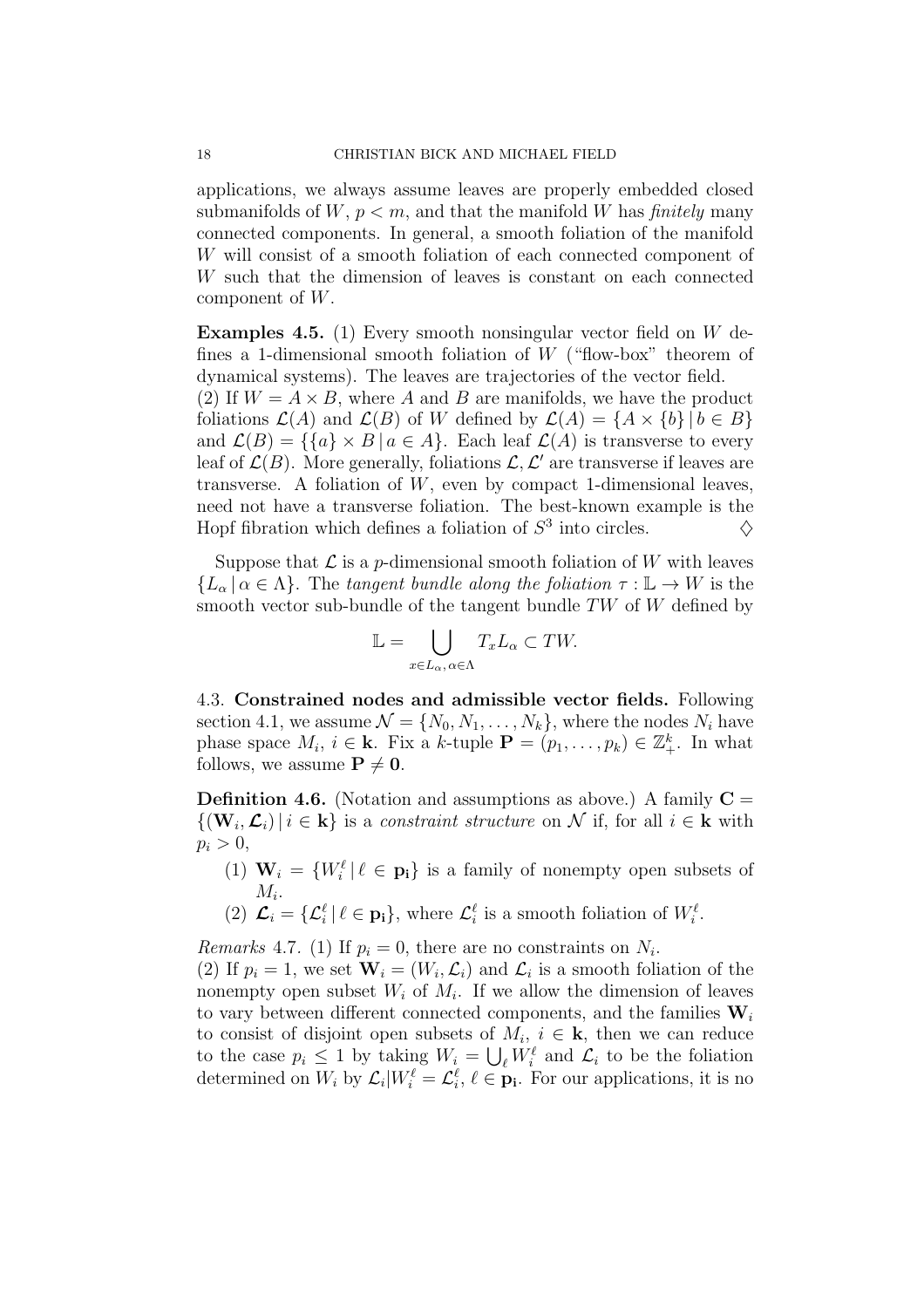loss of generality to assume that  $W_i$  always consists of disjoint open subsets of  $M_i$ ,  $i \in \mathbf{k}$ .

We can now give a precise definition of an  $\alpha$ -admissible vector field when there are constraints.

**Definition 4.8.** Fix a constraint structure  $\mathbf{C} = \{(\mathbf{W}_i, \mathcal{L}_i) | i \in \mathbf{k}\}\$  on N and let  $\alpha \in M_{\bullet}(k)$ . A smooth vector field  $\mathbf{f} = (f_1, \ldots, f_k)$  on M is an  $\alpha$ -admissible vector field if

- (1) For  $i, j \in \mathbf{k}, i \neq j, f_i$  depends on  $\mathbf{x}_j$  iff  $\alpha_{ij} = 1$ .
- (2) If  $\alpha_{i0} = \ell > 0$ , then  $f_i$  is tangent to the smooth foliation  $\mathcal{L}_i^{\ell}$ at all points of  $W_i^{\ell} \subset M_i$ . Equivalently,  $f_i|W_i^{\ell}$  defines a section of  $\mathbb{L}_i^{\ell}$ , the tangent bundle along the foliation  $\mathcal{L}_i^{\ell}$ .

Example 4.9. Suppose that  $p_i = 1$  and  $\alpha_{i0} = 1$  so that there is a constraining connection  $N_0 \to N_i$ . Let  $\mathbf{f} = (f_1, \ldots, f_k)$  be  $\alpha$ -admissible,  $M_i = \mathbb{R}^{\ell}$ , and  $\mathcal{L}_i$  be an  $(\ell - p)$ -dimensional foliation of  $M_i$  with leaves given by  $x_{r_1} = c_1, \ldots, x_{r_p} = c_p$ . The components  $f_i^{r_1}$  $i^{r_1}, \ldots, f_i^{r_p}$  of  $f_i =$  $(f_i^1, \ldots, f_i^{\ell})$  will be identically zero and the node  $N_i$  is partially stopped on each leaf. This is the situation described in example 4.4 where the 1-dimensional foliation of  $\mathbb{R} \times \mathbb{T}$  is  $\{\{x\} \times \mathbb{T} \mid x \in \mathbb{R}\}.$ 

*Remark* 4.10. Note that if  $N_0 \to N_i \leftarrow N_j$ , then the coupling from  $N_j$ must respect constraints on  $N_i$  though now of course the dynamics on a leaf of  $\mathcal{L}_i$  will depend on the state of  $N_j$ .

4.4. The event map. Let  $A$  be a generalized connection structure with constraint structure  $\mathbf{C} = \{(\mathbf{W}_i, \mathcal{L}_i) | i \in \mathbf{k}\}\.$  Let  $\mathcal{E}: \mathbf{M} \to \mathcal{A}$  be an event map and recall  $\mathcal E$  is always assumed to be surjective.

For each  $\alpha \in \mathcal{A}$ , define the *event set*  $E^{\alpha} \subset \mathbf{M}$  by

$$
E^{\alpha} = \{ \mathbf{X} \in \mathbf{M} \, | \, \mathcal{E}(\mathbf{X}) = \alpha \}.
$$

The event sets  $\{E^{\alpha} | \alpha \in \mathcal{A}\}$  partition the network phase space M. We require additional conditions on the event map when there are constraints. These conditions relate the event sets to the constraint structure C and are required because foliations are only locally defined.

Let  $\pi_i : \mathbf{M} \to M_i$  denote the projection map onto the phase space of  $N_i, i \in \mathbf{k}$ . Given  $i \in \mathbf{k}, \ell \in \mathbf{p_i}$ , define

$$
E_i^{\ell} = \bigcup_{\{\alpha \,|\, \alpha_{i0} = \ell\}} \pi_i(E^{\alpha}) \subset M_i.
$$

**Definition 4.11.** The event map  $\mathcal{E}: \mathbf{M} \to \mathcal{A}$  is constraint regular if for all  $i \in \mathbf{k}, \ell \in \mathbf{p_i}$ , we have

$$
\overline{E_i^{\ell}} \subset W_i^{\ell}
$$

Henceforth we assume that event maps are constraint regular.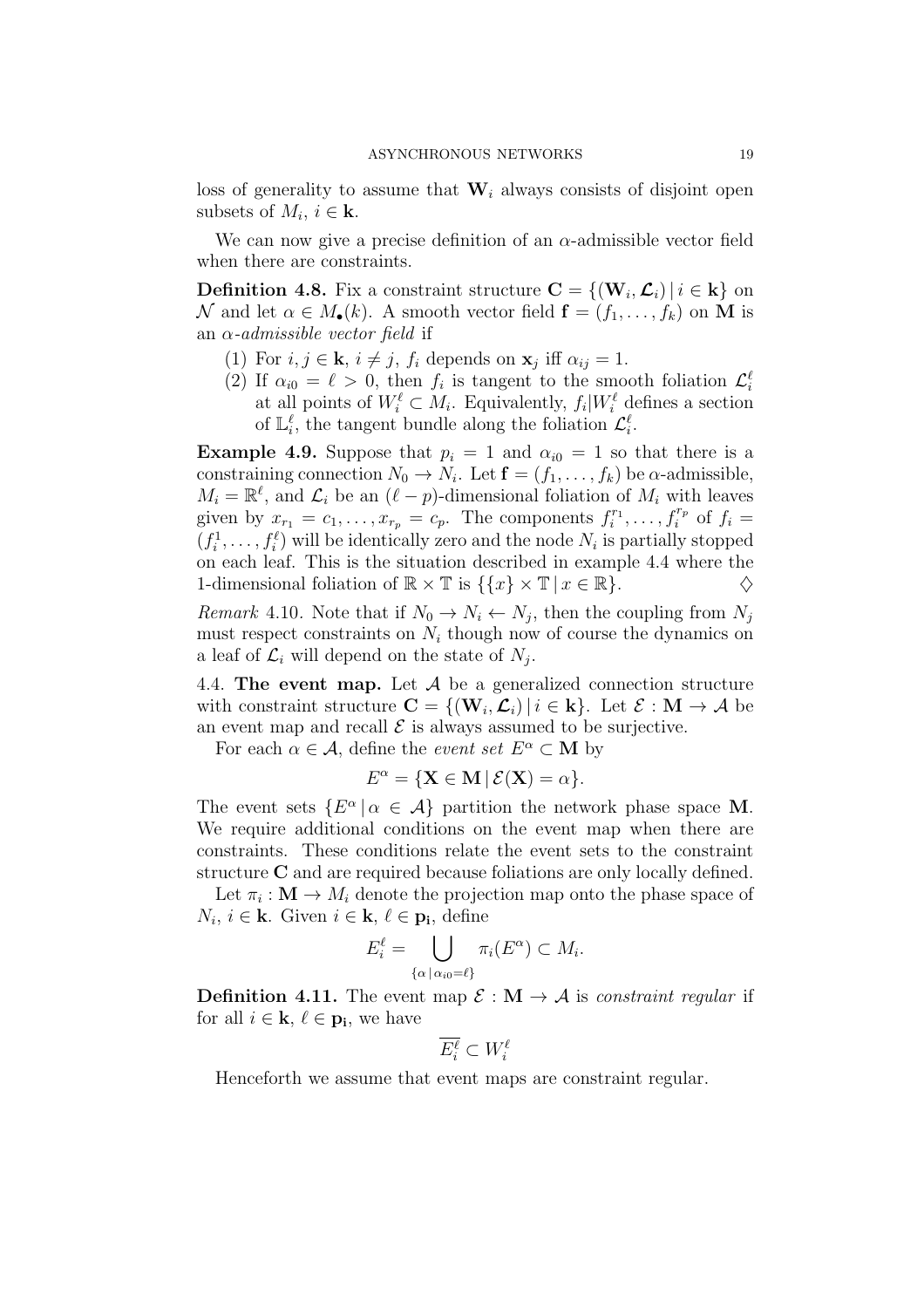#### 4.5. Asynchronous network with constraints.

**Definition 4.12.** An asynchronous network  $\mathfrak{N} = (\mathcal{N}, \mathcal{A}, \mathcal{F}, \mathcal{E})$ , with constraint structure C, consists of

- (1) A finite set  $\mathcal{N} = \{N_0, N_1, \ldots, N_k\}$  nodes with associated phase spaces  $M_i$ ,  $i \in \mathbf{k}$ .
- (2) A generalized connection structure  $\mathcal{A} \subset M_{\bullet}(k)$ .
- (3) An A-structure  $\mathcal{F} = \{ \mathbf{f}^{\alpha} \mid \alpha \in \mathcal{A} \}$  consisting of admissible vector fields.
- (4) A (constraint regular) event map  $\mathcal{E}: \mathbf{M} \to \mathcal{A}$ .

Remark 4.13. If A consists of a single connection structure  $\alpha$  (with or without constraints), then F consists of one vector field  $f = f^{\alpha}$ , with dependencies given by  $\alpha$ . We recover a synchronous network with dynamics defined by f and a fixed connection structure.

4.6. Network vector field of an asynchronous network. An asynchronous network  $\mathfrak N$  uniquely determines the *network vector field*  $\mathbf F$  by

(3) 
$$
\mathbf{F}(\mathbf{X}) = \mathbf{f}^{\mathcal{E}(X)}(\mathbf{X}), \mathbf{X} \in \mathbf{M}.
$$

Remarks 4.14. (1) We may give a discrete version of definition 4.12: each  $f^{\alpha}$  will be a network map  $f^{\alpha}: M \to M$  and dynamics is defined by the map  $\mathbf{F} : \mathbf{M} \to \mathbf{M}$  given by (3).

(2) Equation (3) defines a state dependent dynamical system. Similar structures have been used in engineering applications (for example, [33]). We indicate in section 5.1.3 a relationship with Filippov systems (this is explored further in [12]). However, the notion of an integral curve for an asynchronous network is generally different from that of a Filippov system, see examples 4.17(2).

(3) The network vector field does not uniquely determine  $A, \mathcal{E}$  or  $\mathcal{F}$ . Usually, however, the choice of  $A, \mathcal{E}$  and  $\mathcal{F}$  is naturally determined by the problem. Sometimes it is convenient to view the network vector field as the basic object and regard asynchronous networks as being equivalent if they define the same network vector field.

(4) Since the event sets  $\{E^{\alpha} | \alpha \in \mathcal{A}\}$  partition **M**, the network vector field **F** only depends on  $f^{\alpha}$   $E^{\alpha}$ . Rather than assume that  $f^{\alpha}$  is smooth on M, we could have required that each  $f^{\alpha}$  was defined as smooth map in the sense of Whitney [62] on  $\overline{E^{\alpha}}$  (and so extends smoothly to **M**). (5) Although the vector fields  $f^{\alpha} \in \mathcal{F}$  are assumed to satisfy (N1-3), this may not hold for  $f^{\alpha}$   $\big| E^{\alpha}$ ,  $\alpha \in \mathcal{A}$ . Sometimes, but not always, there is an equivalent network  $\mathfrak{N}'$  such that the dependencies of each admissible vector field for  $\mathfrak{N}'$  are not changed by restriction to the corresponding event set.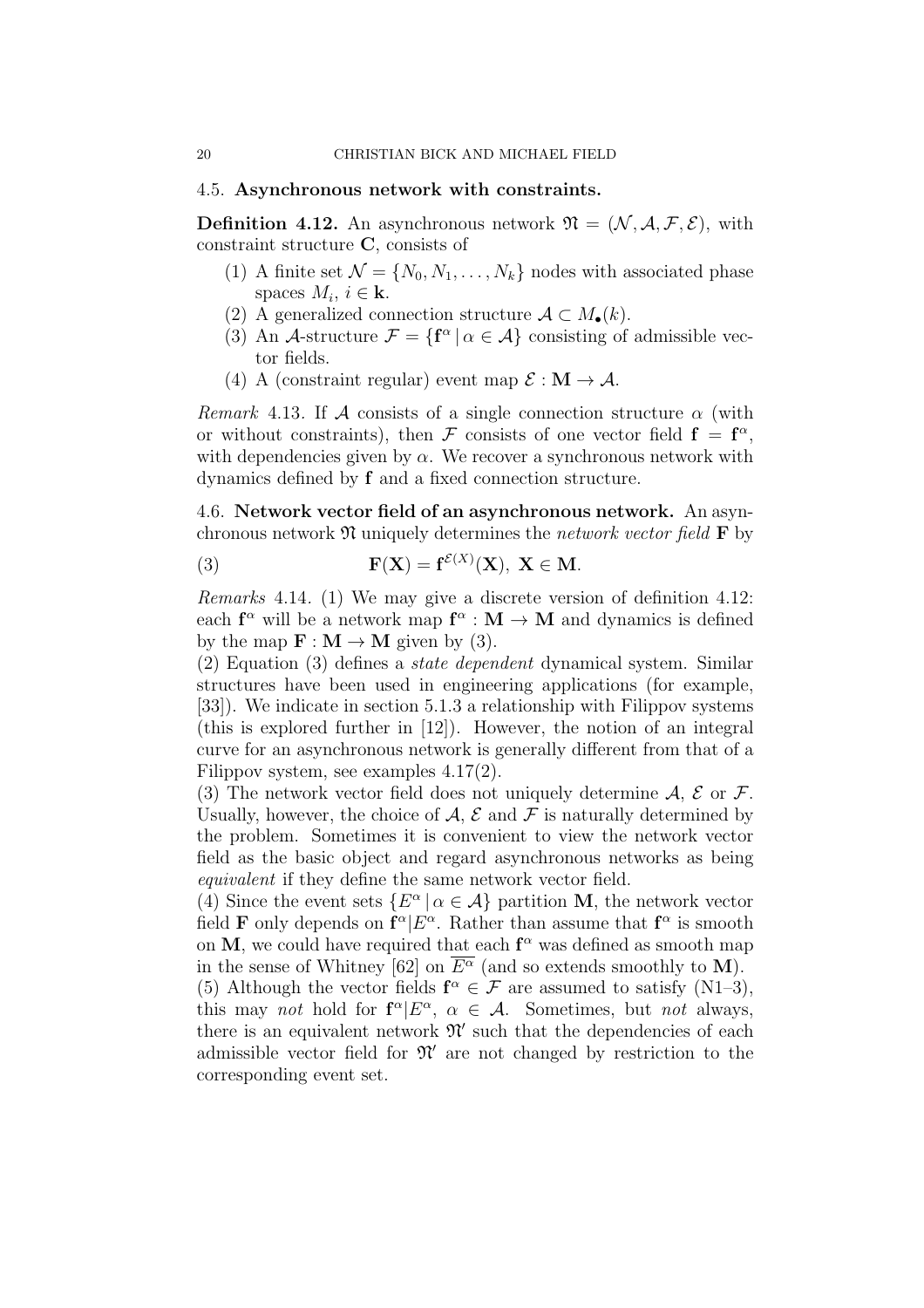4.7. Integral curves and proper asynchronous networks. We start with a definition of integral curve suitable for asynchronous networks.

**Definition 4.15.** Let  $\mathfrak{N}$  be an asynchronous network with network vector field  $\bf{F}$ . An *integral curve* or *trajectory* for  $\bf{F}$  with initial condition  $X_0 \in M$  is a map  $\phi : [0, T] \to M$ ,  $T \in (0, \infty]$ , satisfying

- (1)  $\phi(0) = X_0$ .
- (2)  $\phi$  is continuous.
- (3) There exists a closed countable subset  $D$  of  $[0, T)$  such that for every  $u \in D$ , there exists  $v \in D \cup \{T\}$ ,  $v > u$ , such that
	- (a)  $(u, v) \cap D = \emptyset$ .
	- (b)  $\phi$  is  $C^1$  on  $(u, v)$  and  $\phi'(t) = \mathbf{F}(\phi(t)), t \in (u, v)$ .
	- (c)  $\lim_{t\to u^+} \boldsymbol{\phi}'(t) = \mathbf{F}(\boldsymbol{\phi}(u)).$

Remarks 4.16. (1) It is routine to verify that if  $\psi : [0, S] \rightarrow M$ is another integral curve with initial condition  $X_0$ , then  $\psi = \phi$  on  $[0, \min\{S, T\})$  (uniqueness). As a consequence we can define the *maxi*mal integral curve  $\phi : [0, T_{\text{max}}) \to M$  with initial condition  $X_0$ . In the sequel, integral curves will be maximal unless otherwise indicated.

(2) If  $T = \infty$  in the definition, the trajectory  $\phi : \mathbb{R}_+ \to \mathbb{M}$  is complete. (3) The set D may have accumulation points in  $D$  – accumulation is always from the left on account of condition (3a). In the examples we consider D will always be a finite set.

(4) Typically, for each  $u \in D$ , there exists  $\alpha \in \mathcal{A}$  such that  $\mathcal{E}(\boldsymbol{\phi}(t)) = \alpha$ for  $t \in (u, v)$  and so  $\phi((u, v)) \subset E^{\alpha}$ . Condition (3c) implies that if  $\mathcal{E}(\boldsymbol{\phi}(u)) = \beta \neq \alpha$ , we must have  $\mathbf{f}^{\alpha}(\boldsymbol{\phi}(u)) = \mathbf{f}^{\beta}(\boldsymbol{\phi}(u)).$ 

Without further conditions on the event map, the vector field **F** determined by an asynchronous network  $\mathfrak{N}$  may not have integral curves through every point of the phase space.

**Examples 4.17.** (1) Take event sets  $E^1 = \{(x_1, x_2) | x_1 \leq 0\}, E^2 =$  $\mathbb{R}^2 \setminus E^1$ , and corresponding constant vector fields  $f^1 = (1, -2)$ ,  $f^2 =$  $(-1, 0)$  (see figure 2(a)). Trajectories cannot be continued, according to definition 4.15, once they meet  $x_1 = 0$ . One way round this problem is to define a new event set  $E^3 = \partial E^1$  and the *sliding* vector field  $f^3 = f^1 + f^2 = (0, -2)$ . There is then a complete integral curve through every point of  $\mathbb{R}^2$  and the corresponding semiflow  $\Phi : \mathbb{R}^2 \times \mathbb{R}_+ \to \mathbb{R}^2$  is continuous. This approach is based on the Filippov construction [26, Chapter 2, page 50] where we take a vector field in the positive cone defined by  $f^1, f^2$  (often the unique convex combination  $\lambda f^1 + (1 - \lambda)f^2$ ) which is tangent to  $\partial E^1 = E^3$ .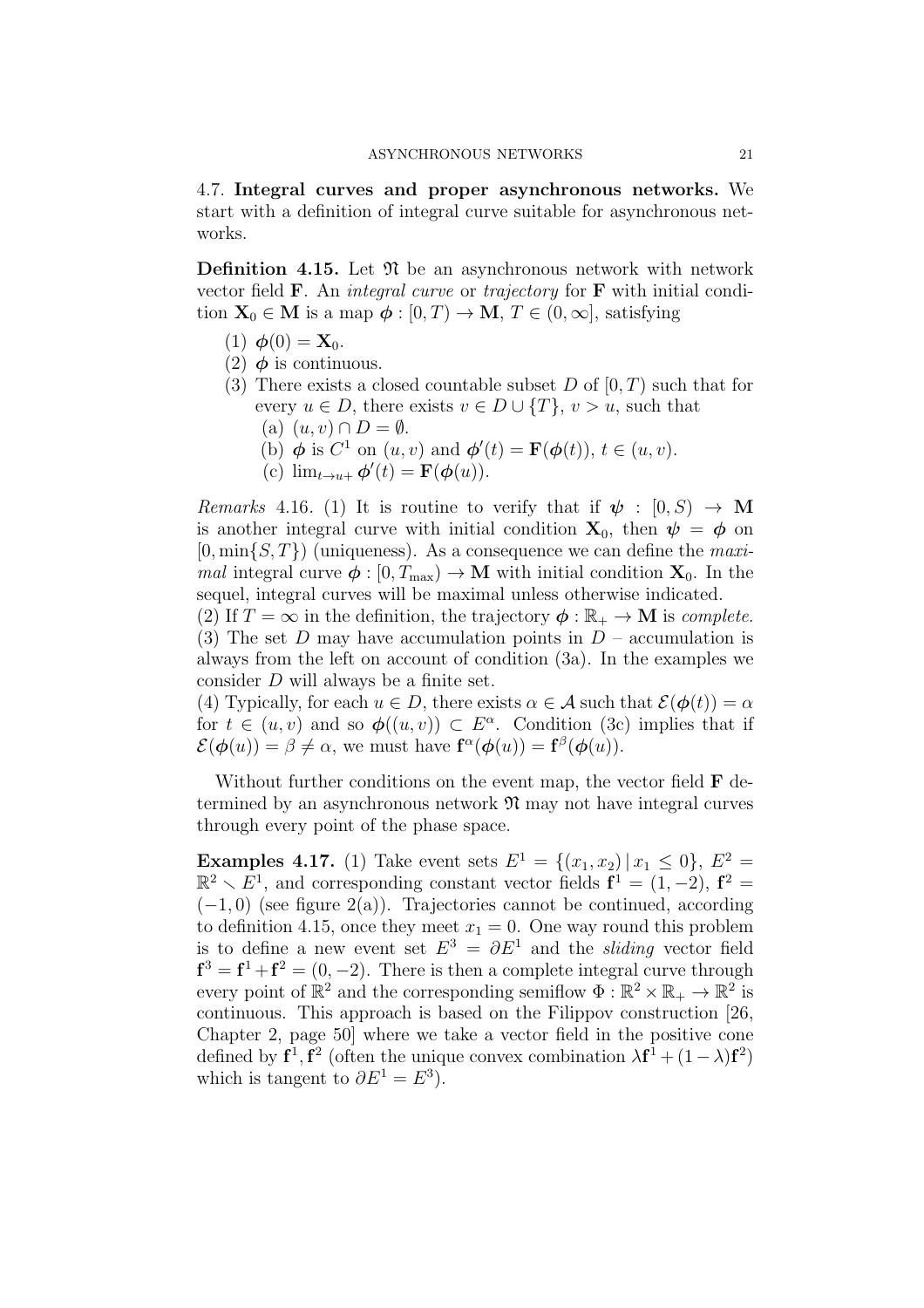

Figure 2. Integral curves for the network vector field may not be well defined (a) and may differ from those given by the Filippov conventions (b).

(2) Take event sets  $F^1 = \{(x_1, x_2) | x_1 \neq x_2\}, F^2 = \{(x_1, x_2) | x_1 = x_2\},$ and corresponding vector fields  $f^1(x_1, x_2) = (1, -1), f^2(x_1, x_2) = (0, 0)$ (see figure 2(b) and note that the event  $F^2$  models a collision, after which dynamics stops). Integral curves are defined for all initial conditions in  $\mathbb{R}^2$  but the semiflow  $\Phi : \mathbb{R}^2 \times \mathbb{R}_+ \to \mathbb{R}^2$  will not be continuous on  $F<sup>2</sup>$ . Here the Filippov construction gives the wrong network solution – the diagonal  $F^2$  is regarded as a removable singularity.

We discuss the relationship between asynchronous networks and Filippov systems further in section 5.1.3; see also [12].  $\diamondsuit$ 

**Definition 4.18.** The asynchronous network  $\mathfrak{N}$  is proper if for all  $X \in M$ , the maximal integral curve through X is complete:  $\phi_X$ :  $[0, \infty) \rightarrow M$ .

*Remarks* 4.19. (1) If  $\mathfrak N$  is proper, network dynamics is given by a semiflow  $\Phi : \mathbf{M} \times \mathbb{R}_+ \to \mathbf{M}$ . Although  $\Phi(\mathbf{X}, t)$  will be continuous as a function of  $t \in \mathbb{R}_+$ , it need not be continuous as a function of  $X \in M$ (see examples  $4.17(2)$ ).

(2) In many cases of interest, some of the node phase spaces  $M_i$  may be open domains in  $\mathbb{R}^n$  with with  $\partial M_i \neq \emptyset$ . Here there is the possibility that trajectories may exit **M**: if  $\boldsymbol{\phi} = (\phi_1, \dots, \phi_k)$  is a trajectory, there may exist  $i \in \mathbf{k}$  and a smallest  $s > 0$  such that  $\phi_i(s) \stackrel{\text{def}}{=} \lim_{t \to s_-} \phi_i(t) \in$  $\partial M_i$ . The maximal domain for  $\phi$  is necessarily [0, s). Under additional hypotheses, it may be possible to extend  $\phi$  to a complete trajectory by setting  $\mathbf{F}_j \equiv 0$  on  $\mathbb{R}^n \setminus M_j$ ,  $j \in \mathbf{k}$  (the *j*th component of  $\boldsymbol{\phi}$  is stopped when it meets the boundary of  $M_i$ ). In this way, we can regard  $\mathfrak{N}$  as proper. We develop this point of view further in part II [13].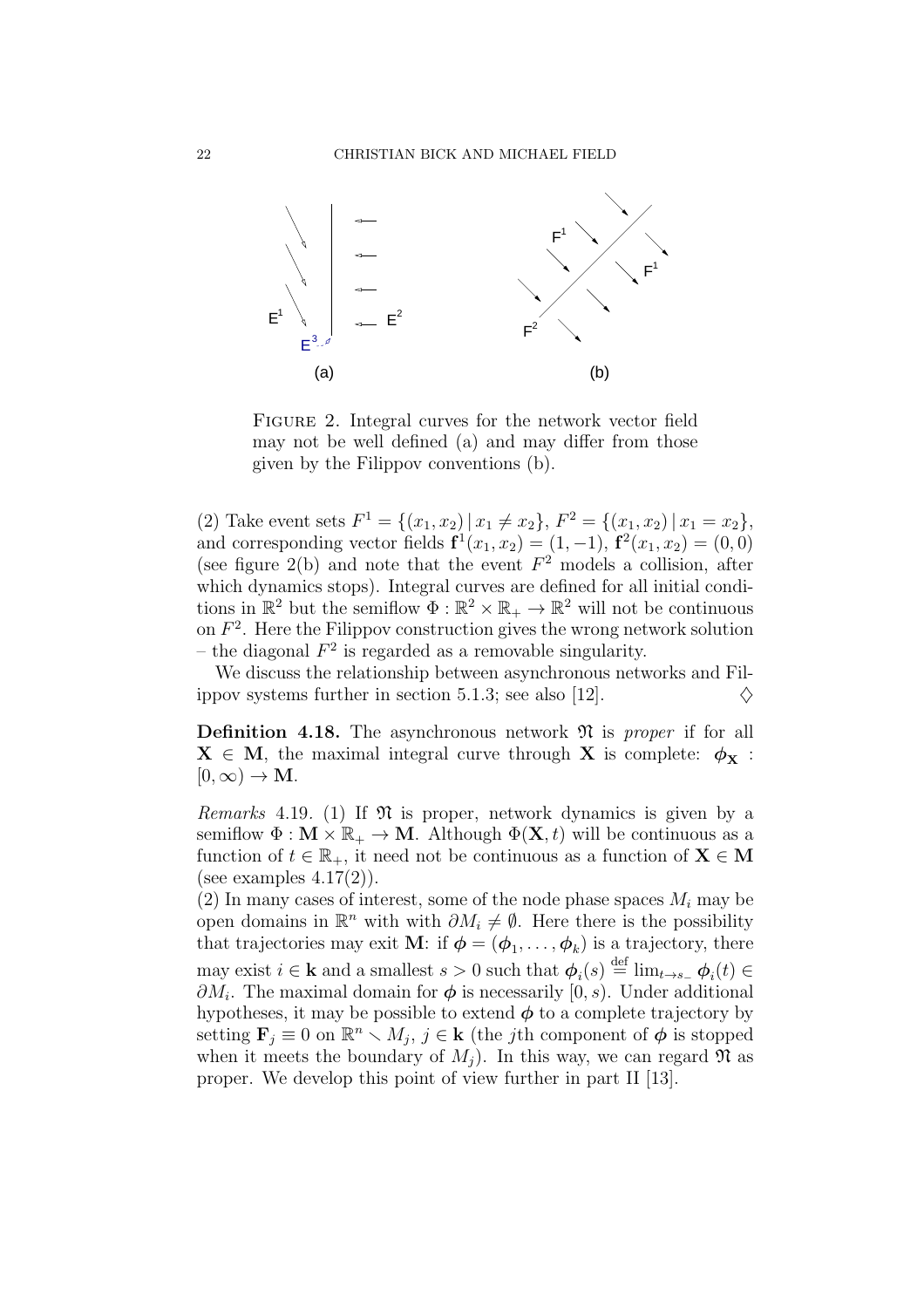Event sets are typically defined by analytic and algebraic conditions that reflect logical conditions on the underlying dynamics.

**Definition 4.20.** Let  $\mathfrak{N}$  be an asynchronous network. The event structure  $\{E^{\alpha} | \alpha \in \mathcal{A}\}$  of  $\mathfrak{N}$  is *regular* if the event sets  $E^{\alpha}$  are all semianalytic subsets<sup>5</sup> of  $M$ .

Remark 4.21. For the examples in this paper, event sets will typically be semialgebraic – defined by polynomial equalities and inequalities.

**Definition 4.22.** An asynchronous network  $\mathfrak{N}$  is amenable if

- (1) The event structure  $\{E^{\alpha} | \alpha \in \mathcal{A}\}\$ is regular.
- (2) If  $\mathbf{X} \in E^{\alpha}$ ,  $\alpha \in \mathcal{A}$ , there exists a maximal  $t(\mathbf{X}) \in (0, \infty]$  such that the integral curve  $\phi_{\mathbf{X}}$  through **X** is defined on  $[0, t(\mathbf{X}))$ and

$$
\boldsymbol{\phi}_{\mathbf{X}}(t) \in E^{\alpha}, \ \ t \in [0, t(\mathbf{X})).
$$

(3) Either  $M_i$  is compact without boundary or  $M_i = \mathbb{R}^{n_i}$  and vector fields have at most linear growth on  $M_i$ :  $\exists a, b > 0$  such that

$$
\|\mathbf{f}^{\alpha}_i(\mathbf{X})\| \leq a + b \|\mathbf{X}\|, \ \mathbf{X} \in \mathbf{M}, \ \alpha \in \mathcal{A}.
$$

Remarks 4.23. (1) Condition (2) of definition 4.22 suggests that the vector field  $f^{\alpha}$  should in some sense be tangent to  $E^{\alpha}$ . The issue of tangency can be made precise using the regularity assumption which implies that  $E^{\alpha}$  has a locally finite stratification into submanifolds without boundary (for example, the canonical Whitney regular stratification of each event set [30, 47]). This allows us to unambiguously define tangency at points of  $E^{\alpha}$  which do not lie in the boundary of strata. Care is needed at points lying in the boundary of strata and in the example below we indicate how the geometric structure of the event set can impose strong constraints on associated vector fields.

(2) If an event set is a closed submanifold without boundary, it follows from definition 4.22(2) that any trajectory that meets the event set will never leave the event set.

(3) In part II we extend definition 4.22(3) to allow for trajectories to exit the domain and stop (see remark 4.19(2)).

(4) We may extend the definition of amenability to include asynchronous networks which are equivalent to an amenable network.

<sup>5</sup>Defined locally by analytic equations and inequalities. We refer to [30, 15] for precise definitions and properties.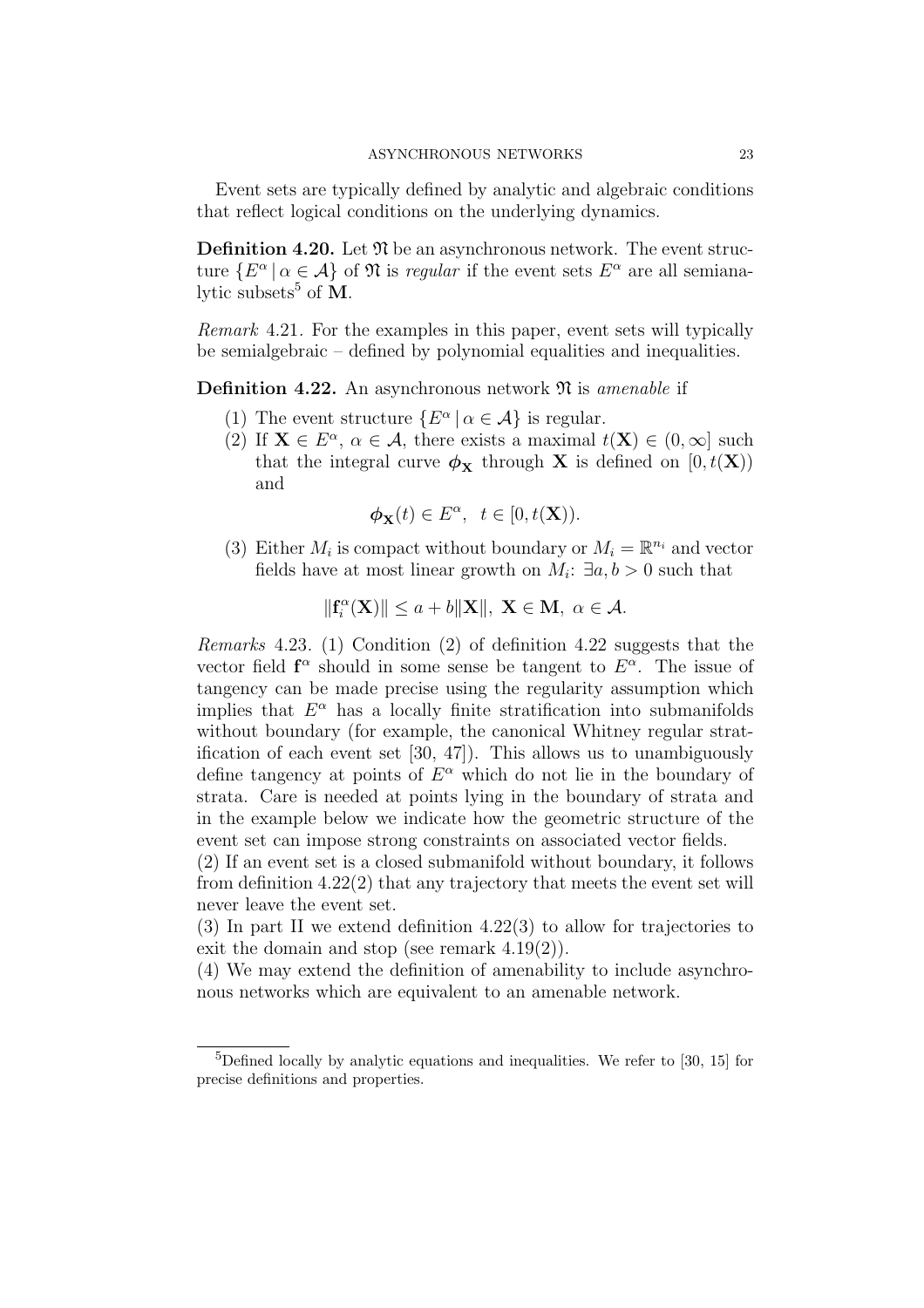**Examples 4.24.** Take  $k = 2$ ,  $M_1 = M_2 = \mathbb{R}$ . (1) As event sets take the semialgebraic subsets of  $\mathbb{R}^2$  defined by

$$
E^{1} = \{(x, 0) | x < 0\}, E^{2} = \{(0, y) | y > 0\}, E^{0} = \mathbb{R}^{2} \setminus \bigcup_{i=1}^{2} E^{i}.
$$

The event sets are neither open nor closed. We define associated vector fields  $f^j$ ,  $j \in 2^{\bullet}$ , on  $\mathbb{R}^2$  by

$$
f^1(x, y) = (1, 0), f^2(x, y) = (0, -1), f^0 = f^1 + f^2.
$$

It is a simple exercise to verify that the network is amenable and proper but that the associated semiflow  $\Phi : \mathbb{R}^2 \times \mathbb{R}_+ \to \mathbb{R}^2$  is not continuous along  $E^1$  or  $E^2$  (it is continuous at  $(0,0)$ ).

(2) Suppose that the event set  $E^1$  is the cusp defined by  $\{(x, y) \in$  $\mathbb{R}^2 | x \neq 0, y^2 = x^3$  and  $E^2 = \mathbb{R}^2 \setminus E^1$ . In this case any smooth  $(C^1$  suffices) vector field on  $\mathbb{R}^2$  which is tangent to  $E^1$  must vanish at  $\{(0,0)\}\$  (an example of such a vector field is  $(2ax, 3ay)$ ,  $a \in \mathbb{R}$ ). If we require amenability, then all trajectories which meet  $E<sup>1</sup>$  will never leave  $E^1$ . And the contract of the contract of the contract of  $\Diamond$ 

### Proposition 4.25. An amenable asynchronous network is proper.

*Proof.* We give details for the case when M is compact. Fix  $X \in M$ . Suppose that  $\phi_i : [0, s_i) \to \mathbf{M}$  are forward trajectories for **F** through  $X, i \in 2$ . Using uniqueness of solutions of differential equations and definition 4.22(2), it is easy to see that  $\phi_1 = \phi_2$  on  $[0, s_1) \cap [0, s_2)$ . It follows that if we define

$$
T = \sup \{ t \mid \text{there is a trajectory } \psi : [0, t) \to \mathbf{M} \text{ through } \mathbf{X} \}
$$

then we have a unique trajectory  $\phi : [0, T) \rightarrow M$  through X. If  $T = \infty$ , we are done. But if  $T < \infty$ , then we can extend  $\phi$  to [0, T] by  $\phi(T) = \lim_{t \to T^-} \phi(t)$  (remarks 4.23(3)). If  $\phi(T) \in E^{\alpha}$  then by definition 4.22(2),  $\phi$  extends to  $[0, T + t(\phi(T))$ , where  $t(\phi(T)) > 0$ . This contradicts the maximality of T and so  $T = \infty$ .

Remarks 4.26. (1) Proposition 4.25 says nothing about the number of changes in the event map that occur along a trajectory. Without further conditions, there may be a countable infinity of changes with countably many accumulation points (see definition 4.15 and note the analogy with Zeno-like behaviour [11]).

 $(2)$  As shown in examples 4.24 $(1)$ , the semiflow given by proposition 4.25 need not be continuous (as a function of  $(\mathbf{X}, t)$ ).

(3) Amenability is sufficient but not necessary for properness.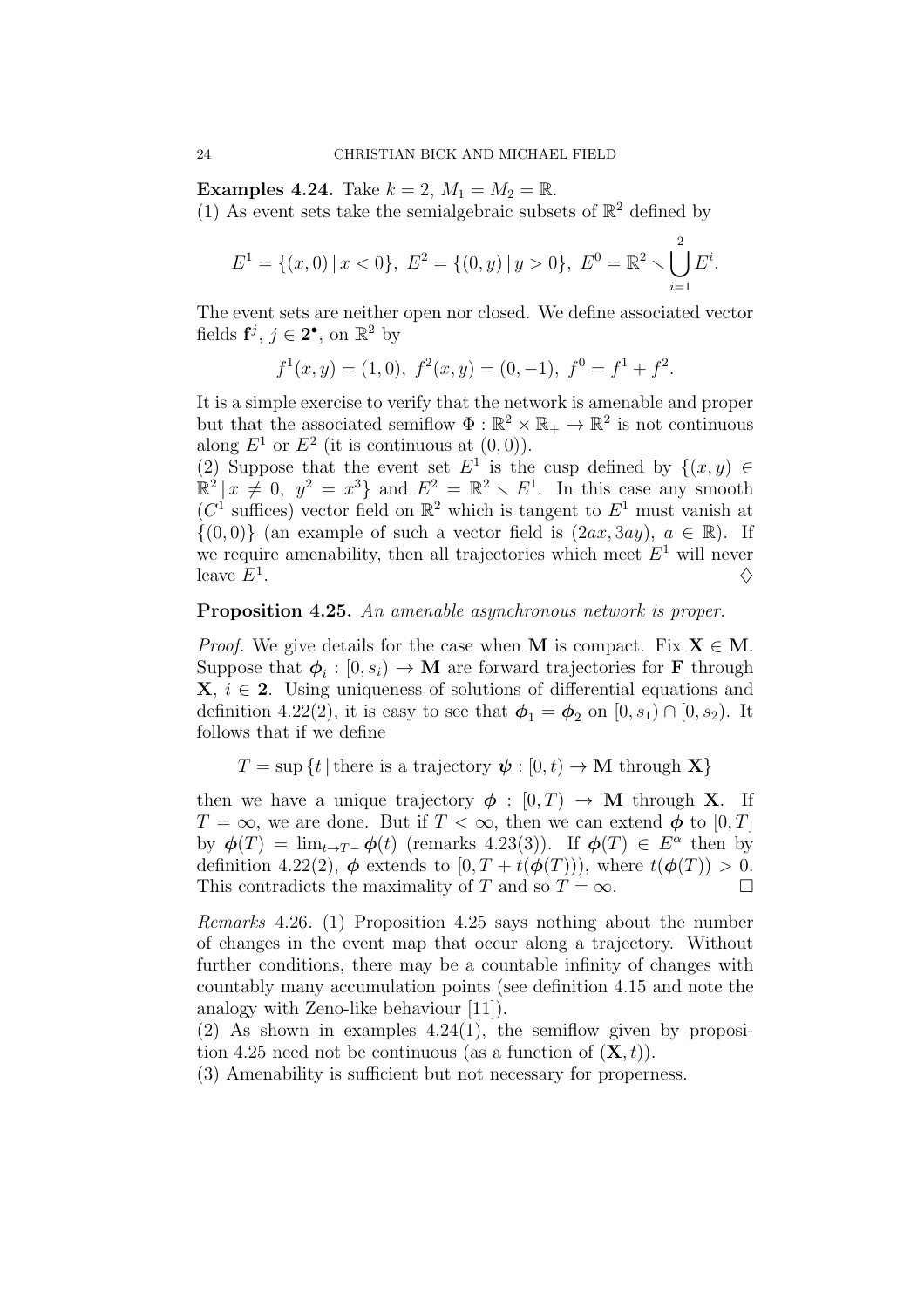4.8. Semiflows for amenable asynchronous networks. Assume  $\mathfrak N$  is an amenable asynchronous network with network vector field **F**. For each  $\alpha \in \mathcal{A}$ , denote the flow of  $f^{\alpha}$  by  $\Phi^{\alpha}$ .

Let  $X \in M$  and  $\phi : \mathbb{R}_+ \to M$  be the maximal integral curve through X for F. If follows from the definition of integral curve and amenability that there is a countable closed subset  $D = D(\mathbf{X})$  of  $\mathbb{R}_+ \cup \{\infty\}$  such that for each  $u \in D$ , there exist unique  $\alpha \in \mathcal{A}$ ,  $v = v(u) \in D$  such that

 $(u, v) \cap D = \emptyset$ ,  $\mathcal{E}(v) \neq \alpha$ ,  $\boldsymbol{\phi}([u, v)) \subset E^{\alpha}$ .

(For  $\mathcal{E}(u) = \alpha$  we need amenability.)

Proposition 4.27. Let  $\mathfrak N$  be an amenable asynchronous network. Suppose that for all  $X \in M$ ,  $D(X)$  is finite and set  $D(X) = \{t_j^X | 0 = t_0^X <$  $t_1^{\mathbf{X}} < \ldots < t_N^{\mathbf{X}} < t_{N+1}^{\infty} = \infty$ ,  $\alpha_j^{\mathbf{X}} = \mathcal{E}(\boldsymbol{\phi}(t_j^{\mathbf{X}}))$ ,  $j \in \mathbf{N}^{\bullet}$ . The semiflow  $\overline{\Phi}: \mathbf{M} \times \mathbb{R}_+ \to \mathbf{M}$  for **F** is given in terms of the flows  $\Phi^{\alpha}$  by

$$
\Phi_{\mathbf{X}}(t) = \Phi^{\alpha_p^{\mathbf{X}}}(\cdots \Phi^{\alpha_1^{\mathbf{X}}}(\Phi^{\alpha_0^{\mathbf{X}}}(\mathbf{X}, t_1^{\mathbf{X}}), t_2^{\mathbf{X}} - t_1^{\mathbf{X}})\cdots, t - t_p^{\mathbf{X}}),
$$

where  $t \in [t_p^{\mathbf{X}}, t_{p+1}^{\mathbf{X}}), p \in \mathbb{N}^{\bullet}$ .

*Proof.* For  $t \in [t_p^{\mathbf{X}}, t_{p+1}^{\mathbf{X}}), \Phi^{\alpha_p^{\mathbf{X}}}(\mathbf{X}_p, t)$  is the solution to  $\mathbf{X}'(t) = \mathbf{f}^{\alpha_p^{\mathbf{X}}}(\mathbf{X})$ with initial condition  $\mathbf{X}_p = \Phi_{\mathbf{X}}(t_p^{\mathbf{X}})$ .

4.9. Asynchronous networks with additive input structure. A natural source of asynchronous networks comes from synchronous networks with additive input structure. The event map can be either state dependent (with constraints) or stochastic (see the following section).

Fix a k node synchronous network  $\mathcal N$  with additive input structure and network vector field  $f = (f_1, \ldots, f_k)$  given by.

(4) 
$$
f_i(\mathbf{x}_i; \mathbf{x}_{j_1}, \dots, \mathbf{x}_{j_{e_i}}) = F_i(\mathbf{x}_i) + \sum_{s=1}^{e_i} F_{ij_s}(\mathbf{x}_{j_s}, \mathbf{x}_i), \ i \in \mathbf{k}.
$$

On account of the additive input structure, it is natural to remove and later reinsert connections between nodes.

For  $i \in \mathbf{k}$ , let  $(W_i, \mathcal{L}_i)$  be the constraint defined by the 0-dimensional foliation of  $W_i = M_i$ . If dynamics on  $N_i$  is constrained, then dynamics is stopped:  $\mathbf{x}'_i = 0$ . Let  $\Gamma$  be the network graph determined by (4) with associated 0-1 matrix  $\gamma \in M(k)$ . Take  $\mathbf{P} = (1, \ldots, 1)$  and let  $A \subset M_{\bullet}(k)$  be a generalized connection structure such that

- (1)  $(0 | \gamma) \in \mathcal{A}$ ,
- (2) for all  $\alpha = (\alpha^0 | \alpha^{\flat})$  the matrix  $\alpha^{\flat}$  defines a subgraph of  $\Gamma$ , and
- (3)  $\alpha_{i0} \in \{0, 1\}$  for all  $i \in \mathbf{k}, \alpha \in \mathcal{A}$ .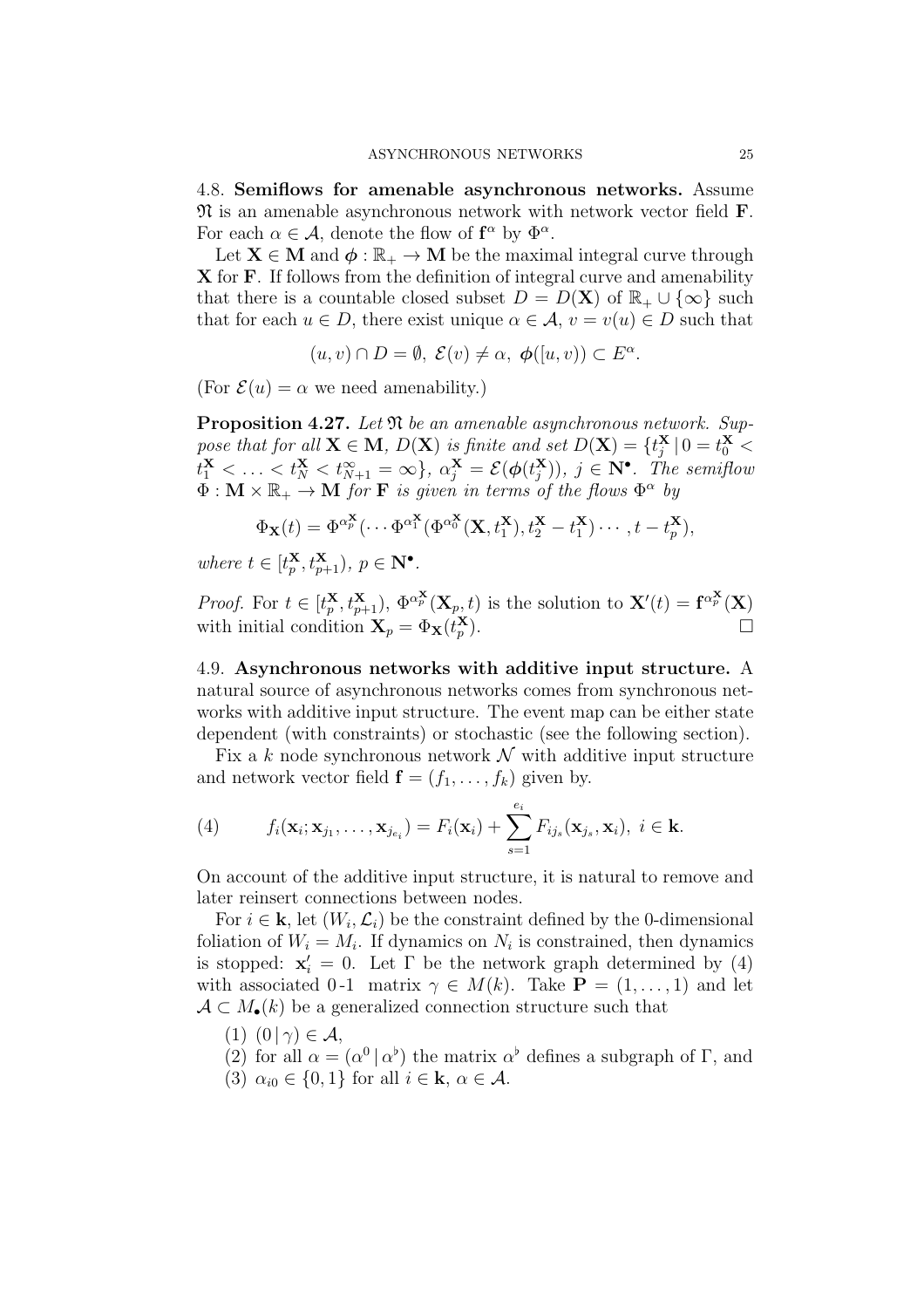For each  $\alpha \in \mathcal{A}$ , define the  $\alpha$ -admissible vector field  $f^{\alpha}$  by

$$
f_i^{\alpha}(\mathbf{x}_i;\mathbf{x}_{j_1},\ldots,\mathbf{x}_{j_{e_i}})=(1-\alpha_{i0})\left(F_i(\mathbf{x}_i)+\sum_{s=1}^{e_i}\alpha_{ijs}F_{ij_s}(\mathbf{x}_{j_s},\mathbf{x}_i)\right),\ i\in\mathbf{k},
$$

and set  $\mathcal{F} = \{ \mathbf{f}^{\alpha} \mid \alpha \in \mathcal{A} \}.$  If we choose an event map  $\mathcal{E} : \mathbf{M} \to \mathcal{A}$ and take  $\mathcal{F} = \{ \mathbf{f}^{\alpha} \mid \alpha \in \mathcal{A} \},\$  then  $\mathfrak{N} = (\mathcal{N}, \mathcal{A}, \mathcal{F}, \mathcal{E})$  is an asynchronous network. We refer to  $\mathfrak{N}$  as an asynchronous network with additive input structure.

For  $\alpha \in \mathcal{A}, i \in \mathbf{k}$ , let  $J(i, \alpha) = \{j \mid \alpha_{ij} = 1, j \in \mathbf{k}^{\bullet}\}\$  be the dependency set of  $f_i^{\alpha}$ .

**Definition 4.28.** An asynchronous network  $\mathfrak{N}$  is *input consistent* if for any node  $N_i$  and  $\alpha, \beta \in \mathcal{A}$  with dependency sets satisfying  $J(i, \alpha) =$  $J(i, \beta)$  we have  $f_i^{\alpha} = f_i^{\beta}$  $i^{\beta}$ .

As an immediate consequence of our constructions we have

Lemma 4.29. Asynchronous networks with additive input structure are input consistent.

In summary, if  $\mathfrak{N}$  is an asynchronous network with additive input structure all the admissible vector fields are derived from the network vector field of a synchronous network.

4.10. Local clocks on an asynchronous network. In this section we describe *local clocks* on an asynchronous network. We give only brief details sufficient for the examples we give later (the general set up appears in [14]). Roughly speaking, a local clock will be associated to a set of nodes, or connections, and may be thought of thought of as a stopwatch with time  $\tau \in \mathbb{R}_+$ . In particular, the local clock will run intermittently and switching between on and off states will be determined by thresholds.

Fix a finite set of nodes  $\mathcal{N} = \{N_0, N_1, \ldots, N_k\}$  with associated phase spaces  $M_i$ ,  $i \in \mathbf{k}$ , a generalized connection structure  $\mathcal{A} \subset M_{\bullet}(k)$  and a constraint structure C. Local clocks will be defined in terms of strongly connected components of elements of A.

Suppose that  $\alpha \in \mathcal{A}$  and let  $\beta, \gamma$  be distinct strongly connected components of  $\alpha$  with respective node sets  $A \subset \mathbf{k}$ ,  $B \subset \mathbf{k}^{\bullet}$ . A local time  $\tau_{\beta,\gamma} \in \mathbb{R}_+$  will be defined on  $\beta$  (or the nodes A) if there exists a connection  $N_j \to N_i$ ,  $j \in B$ ,  $i \in A$ .

**Examples 4.30.** (1) The constraining node  $N_0$  is always a strongly connected component of  $\alpha$ . If  $\alpha = N_0 \rightarrow N_i$ , then we may take  $\beta =$  $\{N_i\}, \gamma = \{N_0\}$  and define the local time  $\tau_i$  on  $N_i$ .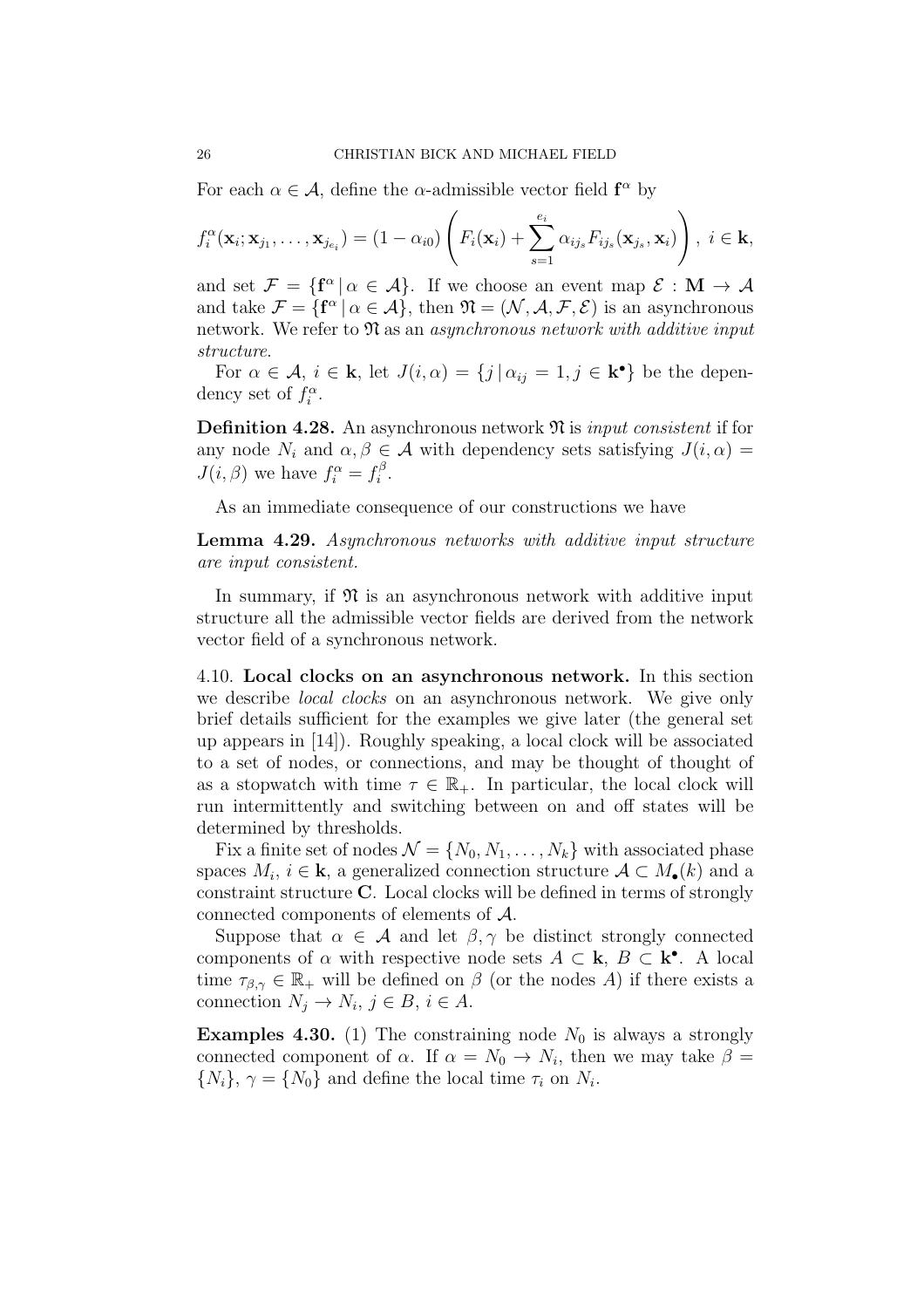(2) If  $\alpha = N_0 \to N_i \leftrightarrow N_j \leftarrow N_0$ , then we may take  $\beta = N_i \leftrightarrow N_j$ ,  $\gamma = \{N_0\}$  and obtain the local time  $\tau_\beta = \tau_{ij}$  defined on  $N_i, N_j$  (or  $N_i \leftrightarrow N_j$ .

Choose a set  $\tau_1, \ldots, \tau_s$  of local times and set

$$
\mathcal{T} = \mathbb{R}^s_+ = \{ \boldsymbol{\tau} = (\tau_1, \ldots, \tau_s) \, | \, \tau_1, \ldots, \tau_s \in \mathbb{R}_+ \}.
$$

We extend the phase space of N to  $\mathcal{M} = \mathbf{M} \times \mathcal{T}$ . Given  $\alpha \in \mathcal{A}$ , and  $\alpha$ -admissible vector field  $f^{\alpha}$  on  $\mathcal M$  will be a smooth vector field of the form

$$
\mathbf{f}^{\alpha}(\mathbf{X},\boldsymbol{\tau})=(f_1^{\alpha}(\mathbf{X},\boldsymbol{\tau}),\ldots,f_k^{\alpha}(\mathbf{X},\boldsymbol{\tau}),h_1,\ldots,h_s),
$$

where  $h_1, \ldots, h_s \in \{0, 1\}$  are constant vector fields.

Just as before, we define an A-structure F, an event map  $\mathcal{E}: \mathcal{M} \to$ A and associated asynchronous network  $(N, A, \mathcal{F}, \mathcal{E})$ . Our previous definitions and results continue to apply.

**Example 4.31.** Suppose  $k = 1$ ,  $\mathcal{N} = \{N_0, N_1\}$ , and  $M_1 = \mathbb{R}$ . Choose a smooth vector field  $f : \mathbb{R} \to \mathbb{R}$  such that  $1 \geq f(x) > 0$  for all  $x \in \mathbb{R}$ . Define  $\mathcal{A} = {\emptyset, \alpha = N_0 \to N_1}.$  Define the local time  $\tau \in \mathbb{R}_+$ associated to  $\alpha$ . Set  $\mathcal{M} = \mathbb{R} \times \mathbb{R}_+$ . Define  $\mathcal{F} = {\{\mathbf{f}^{\emptyset}, \mathbf{f}^{\alpha}\}\}\$ 

$$
\mathbf{f}^{\mathbf{0}}(x,\tau) = (f(x),0), \ \mathbf{f}^{\alpha}(x,\tau) = (0,1), \ (x,\tau) \in \mathcal{M}.
$$

Fix  $T > 0$  and define the event map  $\mathcal{E} : \mathcal{M} \to \mathcal{A}$  by

$$
\mathcal{E}(x,\tau) = \emptyset, \text{ if } x \neq 0 \text{ or } \tau \geq T
$$
  
=  $\alpha, \text{ if } x = 0 \text{ and } \tau < T$ 

The asynchronous network  $(N, A, F, \mathcal{E})$  is amenable. If we initialize at  $(x_0, 0)$ ,  $x_0 < 0$ , then the system evolves until  $x = 0$ , stops for local time T seconds and then restarts. In practice, the local clock is reset to zero after the system restarts.  $\Diamond$ 

4.11. Stochastic event processes and asynchronous networks. Given node set  $N$ , constraint structure C, generalized connection structure  $A$  and  $A$ -structure  $F$ , an event process is a state dependent stochastic process  $\mathcal{E}_{(t,\mathbf{X})}$  taking values in A.

**Definition 4.32.** (Notation as above.) A *stochastic asynchronous network*  $\mathfrak{N}$  is a quadruple  $(\mathcal{N}, \mathcal{A}, \mathcal{F}, \mathcal{E})$ , where  $\mathcal{E} = \mathcal{E}_{(t,\mathbf{X})}$  is an event process.

In the most general case there are no restrictions on the process  $\mathcal{E}_{(t,\mathbf{X})}$ : there may be (stochastic) dependence on time  $t \in \mathbb{R}^+$ , pure space dependence  $(\mathcal{E}_{(t,\mathbf{X})} = \mathcal{E}(\mathbf{X}))$ , or both. If  $\mathcal{E}_{(t,\mathbf{X})}$  is independent of time, then the event process reduces to an event map  $\mathcal{E}: \mathbf{M} \to \mathcal{A}$ . If  $\mathcal{E}_{(t,\mathbf{X})}$  is independent of **X**, then under mild conditions on  $\mathcal{E}$ , such as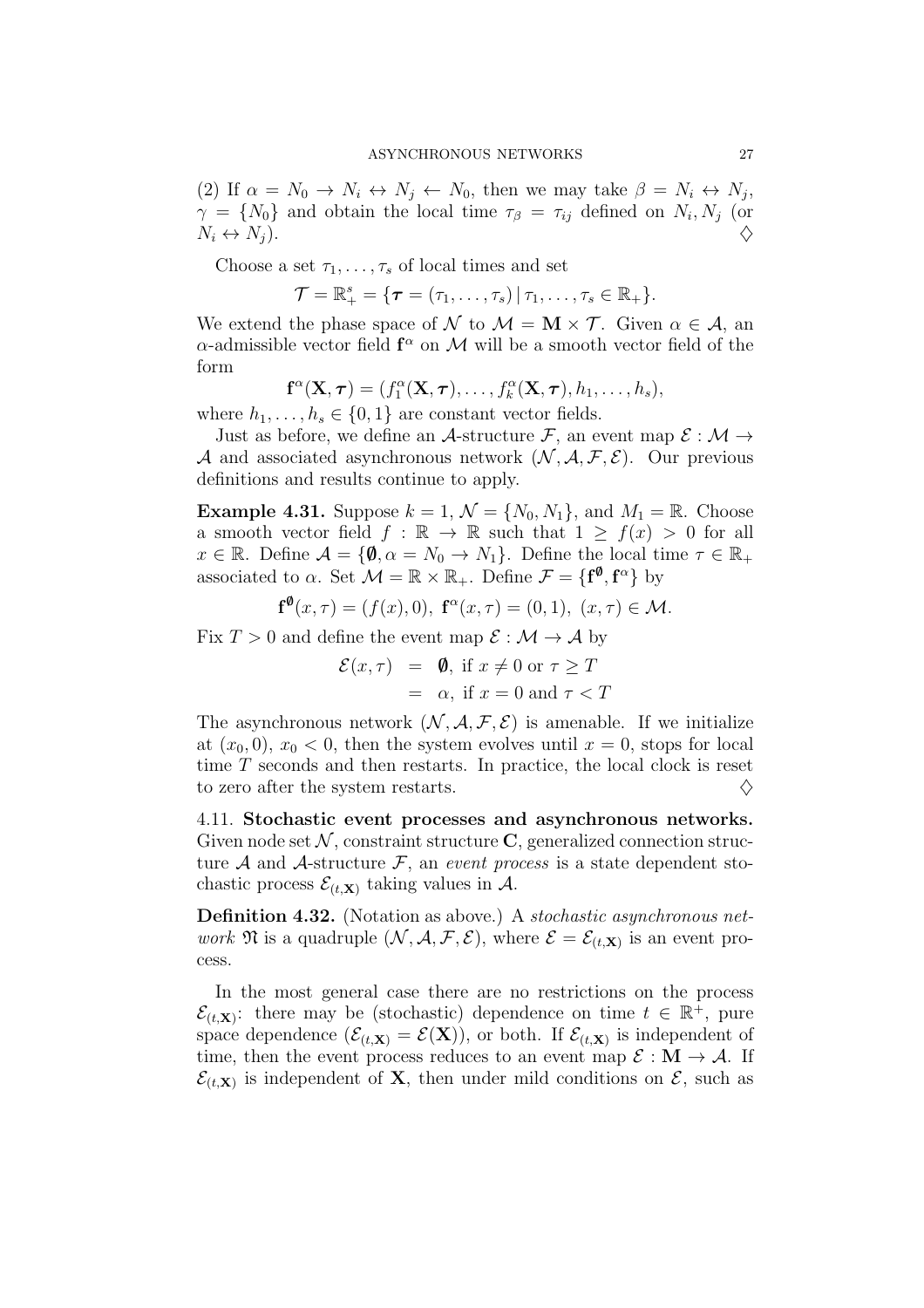assuming  $\mathcal E$  is Poisson, integral curves on the stochastic asynchronous network  $(N, \mathcal{A}, \mathcal{F}, \mathcal{E}_t)$  will be almost surely piecewise smooth.

We discuss stochastic asynchronous networks in more detail in [14]. We give one simple example here related to additive input structure.

Example 4.33. We follow the assumptions and notational conventions of section 4.9 and assume given a synchronous network with additive input structure and dynamics given by  $(4)$ . Let  $A$  be a generalized connection structure and  $\mathcal E$  be a time dependent event process taking values in A. Assume M is compact and the set of times  $t_0 < t_1 < \ldots$ where the connection structure changes has Poisson statistics. The stochastic asynchronous network  $(N, \mathcal{A}, \mathcal{F}, \mathcal{E})$  is an example of a stochastic asynchronous networks with additive input structure. Almost surely, trajectories will be piecewise smooth and defined for all positive time.  $\diamondsuit$ 

### 5. Model examples of asynchronous networks

In this section, we describe two asynchronous networks using the formalism and ideas developed in the previous section. We refer also to [14], for the detailed description of an asynchronous network modelling spiking neurons, adaptivity and learning (STDP).

5.1. A transport example: train dynamics. We use a simple transport example – a single track line with a passing loop – to illustrate characteristic features of asynchronous networks in a setting requiring minimal structure and background knowledge.

Consider two trains  $\mathfrak{T}_1, \mathfrak{T}_2$  travelling in opposite directions along a single track railway line; see figure 3. We assume no central control and no communication between train drivers unless both trains are in the passing loop.



FIGURE 3. Two trains on a single track railway line with a passing loop and stations.

Take as phase spaces for the trains the closed interval  $I = [-a, b]$ , where  $a, b > 0$ . Suppose the end points of I correspond to the stations A (at  $-a$ ) and B (at b) and that the passing loop is at  $0 \in I$ . Assume that the passing loop is associated with a third station P.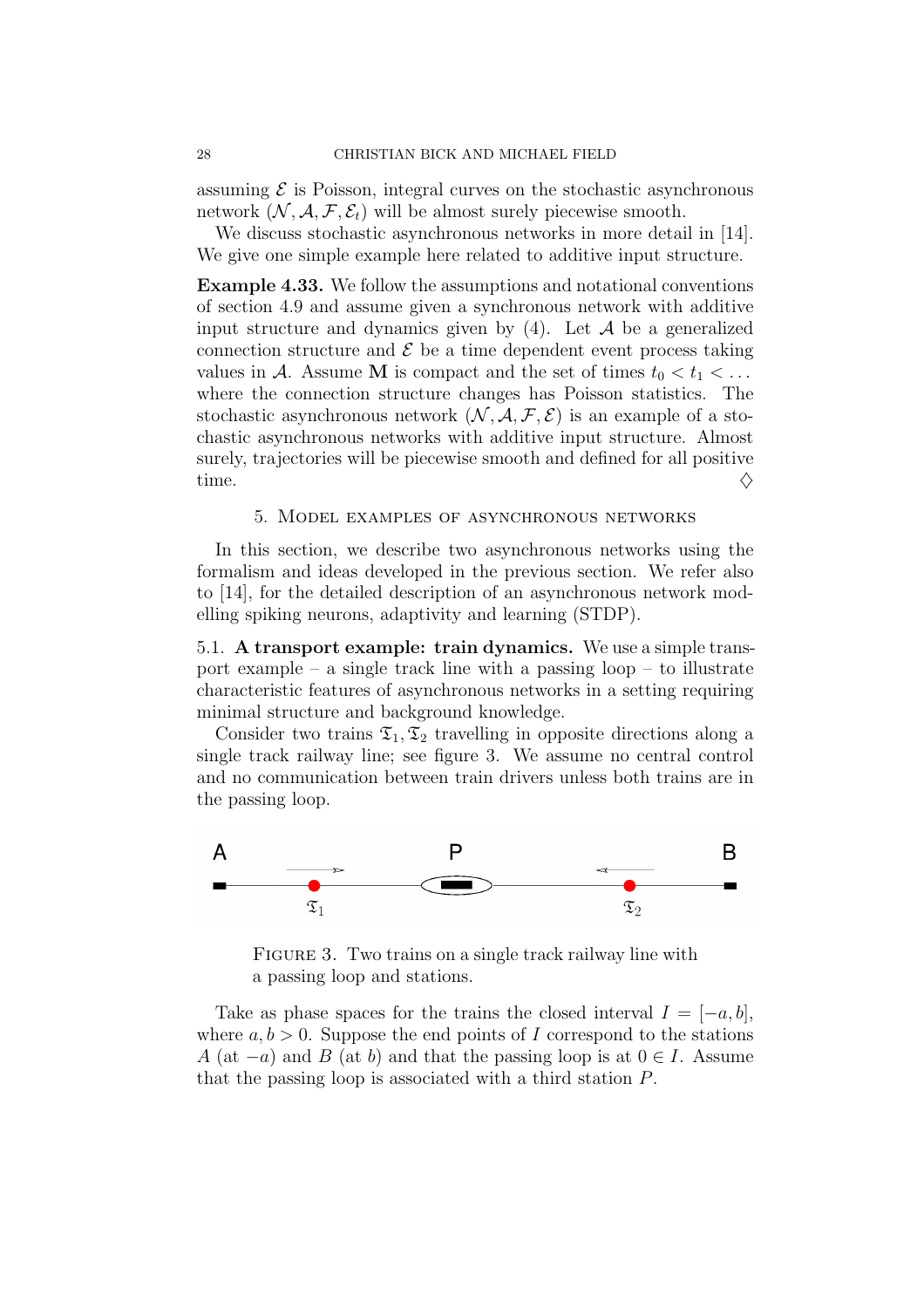The position of train  $\mathfrak{T}_i$  at time  $t \geq 0$  will be denoted by  $x_i(t) \in I$ ,  $i \in 2$ . Suppose that  $x_1(0) = -a$ ,  $x_2(0) = b$ . Assume that, outside of the stations  $A, B, P$ , the velocity of the trains is given by smooth vector fields  $V_1, V_2 : I \to \mathbb{R}$  satisfying

$$
V_1(x) > 0 > V_2(x), \ x \in I.
$$

That is,  $\mathfrak{T}_1$  is moving to the right and  $\mathfrak{T}_2$  to the left. In order to pass each other, the trains must enter the passing loop and stop at P.

Fix thresholds  $S, S_1, S_2, T_1, T_2 \in \mathbb{R}_+$ . Train  $\mathfrak{T}_i$  will depart at time  $T_i$ ,  $i \in 2$ . We require that trains have to be together in station P for time S and, additionally, the train  $\mathfrak{T}_i$  must be in the station for time  $S_i$ ,  $i \in \mathbf{2}$  (this is an additional condition on  $\mathfrak{T}_i$  only if  $S_i > S$ ). The trains can move out of the station when these thresholds are met. Note that the trains will not generally leave the station at the same time if  $S_1 > S$ or  $S_2 > S$ . We model train dynamics by an asynchronous network.

First we discuss connection structures. Associate the node  $N_i$  with train  $\mathfrak{T}_i, i \in \mathbb{2}$ . Train  $\mathfrak{T}_i$  will be stopped at P only if there is a connection  $\alpha_i = N_0 \rightarrow N_i$ ,  $i \in \mathbf{2}$ . We only allow communication between trains when both trains are stopped at P. In this case, the connection structure will be  $\beta = N_0 \rightarrow N_1 \leftrightarrow N_2 \leftarrow N_2$ . If either train is not stopped at P, there is no connection between the trains.

As the drivers of the trains cannot communicate (unless both trains are in the station  $P$ ) and there is no central control, the times associated with the thresholds  $S_1, S_2$  will be local times. Specifically, when train  $\mathfrak{T}_i$  stops at P, the driver's stopwatch will be started. This will be a local time  $\tau_i$  for  $\mathfrak{T}_i$  and associated to the connection  $N_0 \to N_i$ , When both trains are stopped at P, we use a third local time  $\tau = \tau_{12}$ associated to the connection  $N_1 \leftrightarrow N_2$  (alternatively, the drivers could synchronize their stopwatches but still the stopwatches may not run at the same speed).

We describe this setup using our formalism for asynchronous networks. As network phase space we take

$$
\mathcal{M} = \{ (\mathbf{X}, \boldsymbol{\tau}) = (x_1, x_2, \tau_1, \tau_2, \tau) \, | \, x_1, x_2 \in I, \, \tau_1, \tau_2, \tau \in \mathbb{R}_+ \} = I^2 \times \mathbb{R}_+^3.
$$

We define the generalized connection structure  $\mathcal{A} = {\alpha_1, \alpha_2, \beta, \emptyset}$  and let  $\mathcal F$  be the A-structure given by

$$
\mathbf{f}^{\mathbf{\emptyset}}(\mathbf{X}, \boldsymbol{\tau}) = ((V_1(x_1), V_2(x_2)), (0, 0, 0))
$$
  
\n
$$
\mathbf{f}^{\alpha_1}(\mathbf{X}, \boldsymbol{\tau}) = ((0, V_2(x_2)), (1, 0, 0))
$$
  
\n
$$
\mathbf{f}^{\alpha_2}(\mathbf{X}, \boldsymbol{\tau}) = ((V_1(x_1), 0), (0, 1, 0))
$$
  
\n
$$
\mathbf{f}^{\beta}(\mathbf{X}, \boldsymbol{\tau}) = ((0, 0), (1, 1, 1))
$$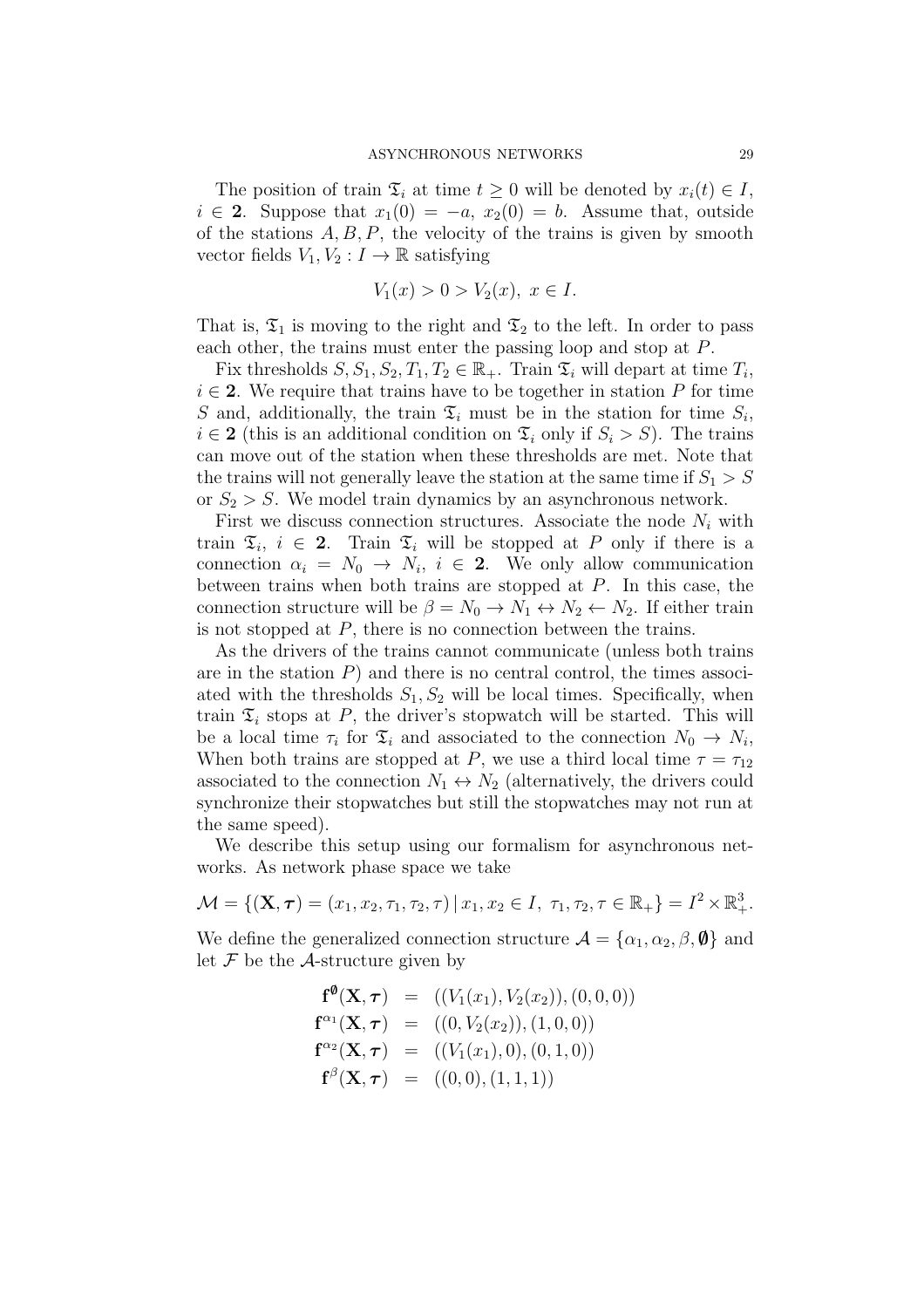We define the event map  $\mathcal{E} : \mathcal{M} \to \mathcal{A}$  by

$$
\mathcal{E}(\mathbf{X}, \tau) = \begin{cases} \alpha_1 & \text{if } (x_1 = 0, x_2 > 0) \lor ((x_1 = 0, x_2 \le 0) \land (\tau_1 < S_1)) \\ \alpha_2 & \text{if } (x_2 = 0, x_1 < 0) \lor ((x_2 = 0, x_1 \ge 0) \land (\tau_2 < S_2)) \\ \beta & \text{if } (x_1 = x_2 = 0) \land ((\tau < S) \lor ((\tau_1 < S_1) \land (\tau_2 < S_2))) \\ \emptyset & \text{otherwise.} \end{cases}
$$

Here we have used the logical connectives  $\vee$  for or and  $\wedge$  for and. Dynamics on the asynchronous network  $\mathfrak{N} = (\mathcal{N}, \mathcal{A}, \mathcal{F}, \mathcal{E})$  is given by the vector field  $\mathbf{F}(\mathbf{X}) = \mathbf{f}^{\mathcal{E}(\mathbf{X})}(\mathbf{X})$ . Provided that we initialize so that  $x_1(0) < 0 < x_2(0), \tau_1(0) = \tau_2(0) = \tau(0) = 0$ , it is easy to see that  $\Re$  is amenable.

5.1.1. Initialization, termination and function. The network  $\mathfrak{N}$  has a function: each train has to traverse the line to reach the opposite station. Thus we can regard  $\mathfrak{N}$  as a *functional asynchronous network*. Formally, define *initialization* and *termination* sets by  $\mathbb{I}_1 = \{-a\}$ ,  $\mathbb{I}_2 = \{b\}$  and  $\mathbb{F}_1 = \{b\}, \mathbb{F}_2 = \{-a\}$  respectively. We call  $\mathbb{I} = \mathbb{I}_1 \times \mathbb{I}_2$  and  $\mathbb{F} = \mathbb{F}_1 \times \mathbb{F}_2$  the initialization and termination sets for  $\mathfrak{N}$ . The function of the network is to get from  $\mathbb I$  to  $\mathbb F$  in finite time.

Typically, the thresholds  $S, S_1, S_2, T_1, T_2 \in \mathbb{R}_+$  will be chosen stochastically. For example, the starting times  $T_1, T_2$  according to an exponential distribution. If we initialize at  $(-a, T_1), (b, T_2)$ , and take  $\tau_1(0) = \tau_2(0) = \tau(0) = 0$ , it is easy to verify that solutions will be defined and continuous for all positive time under the assumption that a train stops when it reaches its termination set.

5.1.2. Adding dynamics. The trains only "interact" when both are stopped at P. We now add a non-trivial dynamic interaction when the trains are stopped at  $P$ . To this end, we additionally require that

- (1) The drivers are running oscillators of approximately the same frequency (randomly initialized at the start of the trip).
- $(2)$  When both trains are at P, the oscillators are cross-coupled allowing for eventual approximate frequency synchronization.
- (3) The trains cannot restart until the oscillators have phase synchronized to within  $\varepsilon$ , where  $0 < \varepsilon < 0.5$ .

For example, fix  $\omega_1, \omega_2 \in \mathbb{R}$  and define  $H(\theta) = k \sin 2\pi \theta$ ,  $\theta \in \mathbb{T}$ , where  $k > 0$ . Take as network phase space  $\mathcal{M}^* = \mathcal{M} \times \mathbb{T}^2$ . Define vector fields  $\mathbf{h}^{\boldsymbol{\emptyset}} = \mathbf{h}^{\alpha_1} = \mathbf{h}^{\alpha_2}$  and  $\mathbf{h}^{\beta}$  on  $\mathcal{M}^*$  by

$$
\mathbf{h}^{\emptyset}(\mathbf{X}, \tau, \theta_1, \theta_2) = (0, 0, \omega_1, \omega_2) \mathbf{h}^{\beta}(\mathbf{X}, \tau, \theta_1, \theta_2) = (0, 0, \omega_1 + H(\theta_2 - \theta_1), \omega_2 + H(\theta_1 - \theta_2))
$$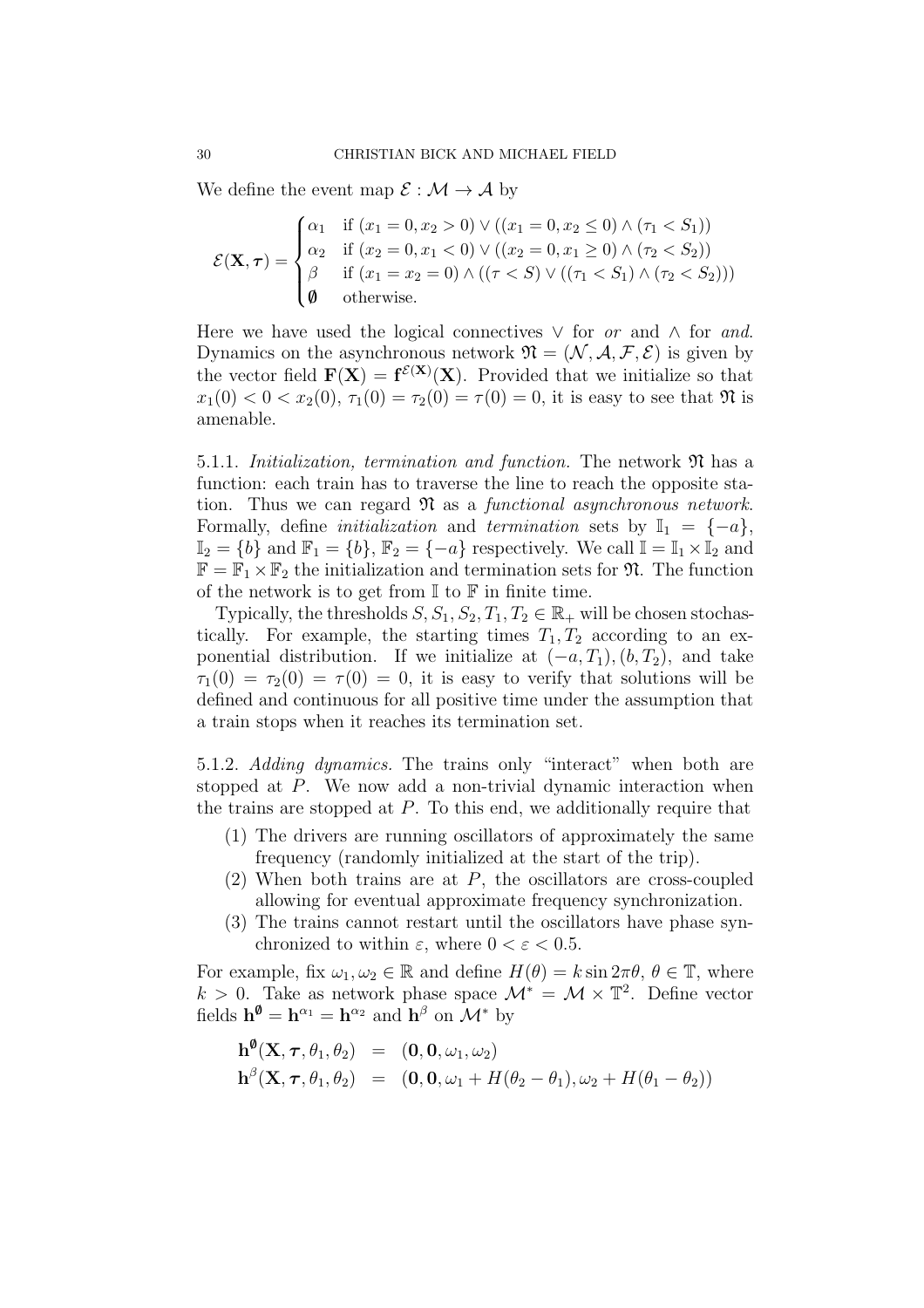Define a new  $\mathcal{A}$ -structure  $\mathcal{F}^*$  by

$$
g^{\emptyset}=f^{\emptyset}+h^{\emptyset},\; g^{\alpha_{1}}=f^{\alpha_{1}}+h^{\alpha_{1}},\; g^{\alpha_{2}}=f^{\alpha_{2}}+h^{\alpha_{2}},\; g^{\beta}=f^{\beta}+h^{\beta},
$$

where  $f^{\emptyset}, f^{\alpha_1}, f^{\alpha_2}, f^{\beta} \in \mathcal{F}$  do not depend on  $(\theta_1, \theta_2) \in \mathbb{T}^2$ . Modify the event map  $\mathcal E$  by requiring that  $\mathcal E(\mathbf X, \tau, \theta_1, \theta_2) = \beta$  iff

$$
(x_1 = x_2 = 0) \land ((\tau < S) \lor ((\theta_1 - \theta_2) > \varepsilon) \lor ((\tau_1 < S_1) \land (\tau_2 < S_2)))
$$

In this case, for almost all initializations, the oscillators will eventually phase synchronize to within  $\varepsilon$  provided that  $\sin^{-1}(|\omega_1 - \omega_2|/2k)$  <  $2\pi\varepsilon$ . In particular, if  $\omega_1 = \omega_2$ , the oscillators will synchronize unless  $|\theta_1(0) - \theta_2(0)| = 0.5.$ 

5.1.3. Relations with Filippov systems. Assume all the thresholds of our model are zero. Note that if  $S = S_1 = S_2 = 0$ , then there is no need for local clocks and we may model by the asynchronous network  $\mathfrak{N}^* =$  $(\mathcal{N}, \mathcal{A}^*, \mathcal{F}^*, \mathcal{E}^*)$ , where  $\mathcal{A}^* = {\alpha_1, \alpha_2, \emptyset}$ ,  $\mathcal{F}^* = {\{\mathbf{f}^{\emptyset}, \mathbf{f}^{\alpha_1}, \mathbf{f}^{\alpha_2}\}}$ , where  ${\bf f}^{\pmb{\theta}}({\bf X}) \, = \, (V_1(x_1), V_2(x_2)), \; {\bf f}^{\alpha_1}({\bf X}) \, = \, (0, V_2(x_2)), \; {\bf f}^{\alpha_2}({\bf X}) \, = \, (V_1(x_1), 0),$ and the event map  $\mathcal{E}^*$  is defined by

$$
\mathcal{E}^*(\mathbf{X}) = \begin{cases} \alpha_1 & \text{if } x_1 = 0, x_2 > 0 \\ \alpha_2 & \text{if } x_2 = 0, x_1 < 0 \\ \emptyset & \text{otherwise.} \end{cases}
$$

We show dynamics for  $\mathfrak{N}^*$  in figure 4 under the initialization assumption that  $x_1(0) \leq 0 \leq x_2(0)$ . Referring to the figure, trajectory  $\eta$ 



FIGURE 4. Dynamics on a one track line with passing loop.

corresponds to train  $\mathfrak{T}_2$  reaching P first and restarting only when  $\mathfrak{T}_1$ reaches P. Train  $\mathfrak{T}_1$  reaches P first for the trajectory  $\nu$ . Regardless of which train reaches P first, the 'exit trajectory'  $\phi$  is always the same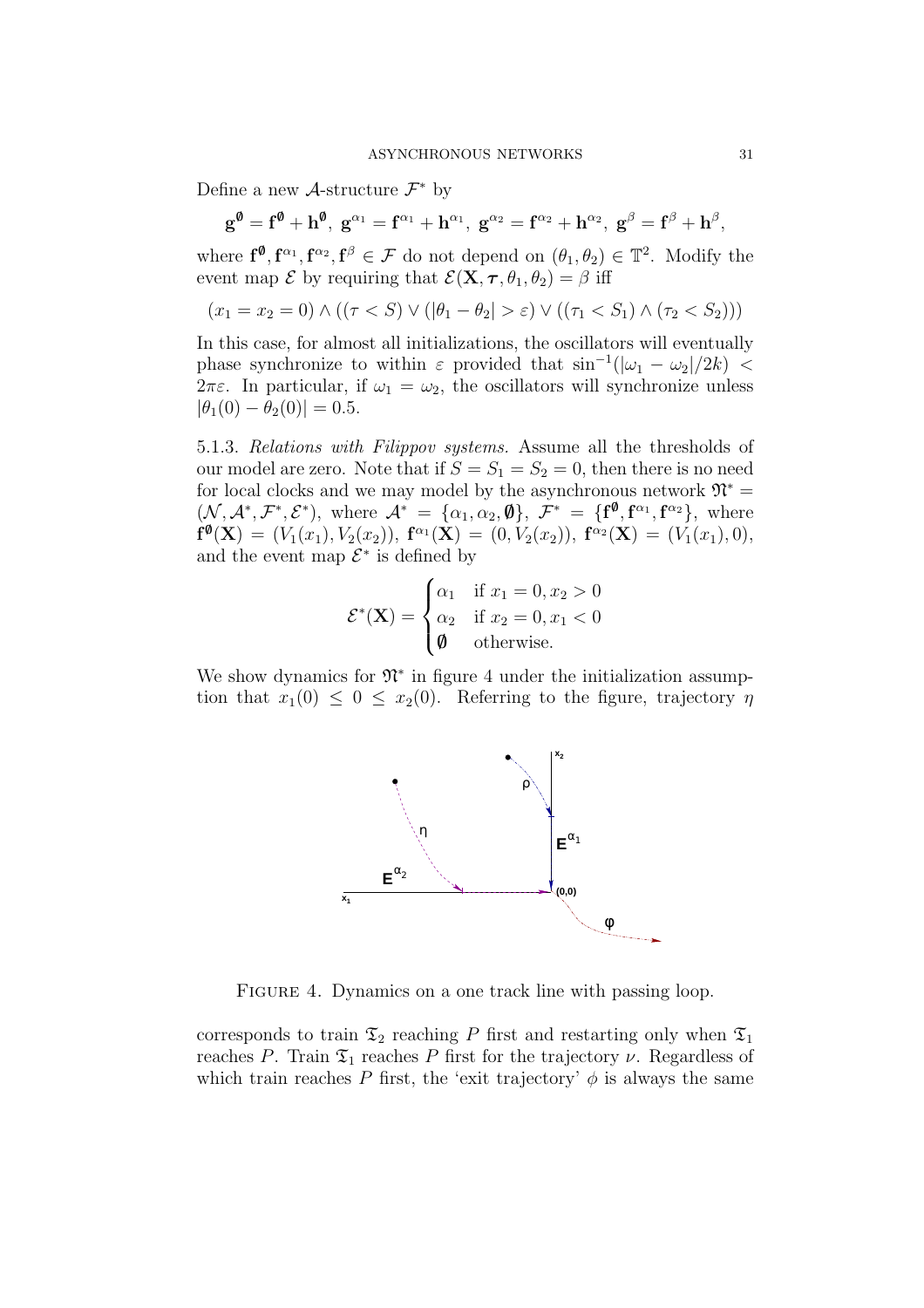

Figure 5. Dynamics for the Filippov system. Trajectories  $\eta$  and  $\phi$  are unchanged; trajectories  $\kappa$  and  $\xi$  correspond to one train reversing after the other train enters the passing loop and are artifacts of the Filippov representation.

and so there is a reduction to 1-dimensional dynamics. If both trains arrive simultaneously at P, neither stops.

The dynamics shown in figure 4 is suggestive of a Filippov system [26, 11] and it is natural to ask whether there are connections between asynchronous network and Filippov systems. Set  $\mathbb{R}^2$  =  $\{(x_1, x_2) | x_1x_2 \leq 0\}$ and observe that dynamics on  $\mathfrak{N}^*$  is given by a continuous semiflow  $\Phi^*: \mathbb{R}^2_\circ \times \mathbb{R}_+ \to \mathbb{R}^2_\circ$ . We define a Filippov system on  $\mathbb{R}^2$ , with continuous semiflow  $\Phi : \mathbb{R}^2 \times \mathbb{R}_+ \to \mathbb{R}^2$ , such that  $\Phi = \Phi^*$  on  $\mathbb{R}^2$ . To this end we let  $Q_{ij}$ ,  $i, j \in \{+, -\}$  denote the closed quadrants of  $\mathbb{R}^2$  (so  $Q_{+-} = \{(x_1, x_2) | x_1 \geq 0, x_2 \leq 0\}$ , etc) and define smooth vector fields on each quadrant by

$$
\mathbf{V}_{++}(x_1, x_2) = (-V(x_1), V_2(x_2)), (x_1, x_2) \in Q_{++}
$$
\n
$$
\mathbf{V}_{+-}(x_1, x_2) = (V(x_1), V_2(x_2)), (x_1, x_2) \in Q_{+-}
$$
\n
$$
\mathbf{V}_{--}(x_1, x_2) = (V(x_1), -V_2(x_2)), (x_1, x_2) \in Q_{--}
$$
\n
$$
\mathbf{V}_{-+}(x_1, x_2) = (V(x_1), V_2(x_2)), (x_1, x_2) \in Q_{-+}.
$$

These vector fields uniquely define a smooth vector field  $V$  on the union of the interiors of the quadrants. We extend  $V$  to a piecewise smooth vector field on  $\mathbb{R}^2 \setminus \{(0,0)\}$  using the Filippov conventions. Thus, we regard the  $x_i$ -axis as a sliding line  $S^i$ ,  $i \in \mathbf{2}$ , and define V on  $\partial Q_{-+} \cap \partial Q_{--} = E^{\alpha_2} \subset S^1$  to be the unique convex combination of  $V_{-+}$  and  $V_{--}$  which is tangent to  $S^1$  (in this case  $(V_{-+} + V_{--})/2$ ). Finally define  $\mathbf{V}(0,0) = (V_1(0), V_2(0))$ . The piecewise smooth vector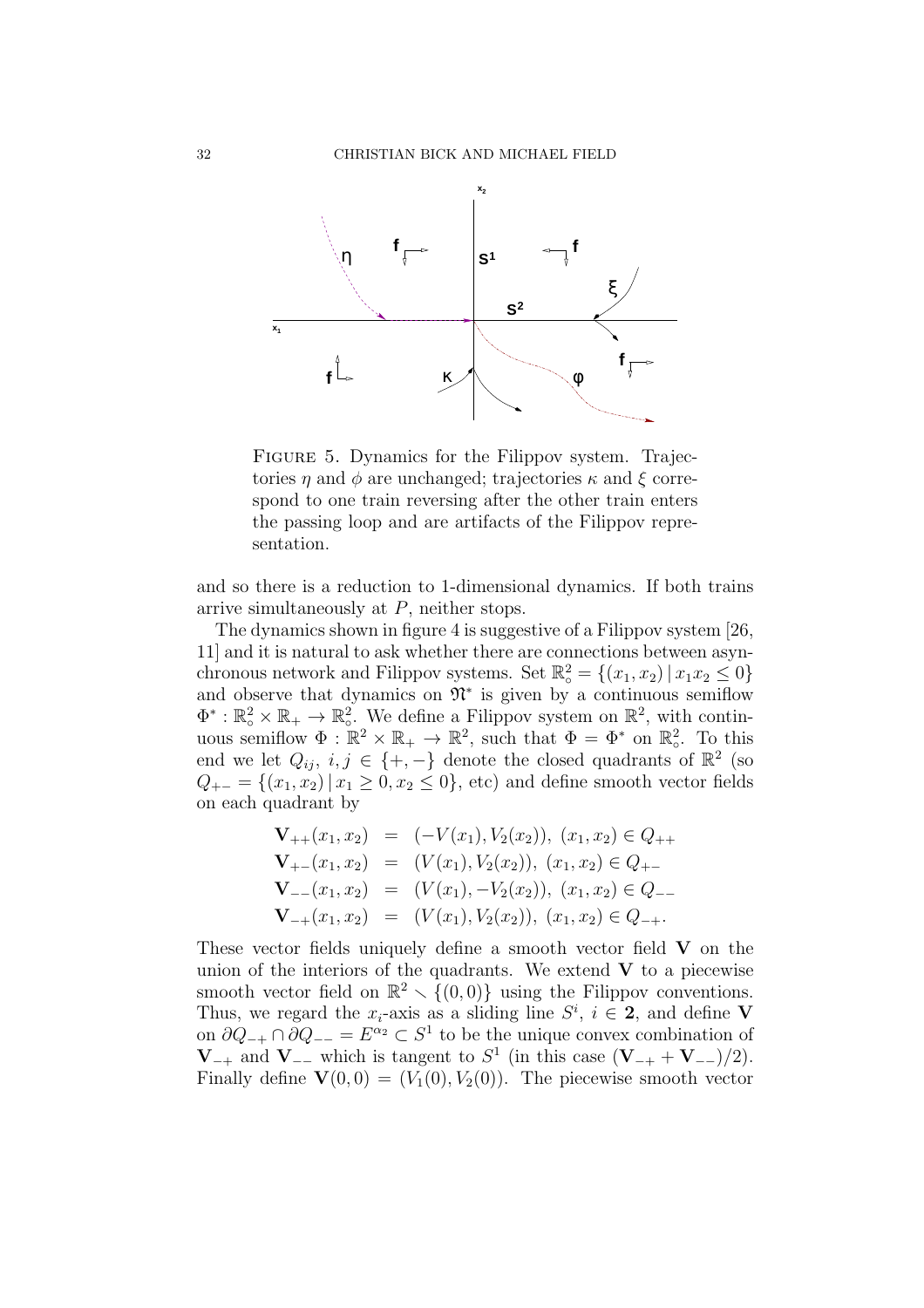field **V** has a continuous flow  $\Phi : \mathbb{R}^2 \times \mathbb{R}_+ \to \mathbb{R}^2$  (integral curves are defined using the standard conventions of piecewise smooth dynamics – see [26]) and  $\Phi|\mathbb{R}_{\circ}^{2} = \Phi^*$ . Of course, the semiflow on  $\mathbb{R}^{2} \setminus \mathbb{R}_{\circ}^{2}$  does not have an interpretation in terms of trains on a line with a passing loop (see figure 5).

In an asynchronous network, dynamics on event sets is given explicitly rather than by the conventions used in Filippov systems. However, as we have shown, asynchronous networks can sometimes be locally represented by a Filippov system (see [12] for more details and greater generality). This relationship suggests the possibility of applying methods and results from the extensive bifurcation theory of nonsmooth systems to asynchronous networks.

5.1.4. Combining and splitting nodes. We conclude our discussion of asynchronous networks modelling transport with a brief description of processes defined by combining or splitting nodes (a dynamical version of a Petri Net [18]). We consider the simplest cases of two trains combining to form a single train or one train splitting to form two trains. We only give details for the first case but note that both situations are easily generalized and also, like much of what we have discussed above, apply naturally to production networks.

Consider node sets  $\mathcal{N}^a = \{N_0, N_1, N_2\}$  and  $\mathcal{N}^b = \{N_0, N_{12}\}$ , where  $N_1, N_2, N_{12}$  have phase space R and correspond to trains  $\mathfrak{T}_1, \mathfrak{T}_2, \mathfrak{T}_{12}$ respectively. We give a network formulation of the event where trains  $\mathfrak{T}_1,\mathfrak{T}_2$  are combined to form a single train  $\mathfrak{T}_{12}$  (see figure 6). Fix vector



FIGURE 6. Combining two trains into a single train.

fields  $V_1, V_2, V_{12}$  on R and assume  $V_1(x), V_2(x), V_{12}(x) > 0$  all  $x \in \mathbb{R}$ . Define generalized connections structures

$$
\mathcal{A}^a = \{ \emptyset, \alpha_1 = N_0 \rightarrow N_1, \alpha_2 = N_0 \rightarrow N_2, \beta = N_0 \rightarrow N_1 \leftrightarrow N_2 \leftarrow N_2 \},
$$
  

$$
\mathcal{A}^b = \{ \emptyset, \gamma = N_0 \rightarrow N_{12} \}.
$$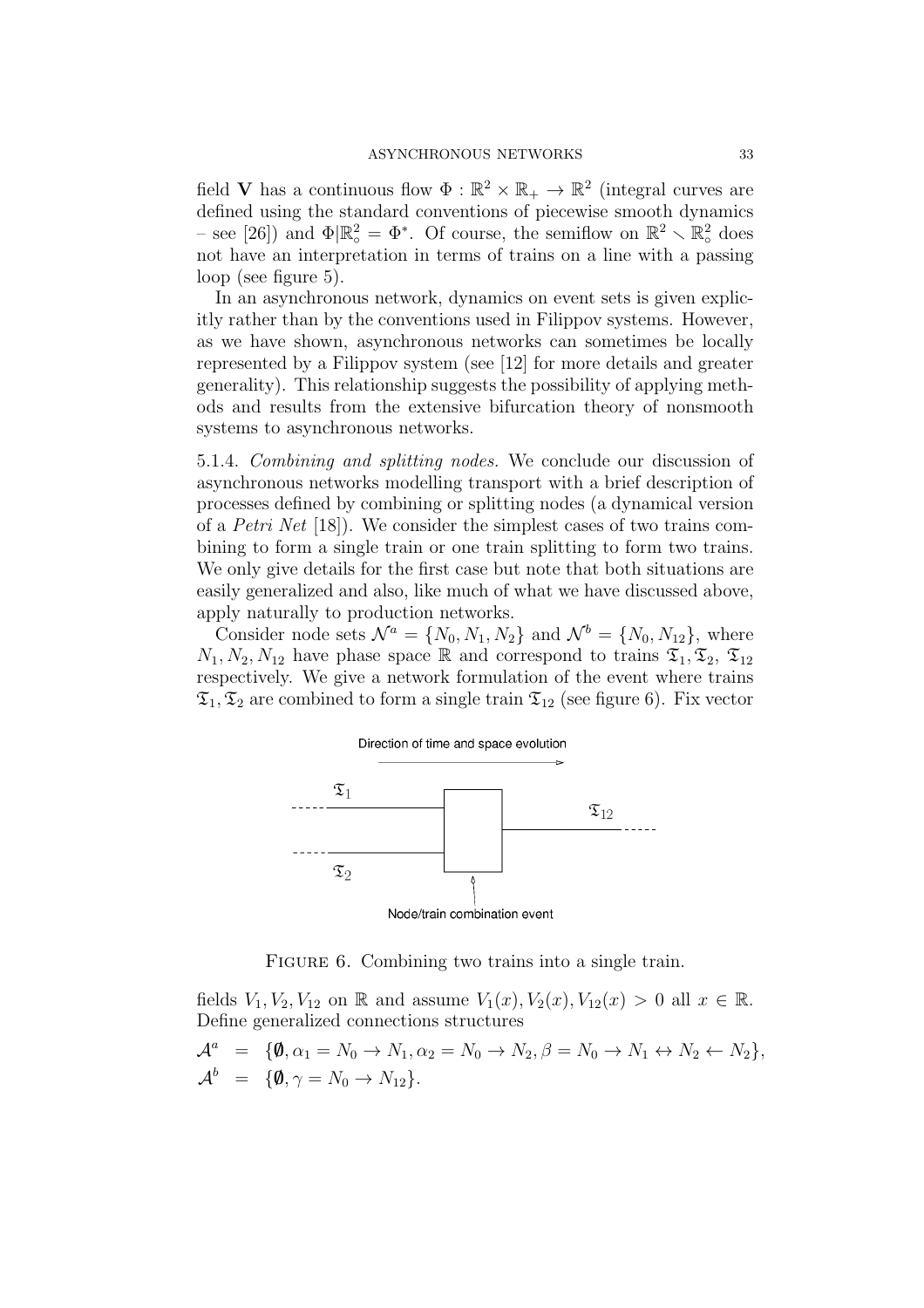Assume a local clock with time  $\tau = \tau_{12}$  that is shared between the connection  $\beta \in \mathcal{A}^a$  and  $\gamma \in \mathcal{A}^b$ . Define network phase spaces for  $\mathcal{N}^a$ ,  $\mathcal{N}^b$  to be  $\mathcal{M}^a = \mathbb{R}^2 \times \mathbb{R}_+$ ,  $\mathcal{M}^b = \mathbb{R} \times \mathbb{R}_+$  respectively. Define the  $\mathcal{A}^a$ -structure  $\mathcal{F}^a$  by

$$
\mathbf{f}^{a,\emptyset} = ((V_1, V_2), 0), \ \mathbf{f}^{a,\alpha_1} = ((0, V_2), 0), \ \mathbf{f}^{a,\alpha_2} = (V_1, 0), \ \mathbf{f}^{a,\beta} = ((0, 0), 1).
$$

and the  $\mathcal{A}^b$ -structure  $\mathcal{F}^b$  by  $\mathbf{f}^{b,\emptyset} = (V_{12}, 0), \ \mathbf{f}^{b,\gamma} = (0,1)$ .

Fix thresholds  $S_2, S_1 > 0$ . The threshold  $S_1$  gives the time taken to combine  $\mathfrak{T}_1$  and  $\mathfrak{T}_2$ , and  $S_2$  models the time  $\mathfrak{T}_{12}$  spends in the station before leaving. Initialize  $\mathcal{N}^a$  so that  $x_1(0), x_2(0) < 0$  and  $\tau(0) = 0$ . The event map  $\mathcal{E}^a(\mathbf{X}, \tau)$  is defined for  $x_1, x_2 \leq 0$  and  $\tau < S$  by

$$
\mathcal{E}^{a}(\mathbf{X}, \tau) = \emptyset, x_{1}, x_{2} < 0
$$
  
=  $\alpha_{1}, x_{1} = 0, x_{2} < 0$   
=  $\alpha_{2}, x_{1} < 0, x_{2} = 0$   
=  $\beta, x_{1} = x_{2} = 0, \tau < S_{1}$ 

The event map  $\mathcal{E}^b(x_{12}, \tau)$  is defined for  $x_{12} \geq 0$  and  $\tau \geq S_1$  by

$$
\mathcal{E}^{b}(x_{12}, \tau) = \gamma, x_{12} = 0, \tau < S_1 + S_2
$$
\n
$$
= \emptyset, \text{ otherwise}
$$

When  $\tau = S_1$ , we switch from network  $\mathcal{N}^a$  to  $\mathcal{N}^b$ .

The splitting construction is similar except that we need to split the local clock for the combined train into two clocks, one for each separated train.

#### 5.2. Power grids and microgrids.

5.2.1. Power grids as asynchronous networks. We first consider an unrealistic, but simple and instructive model that shows how asynchronous and event dependent effects can naturally fit into the framework of power grids. In the following section, we describe how more realistic models are obtained, their limitations, and where we might expect asynchronous network models to be useful.

We use the simplest model [27] for power grid frequency stability that assumes generators are synchronous, loads are synchronous motors and consider the network of mechanical phase oscillators

(5) 
$$
\theta''_j + \alpha_j \theta'_j = P_j - \sum_{i=1}^n k_{ij} \sin(\theta_i - \theta_j), \ j \in \mathbf{n},
$$

where  $(k_{ij})$  is a a symmetric matrix, all entries positive (zero is allowed). If  $\sum_j P_j = 0$  the system can reach an equilibrium  $(P_j < 0)$ corresponds to a load). Let  $\Gamma$  be the (undirected) graph determined by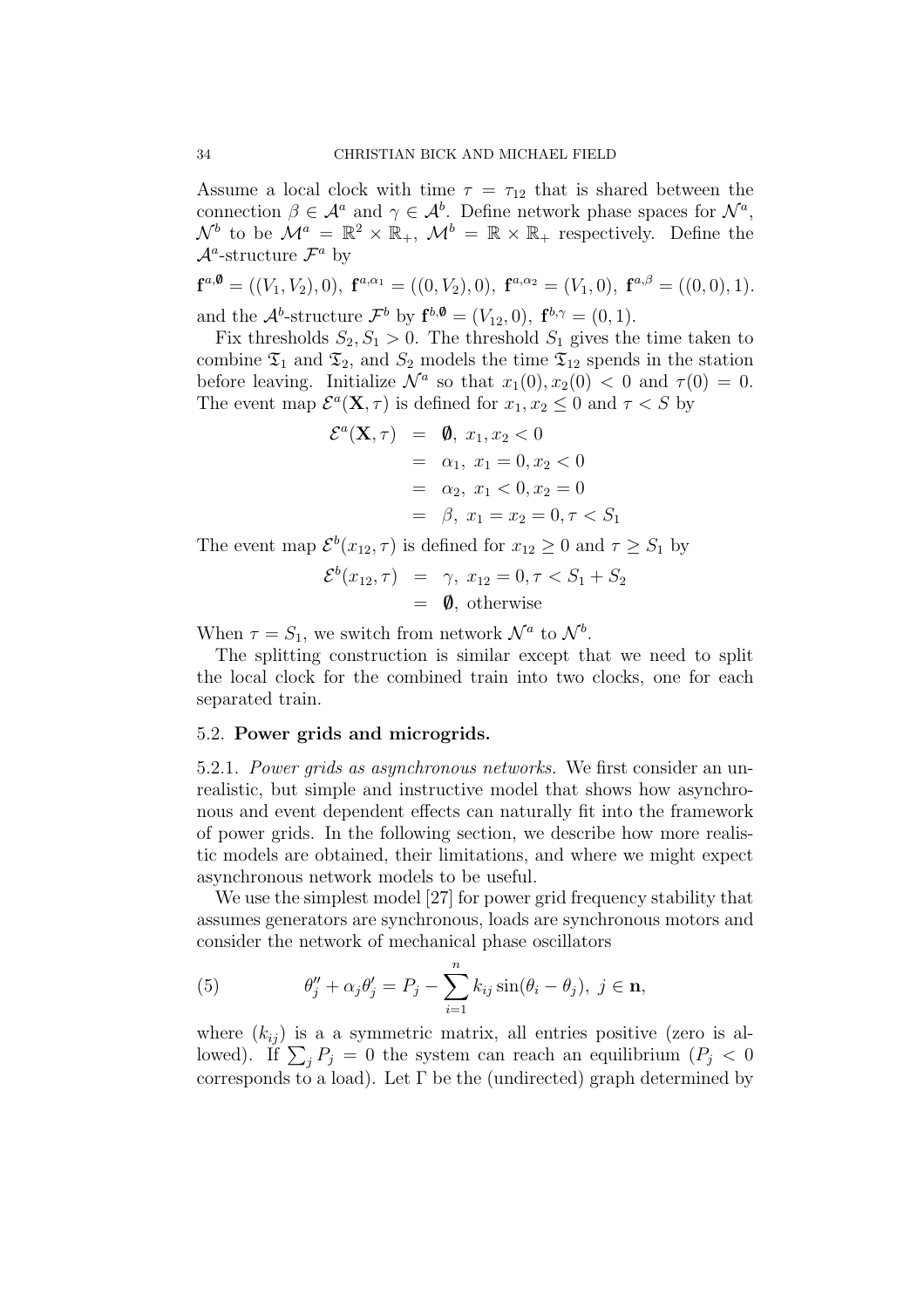the matrix of connections given by  $(k_{ij})$ . While the network described by (5) is not asynchronous (and the main interest lies with the stability of the equilibrium solution), the dynamics of real-world power grids are subject to factors that cannot be adequately described by a synchronous model. For integrity of transmission lines, as well as system stability, it is essential that the phase differences  $|\theta_i - \theta_j|$  are bounded away from  $\pi/2$ . For example, we might require  $|\theta_i - \theta_j| \leq T_{ij}$ , where  $T_{ij} \in (0, \pi/2)$  will be a threshold determining the safe operational load for the transmission line. This leads to the construction of state dependent event maps  $\mathcal{E}_{ij} : \mathbb{T}^n \to \{\Gamma, \Gamma \setminus \{i \leftrightarrow j\}\}\.$  If  $|\theta_i - \theta_j| > T_{ij}$ , then  $\mathcal{E}_{ii}(\theta) = \Gamma \setminus \{i \leftrightarrow j\}$  and the transmission line between nodes i and j is disconnected. Equation (5) is modified accordingly. Similarly, lines or generators may be disconnected because of external events – such as lightening strikes or mechanical breakdowns. These can be modelled using a stochastic event map.

As we indicated above, the model we have used is unrealistic (it is not true, for example, that typical loads are synchronous motors). In the next section, we indicate how more realistic models are obtained, their limitations, and where we might expect asychronous network models to be useful.

5.2.2. Network-reduced model for power grids. We give an overview of the network-reduced coupled phase oscillator model for power grids, largely based on Dörfler  $[19]$ , and refer the reader to  $[52, 19]$  for greater generality, alternative models, and the many details we omit. Apart from describing the model, our goal is part cautionary (it is not evident that general theories of synchronous or asynchronous networks have much to contribute to stability problems involving structural change), and part comparative with the models we describe later for microgrids.

Assume a power grid with synchronous generators, DC power sources, transmission lines and various types of load. We assume a reference frequency  $\omega_R$  for the power grid, usually 50Hz or 60Hz, and note that frequency synchronization is critical for the stability of the power grid: our equations will be written nominally in terms of phases  $\theta_i(t)$  but for the models, we can always replace  $\theta_i(t)$  by  $\theta_i(t) - \omega_R t$  to get the (same) equations for phase deviations that are needed for stability theory (phase differences, but not absolute phases, matter).

Formally, assume given an undirected (connected) weighted graph  $\mathcal G$ with node set  $\mathcal{V} = \mathbf{n}$  and edge set  $\mathcal{E} \subset \mathcal{V}^2$ . Nodes will be partitioned as  $V = V_1 \cup V_2 \cup V_3$ , where  $V_1$  consists of synchronous generators,  $V_2$  are DC power sources, and  $\mathcal{V}_3$  comprises various types of load (see below and note we do not consider all types of load).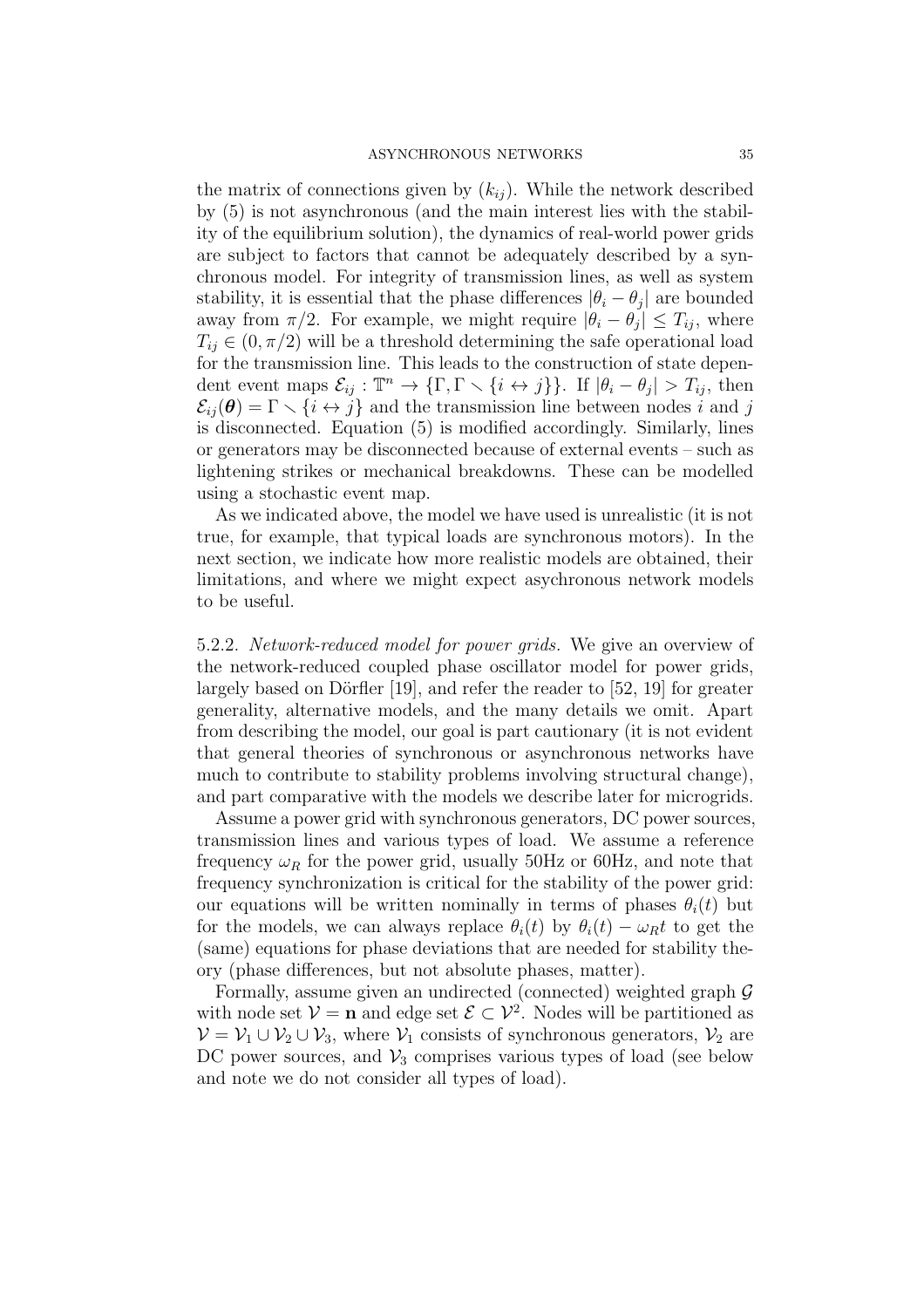Each edge  $(i, j) \in \mathcal{E}$ ,  $i \neq j$ , is weighted by a non-zero admittance  $Y_{ij} \in \mathbb{C}$  and corresponds to a transmission line. The imaginary part  $\mathfrak{I}(Y_{ii})$  is the susceptance of transmission line and  $\mathfrak{R}(Y_{ii})$  is the conductance. Typically, a high voltage AC transmission line is regarded as lossless  $(\Re(Y_{ij}) = 0)$  and inductive  $(\Im(Y_{ij}) > 0)$ . We allow self-loops  $i = j$ , these will correspond to loads modelled as impedances to ground (nonzero "shunt admittances").

To each node is associated a voltage phasor  $V_i = |V_i|e^{i\theta_i}$  corresponding to phase  $\theta_i$  and magnitude |V<sub>i</sub>| of the sinusoidal solution to the circuit equations.

For a lossless network, the power flow from node  $i$  to node  $j$  is given by  $a_{ij} \sin(\theta_i - \theta_j)$ , where  $a_{ij} = |V_i||V_j|\mathfrak{I}(Y_{ij})$  gives the maximal power flow (see Kundur [39, Chapter 6]).

5.2.3. Synchronous generators. We assume dynamics of synchronous generators are given by

(6) 
$$
M_i \theta''_i + D_i \theta'_i = P_{m,i} + \sum_{j=1}^n a_{ij} \sin(\theta_j - \theta_i), \ i \in \mathcal{V}_1,
$$

where  $\theta_i, \theta'_i$  are generator rotor angle and frequency,  $M_i, D_i > 0$  are inertia and damping coefficients, and  $P_{m,i}$  is mechanical power input.

5.2.4. DC/AC inverters: droop controllers. Each DC source in  $\mathcal{V}_2$  is connected to the AC grid via a DC/AC inverter following a frequency droop control law which obeys the dynamics [59]

(7) 
$$
D_i \theta'_i = P_{d,i} + \sum_{j=1}^n a_{ij} \sin(\theta_j - \theta_i), \ i \in \mathcal{V}_2.
$$

5.2.5. Frequency dependent loads. We assume the active power demand drawn by load i consists of a constant term  $P_{l,i} > 0$  and a frequency dependent term  $D_i \theta'_i$ ,  $D_i > 0$ , leading to the power balance equation

(8) 
$$
D_i \theta'_i = -P_{l,i} + \sum_{j=1}^n a_{ij} \sin(\theta_j - \theta_i), \ i \in \mathcal{V}_{3,f},
$$

where  $\mathcal{V}_{3,f}$  is the subset of  $\mathcal{V}_3$  consisting of frequency dependent loads. Equation (8) is of the same form as (7), and we may replace  $\mathcal{V}_2$  by  $\mathcal{V}_2 \cup \mathcal{V}_{3,f}$  and consider the general equation

(9) 
$$
D_i \theta'_i = \omega_i + \sum_{j=1}^n a_{ij} \sin(\theta_j - \theta_i), \ i \in \mathcal{V}_2,
$$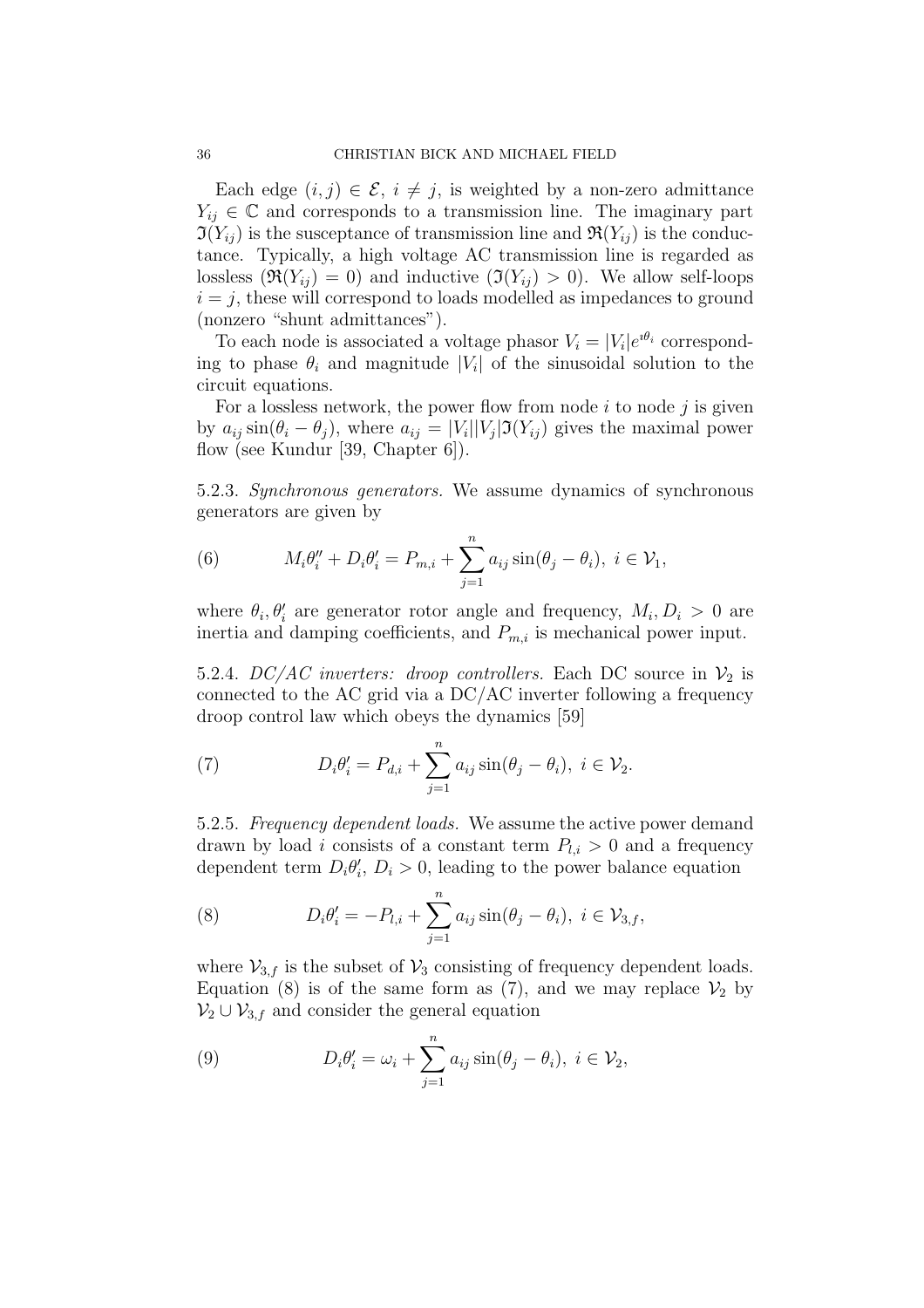where  $\omega_i$  is positive if the node is a DC generator and negative if it is a frequency dependent load.

We can similarly allow for loads which are synchronous motors, incorporate them in  $\mathcal{V}_1$  and consider

(10) 
$$
M_i \theta''_i + D_i \theta'_i = \omega_i + \sum_{j=1}^n a_{ij} \sin(\theta_j - \theta_i), \ i \in \mathcal{V}_1,
$$

where  $\omega_i$  is positive if the node is a synchronous generator and negative if it is a synchronous motor.

5.2.6. Constant current and constant admittance loads. We assume the remaining loads each require a constant amount of current and have a shunt admittance (to ground). In this case we have a current balance equation and, through the process of Kron reduction [21], may obtain a reduced network the equations of which are

(11) 
$$
M_i \theta''_i + D_i \theta'_i = \tilde{\omega}_i + \sum_{j=1}^n \tilde{a}_{ij} \sin(\theta_j - \theta_i + \varphi_{ij}), \ i \in \mathcal{V}_1,
$$

(12) 
$$
D_i \theta'_i = \tilde{\omega}_i + \sum_{j=1}^n \tilde{a}_{ij} \sin(\theta_j - \theta_i + \varphi_{ij}), \ i \in \mathcal{V}_2.
$$

We refer to [20] for the explicit form of the coefficients in  $(11,12)$ .

The original power grid network is typically sparse with many nodes  $-\mathcal{V}_3$  is large. The process of Kron reduction results in a much smaller network which will be all-to-all coupled provided that the graph defined by  $V_3$  is connected [21]. However, even if the original transmission lines are lossless, the phase shifts  $\phi_{ij}$  will generally be non-zero and not necessarily always small (we refer to [52, §6.2 Figure 4] for data from a real power grid network). The presence of phase shifts can and does make it harder to frequency synchronize (11,12).

From the point of view of transmission line failure in a power grid, even if the removal of an edge still results in a all-to-all coupled reduced network, many of the coupling coefficients  $\tilde{a}_{ij}$  will change. It is a hard problem, that goes beyond existing analytical theory for synchronous and asynchronous networks, to get good insight into whether or not a breakdown will destabilize the network (this is irrespective of phenomena like Braess's paradox [63, 53]).

5.2.7. Microgrids. Assume given a stable power grid network, robust to "small" changes in power demand, and consider the problem of modelling a microgrid and its combination or separation from the main grid. We outline structural and logical issues to make transparent the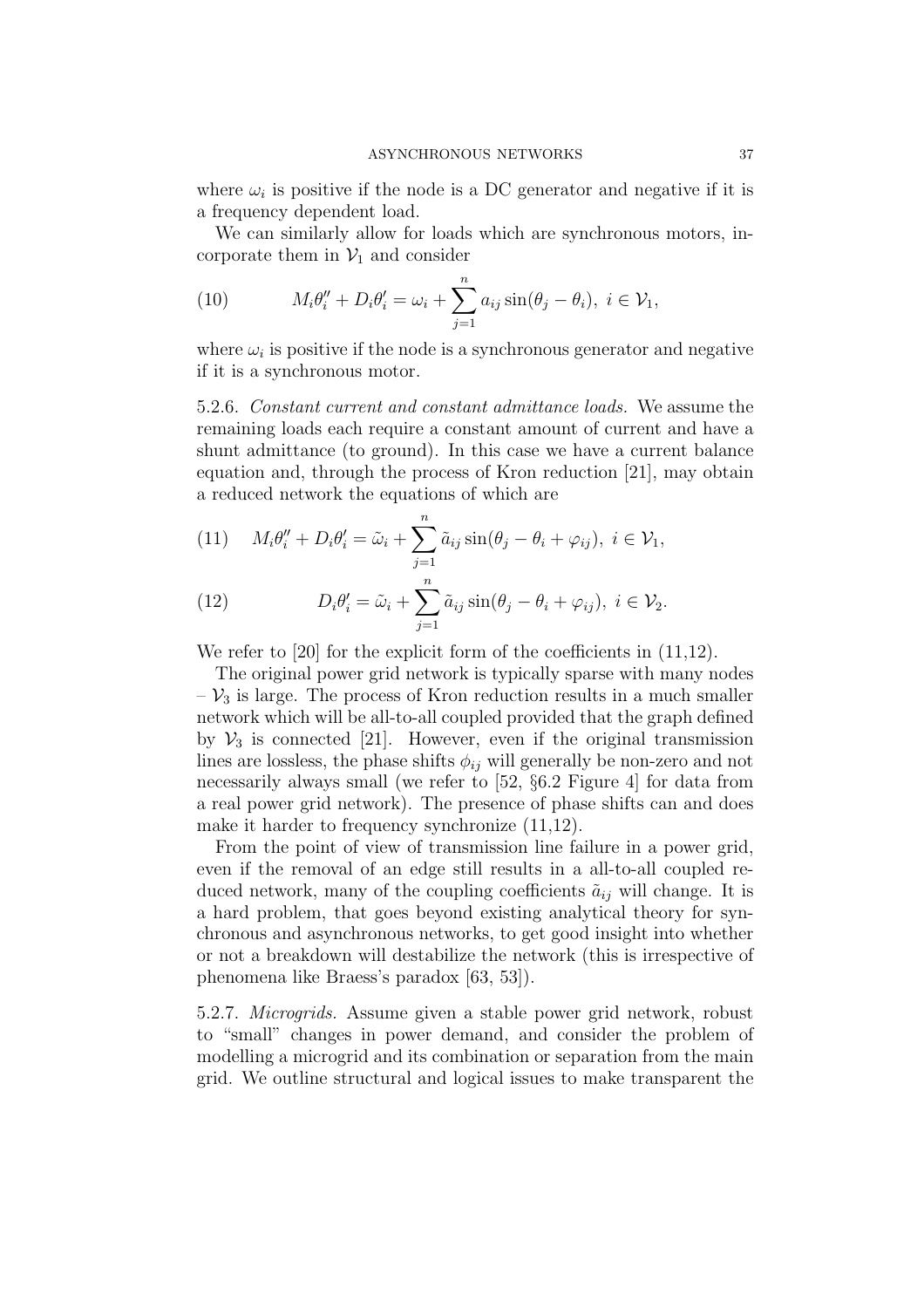connection with asynchronous networks and largely ignore dynamics so as to keep the model simple and our discussion short (we refer to [22, 59, 23] for more details and references on microgrids and control from a large and growing literature in this area). Assume power generation in the microgrid is from DC generators (such as solar power or DC wind power) and that  $V_1 = \emptyset$  (most motor loads are not synchronous). Assume the microgrid is Kron reduced.

Unlike the power grid model described above, we allow directed (one way) connections and a constraining node. Consider the simplified network  $\mathcal{N} = \{N_0, N_B, N_G, N_P\}$ , where the nodes  $N_B, N_G, N_P$  correspond to a large capacity battery (buffer), a DC generator, and main power grid respectively, and define subnetworks  $\mathcal{N}_M = \{N_B, N_G\}$  (microgrid) and  $\mathcal{N}_P = \{N_P\}$  (main power grid).

The battery acts as reserve storage or buffer for the microgrid; in particular to maintain power in the event of intermittent loss of generated DC power or when the microgrid has been separated "islanded" from the main power grid. We suppose battery capacity  $B = B(t) \in [0, B<sub>M</sub>]$ , where  $B_M$  corresponds to the battery being fully charged. We suppose that the DC generator produces power  $O = O(t) \in [0, O_M]$ , where  $O_M$ is the maximum power than can be generated.

The constraining node will play a role when the microgrid is islanded and is to be reconnected to the main power grid: either because the microgrid has insufficient power for the microgrid loads or because the microgrid has an excess of available power some of which can now be contributed to the main power grid. In either case a transition process needs to be implemented where the droop controller for the DC/AC converter needs to bring the AC output of the microgrid in precise voltage (phase, frequency and magnitude) synchronization with the state of the power grid at the connection point(s) to the microgrid. Similarly, we can constrain when the microgrid is to be islanded from the main grid so that the reduction in power contributed to the main power grid is gradual and done over an appropriate time scale so as not to destabilize the main power grid.

Leaving aside the dynamics of islanding and combining the microgrid with the main power grid, the generalized connection structures and control logic we need for management of the microgrid are complex and depend on several thresholds which may need to be time dependent – for example, if we use a time dependent model for the projected microgrid power load. If the microgrid is islanded, we work with  $\mathcal{N}_M$ and use the generalized connection structure

$$
\mathcal{A}_M = \{ \alpha = N_G \to N_B, \beta = N_B \to N_G, \emptyset \}.
$$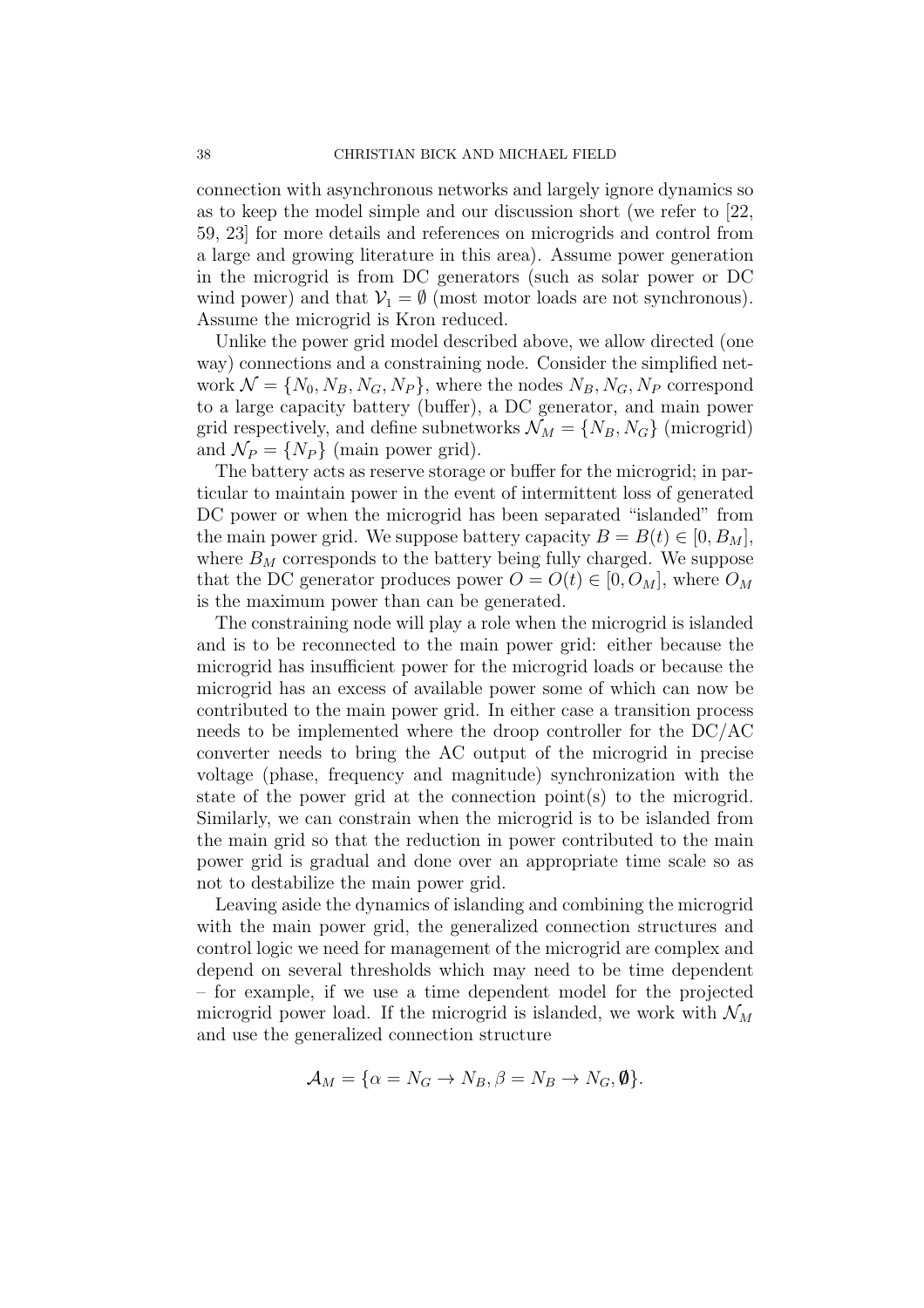The connection structure  $\alpha$  corresponds to the DC generator having sufficient output to supply all power needed for the microgrid load and with a surplus which can be used to charge the battery,  $\beta$  corresponds to battery and generator providing all necessary power for the microgrid, and  $\emptyset$  corresponds to the generator providing all needed power for the microgrid and either there is surplus power available for battery charging or the battery is fully charged. Thresholds that determine switching between these states are chosen so as to avoid "chattering" in the control system.

If the microgrid is combined with the main power grid, this can be either because battery and DC generators cannot provide sufficient power for the microgrid load or because the microgrid has surplus power which can be contributed to the main power grid or because the main power grid is stressed (possibly locally detected by frequency variation) and the battery state of the microgrid is sufficiently high to allow a temporary power contribution to the main grid. As generalized connection structure  $A$  we take the set of connection structures

$$
N_G \to N_M, \ N_G \to N_M \leftarrow N_B,
$$
  

$$
N_B \to N_G \leftarrow N_M, \ N_M \to N_G, \ N_M \to N_G \to N_B,
$$

Each of these connection structures has a natural interpretation. For example,  $N_M \rightarrow N_G \rightarrow N_B$  corresponds to the main power grid contributing to both the load of the microgrid and battery charging while  $N_G \rightarrow N_M \leftarrow N_B$  means battery and DC generator are contributing power to the main power grid as well as supplying all the power for the microgrid. On the other hand,  $N_G \rightarrow N_M$  means DC generated power, but not battery power, is being contributed to the main power grid.

Of course, what we have described above is highly simplified as we have taken no account of (1) multiple DC generators and batteries within a microgrid, or (2) multiple microgrids. In the latter case, we need to take care that microgrid switching does not synchronize as this could lead to large destabilizing changes in load on the main grid.

## 6. Products of asynchronous networks

We conclude part I with the definition of the product of asynchronous networks and give sufficient conditions for an asynchronous network to decompose as a product of two or more asynchronous networks. Although the methods we use are elementary, the study of products is illuminating as it clarifies some subtleties in both the event map and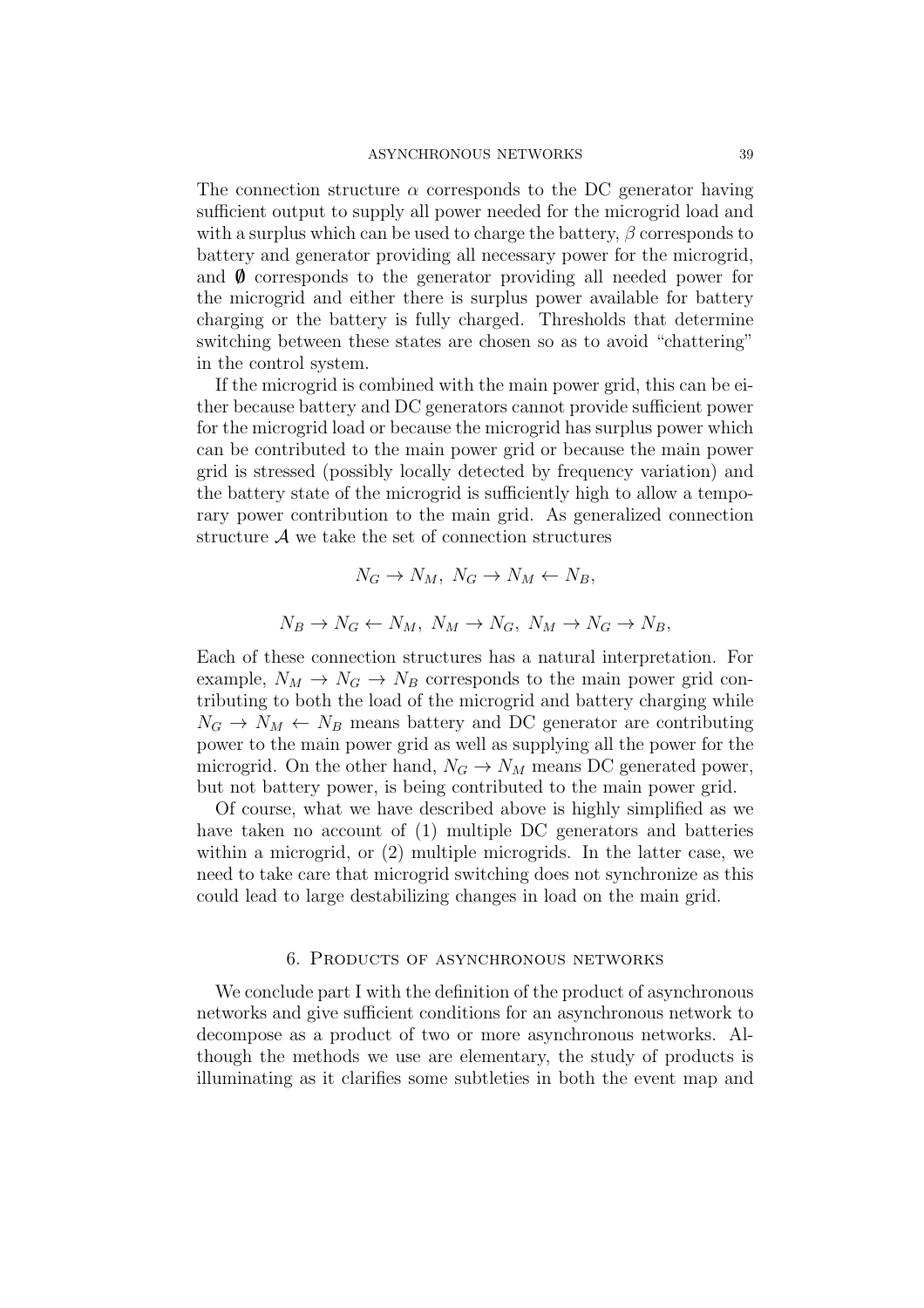the functional structure that are not present in the theory of synchronous networks. These ideas play a central role in the proof of the modularization of dynamics theorem in part II.

6.1. **Products.** Given  $\alpha, \beta \in M(k)$ , define  $\alpha \vee \beta \in M(k)$  (the join of  $\alpha$  and  $\beta$ ) by

$$
(\alpha \vee \beta)_{ij} = \max \{ \alpha_{ij}, \beta_{ij} \}, i, j \in \mathbf{k}
$$

(the max-plus addition of tropical algebra [34]). We have  $\alpha \vee \mathbf{0} = \alpha$  for all  $\alpha \in M(k)$ . If  $\mathcal{A}, \mathcal{B} \subset M(k)$  are generalized connection structures, define the generalized connection structure  $\mathcal{A} \vee \mathcal{B}$  by

$$
\mathcal{A} \vee \mathcal{B} = \{ \alpha \vee \beta \, | \, \alpha \in \mathcal{A}, \ \beta \in \mathcal{B} \}.
$$

Note that  $\emptyset \in \mathcal{A} \vee \mathcal{B}$  if and only if  $\emptyset \in \mathcal{A} \cap \mathcal{B}$ . Consequently, if  $\emptyset \in \mathcal{A} \vee \mathcal{B}$ , then  $\mathcal{A}, \mathcal{B} \subset \mathcal{A} \vee \mathcal{B}$ .

Suppose that A is a nonempty subset of **k** containing  $k_A$  elements. There is a natural embedding of  $M(k_A)$  in  $M(k)$  defined by relabelling the matrices in  $M(k_A)$  according to A. Specifically, map the matrix  $(\alpha_{ij})_{i,j\in A}\in M(k_A)$  to the matrix  $\widehat{\alpha}\in M(k)$  defined by

$$
\widehat{\alpha}_{ij} = \begin{cases} \alpha_{ij} & \text{for } i, j \in A, \\ 0 & \text{otherwise.} \end{cases}
$$

This embedding extends to an embedding of  $M_{\bullet}(k_A)$  in  $M_{\bullet}(k)$  by

$$
\widehat{\alpha}_{i0} = \begin{cases} \alpha_{i0} & \text{for } i \in A, \\ 0 & \text{otherwise.} \end{cases}
$$

Given disjoint nonempty subsets A, B of k, regard  $M_{\bullet}(k_A)$ ,  $M_{\bullet}(k_B)$  as embedded in  $M_{\bullet}(k)$ . Given  $\alpha \in M_{\bullet}(k_A)$ ,  $\beta \in M_{\bullet}(k_B)$ , define

$$
\alpha \vee \beta = \widehat{\alpha} \vee \widehat{\beta} \in M_{\bullet}(k).
$$

This extends to the join  $A \vee B$  of generalized connection structures on disjoint sets of nontrivial nodes.

Let  $\mathcal{N} = \{N_0, \ldots, N_k\}$  and A be a proper subset of **k**. Define  $\mathcal{N}^A$  =  $\{N_j | j \in A^{\bullet}\}\$ and  $\mathbf{M}_A = \prod_{i \in A} M_i$ . Denote points in  $\mathbf{M}_A$  by  $\mathbf{X}_A$ . Suppose  $B = \mathbf{k} \setminus A$ . We have  $\widetilde{\mathcal{N}}^A \cap \mathcal{N}^B = \{N_0\}$  and  $\mathbf{M}_A \times \mathbf{M}_B \approx \mathbf{M}$ . If  $\mathbf{C}^A$ ,  $\mathbf{C}^B$  are constraint structures on  $\mathcal{N}^A$ ,  $\mathcal{N}^B$  respectively, let  $\mathbf{C} =$  $\mathbb{C}^A \vee \mathbb{C}^B$  denote the induced constraint structure on  $\mathcal{N}$  – well defined since constraints depend only on nodes and  $A \cap B = \emptyset$ .

More generally, given disjoint node sets  $\mathcal{N}^A = \{N_j | j \in A^{\bullet}\}, \mathcal{N}^B =$  $\{N_j \mid j \in B^{\bullet}\}\$ , we can identify A, B with complementary subsets of **k**, where k is the total number of elements in  $A \cup B$ , and then follow the conventions described above.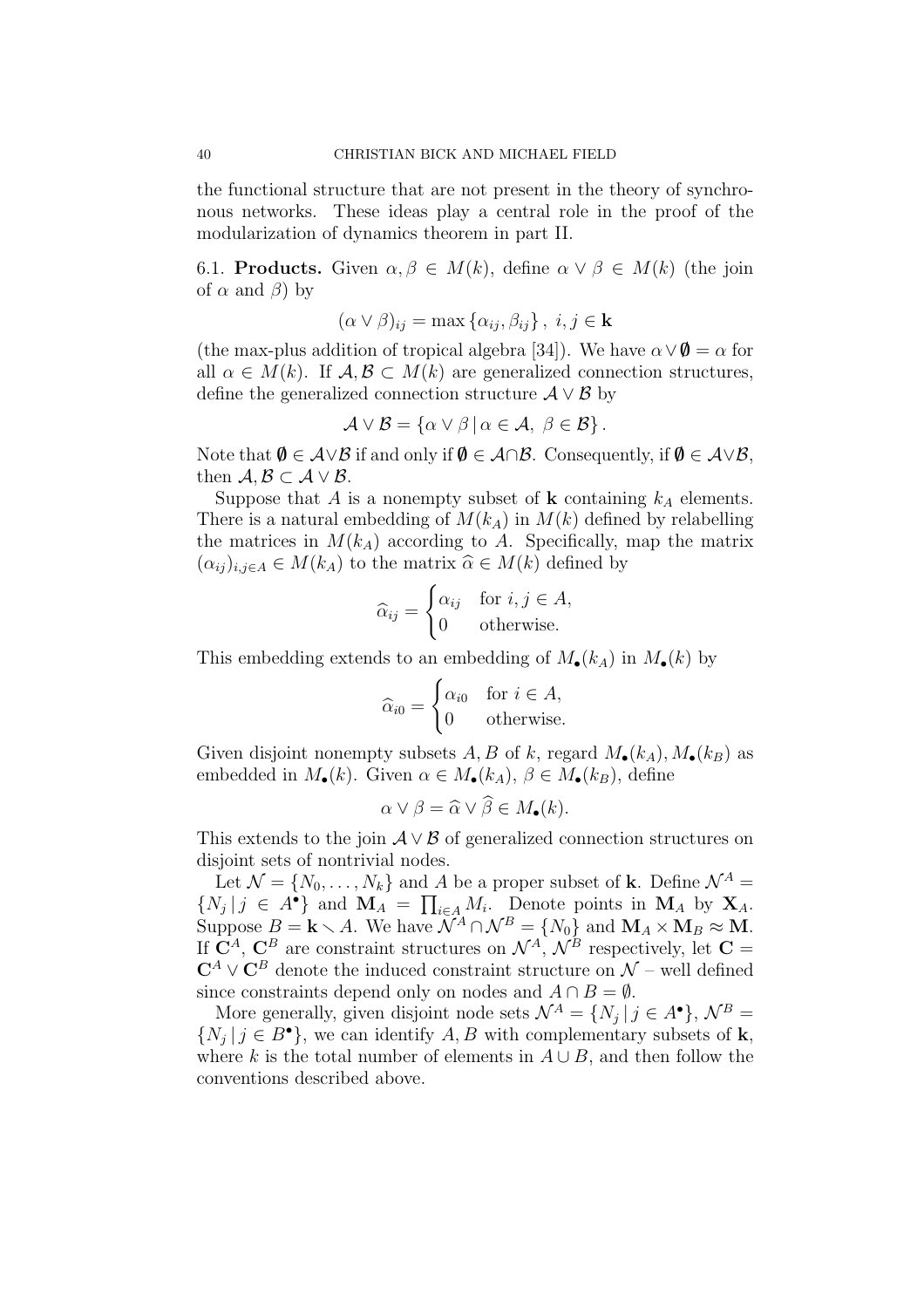Definition 6.1. (Notation and assumptions as above.) Given asynchronous networks  $\mathfrak{N}^X = (\mathcal{N}^X, \mathcal{A}^X, \mathcal{F}^X, \mathcal{E}^X), X \in \{A, B\}$ , define the product  $\mathfrak{N}^A \times \mathfrak{N}^B$  to be the asynchronous network  $\mathfrak{N} = (\mathcal{N}, \mathcal{A}, \mathcal{F}, \mathcal{E})$ where

\n- (1) 
$$
\mathcal{N} = \mathcal{N}^A \cup \mathcal{N}^B
$$
,
\n- (2)  $\mathbf{C} = \mathbf{C}^A \vee \mathbf{C}^B$ ,
\n- (3)  $\mathcal{A} = \mathcal{A}^A \vee \mathcal{A}^B$ ,
\n- (4)  $\mathcal{F} = \mathcal{F}^A \times \mathcal{F}^B = \{ \mathbf{f}_A^\alpha \times \mathbf{f}_B^\beta \mid \alpha \in \mathcal{A}^A, \ \beta \in \mathcal{A}^B \}$ , and
\n- (5)  $\mathcal{E}$  is defined by
\n

$$
\mathcal{E}(\mathbf{X}_A, \mathbf{X}_B) = \mathcal{E}^A(\mathbf{X}_A) \vee \mathcal{E}^B(\mathbf{X}_B)
$$
, for  $(\mathbf{X}_A, \mathbf{X}_B) \in \mathbf{M}_A \times \mathbf{M}_B$ .

Remark 6.2. If  $\mathfrak{N}^A$ ,  $\mathfrak{N}^B$  are proper (or amenable), then so is  $\mathfrak{N}^A \times \mathfrak{N}^B$ .

Lemma 6.3. (Notation of definition 6.1.) The network vector field on  $\mathfrak{N}^A \times \mathfrak{N}^B$  is given by

(13) 
$$
\mathbf{F}(\mathbf{X}_A, \mathbf{X}_B) = (\mathbf{f}_A^{\mathcal{E}^A(\mathbf{X}_A)}(\mathbf{X}_A), \mathbf{f}_B^{\mathcal{E}^B(\mathbf{X}_B)}(\mathbf{X}_B)),
$$

for all  $(\mathbf{X}_A, \mathbf{X}_B) \in \mathbf{M}_A \times \mathbf{M}_B$ .

*Proof.* Immediate from the definitions.  $\Box$ 

### 6.2. Decomposability.

**Definition 6.4.** An asynchronous network  $(N, \mathcal{A}, \mathcal{F}, \mathcal{E})$  is *decompos*able if it can be written as a product of asynchronous networks. If the network is not decomposable, it is indecomposable.

**Example 6.5.** Suppose that  $\mathcal N$  is a synchronous network with connection structure  $\alpha \in M(k)$  and  $\alpha$ -admissible network vector field f satisfying conditions (N1–3) of section 2. Since  $\alpha$  encodes the dependencies of  $f$  it is trivial that  $\mathcal N$  can be written as a product of two synchronous networks iff the network graph  $\Gamma_{\alpha}$  is disconnected.  $\diamondsuit$ 

Our aim to find sufficient conditions on an asynchronous network for it to be decomposable.

Definition 6.6. The *connection graph* of the asynchronous network  $\mathfrak{N} = (\mathcal{N}, \mathcal{A}, \mathcal{F}, \mathcal{E})$  is the graph defined by the 0-1 matrix  $\Gamma_{\mathfrak{N}} = \bigvee_{\alpha \in \mathcal{A}} \alpha^{\flat}$ .

**Lemma 6.7.** If an asynchronous network  $\mathfrak{N}$  is decomposable, then the connection graph  $\Gamma_{\mathfrak{N}}$  of  $\mathfrak{N}$  has at least two connected components.

*Proof.* If  $\mathfrak{N}$  is decomposable, then  $\mathfrak{N} = \mathfrak{N}^A \times \mathfrak{N}^B$ , where A, B are proper complementary subsets of k. Since there are no connections between nodes in  $\mathcal{N}^A$  and  $\mathcal{N}^B$ ,  $\Gamma_{\mathfrak{N}}$  has at least two connected components.  $\Box$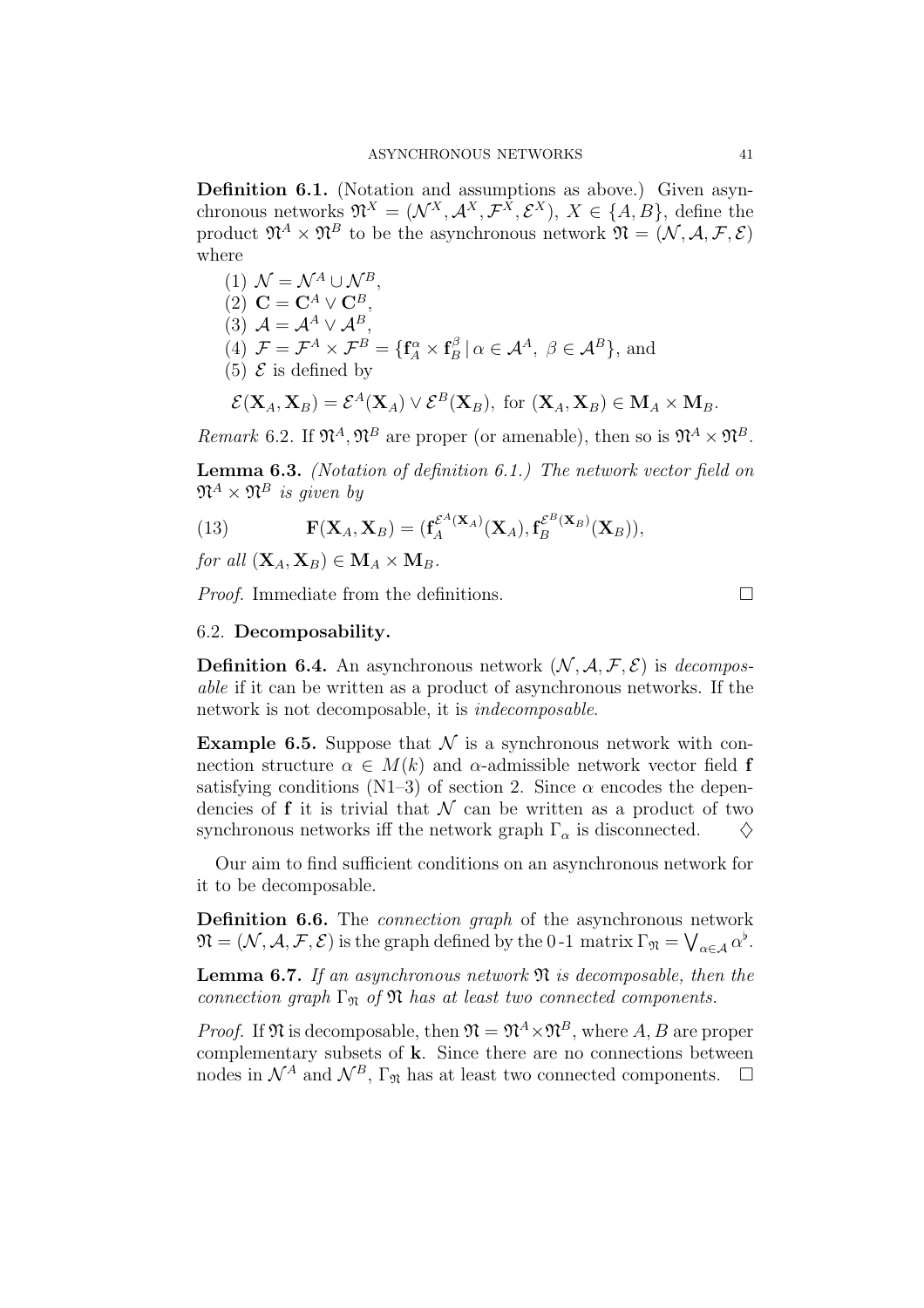Remark 6.8. Lemma 6.7 gives a necessary condition for decomposability which is not sufficient. There are two issues. First, the event map encodes information about spatial dependence of node interactions that cannot be deduced from the connection graph. Second, the admissible vector fields may have dependencies that are incompatible with decomposability.

**Example 6.9.** Let  $k = 2$ ,  $M_1 = M_2 = \mathbb{R}$ . Define connection structures  $\alpha_i = N_0 \rightarrow N_i$ ,  $i \in \mathbf{2}$  and generalized connection structure  $\mathcal{A} = \{\emptyset, \alpha_1, \alpha_2, \beta = \alpha_1 \vee \alpha_2\}.$  Suppose the event map is given by

$$
\mathcal{E}(x_1, x_2) = \begin{cases} \alpha_1, & \text{if } x_1 < 0, x_2 = 0 \\ \alpha_2, & \text{if } x_1 = 0, x_2 > 0 \\ \beta, & \text{if } x_1 = x_2 = 0, \\ \emptyset, & \text{otherwise} \end{cases}
$$

In this case,  $\mathcal{A} = \mathcal{A}^1 \vee \mathcal{A}^2$ , where  $\mathcal{A}^i = \{\emptyset, \alpha_i\}, i \in \mathbf{2}$ , and the network graph is disconnected. However, there is no way to write  $\mathcal{E}(x_1, x_2)$  as  $\mathcal{E}^1(x_1) \vee \mathcal{E}^2(x_2)$  as the event sets involving  $x_1 \in M_1$  depend nontrivially on  $x_2 \in M_2$ . Hence the network cannot be decomposable or even equivalent to a decomposable network whatever choice we make for admissible vector fields.

Suppose instead we define the event map by

$$
\tilde{\mathcal{E}}(x_1, x_2) = \begin{cases} \alpha_1, & \text{if } x_1 = 0, x_2 \neq 0 \\ \alpha_2, & \text{if } x_2 = 0, x_1 \neq 0 \\ \beta, & \text{if } x_1 = x_2 = 0 \\ \emptyset, & \text{otherwise} \end{cases}
$$

In this case  $\mathcal{A} = \mathcal{A}^1 \vee \mathcal{A}^2$  and we may write  $\mathcal{E} = \mathcal{E}^1 \vee \mathcal{E}^2$  where  $\mathcal{E}^i(0) =$  $\alpha_i$ , and  $\mathcal{E}^i(x_i) = \emptyset$ ,  $x_i \neq 0$ ,  $i \in \mathbf{2}$ . Suppose that  $\mathbf{f}^{\alpha_1}(x_1, x_2) = (0, v_2)$ ,  ${\bf f}^{\alpha_2}(x_1, x_2) = (v_1, 0), {\bf f}^{\emptyset}(x_1, x_2) = (v_1, v_2),$  where  $v_1, v_2 \neq 0$ . For the moment leave  $\mathbf{f}^{\beta}$  unspecified. Define  $\mathcal{F}^i = \{ \mathbf{f}^{\phi}_i \}$  $\{\mathbf{f}^{\alpha_i}_i\}$ , where  $\mathbf{f}^{\boldsymbol{\varnothing}}_i$  $\mathbf{v}_i^{\mathbf{v}}(x_i) = v_i,$  $\mathbf{f}_{i}^{\alpha_{i}}(x_{i})=0, i \in \mathbf{2}.$  Observe that  $\mathbf{f}^{\emptyset}=\mathbf{f}_{1}^{\emptyset} \times \mathbf{f}_{2}^{\emptyset}$  $\frac{\tilde{\phi}}{2}, \; \mathbf{f}^{\alpha_1} \, = \, \mathbf{f}_1^{\alpha_1} \times \mathbf{f}_2^{\text{\O}}$  $\frac{y}{2}$  and  ${\bf f}^{\alpha_2}={\bf f}^{\boldsymbol{\emptyset}}_1\!\times\!{\bf f}^{\alpha_2}_2$  $\mathbb{C}_2^{\alpha_2}$ . For  $(\mathcal{N}, \mathcal{A}, \mathcal{F}, \mathcal{E})$  to be a product we additionally require  ${\bf f}^\beta(x_1,x_2)=({\bf f}_1^{\alpha_1})$  ${\bf f}_1^{\alpha_1}(x_1), {\bf f}_2^{\alpha_2}$  $\mathcal{L}_2^{\alpha_2}(x_2)$  = (0,0), all  $(x_1, x_2) \in \mathbb{R}^2$ . In particular, if  $f^{\beta}(0,0) \neq (0,0)$ , the network  $(N, \mathcal{A}, \mathcal{F}, \mathcal{E})$  is not even equivalent to a product network. However, if  $f^{\beta}(0,0) = (0,0)$ , then the network  $(N, \mathcal{A}, \mathcal{F}, \mathcal{E})$  will be equivalent to a product network if we redefine  $f^{\beta}$ to be  $\mathbf{f}_1^{\alpha_1} \times \mathbf{f}_2^{\alpha_2}$  $2^{\alpha_2}$  (this does not change the values of  $f^{\beta}$  on  $E^{\beta}$ ).  $\diamondsuit$ 

6.3. Sufficient conditions for decomposability. Let  $\mathfrak N$  be an asynchronous network with  $k$  nodes and  $C$  be a proper connected component of the connection graph  $\Gamma_{\mathfrak{N}}$ . Identify C with the nonempty subset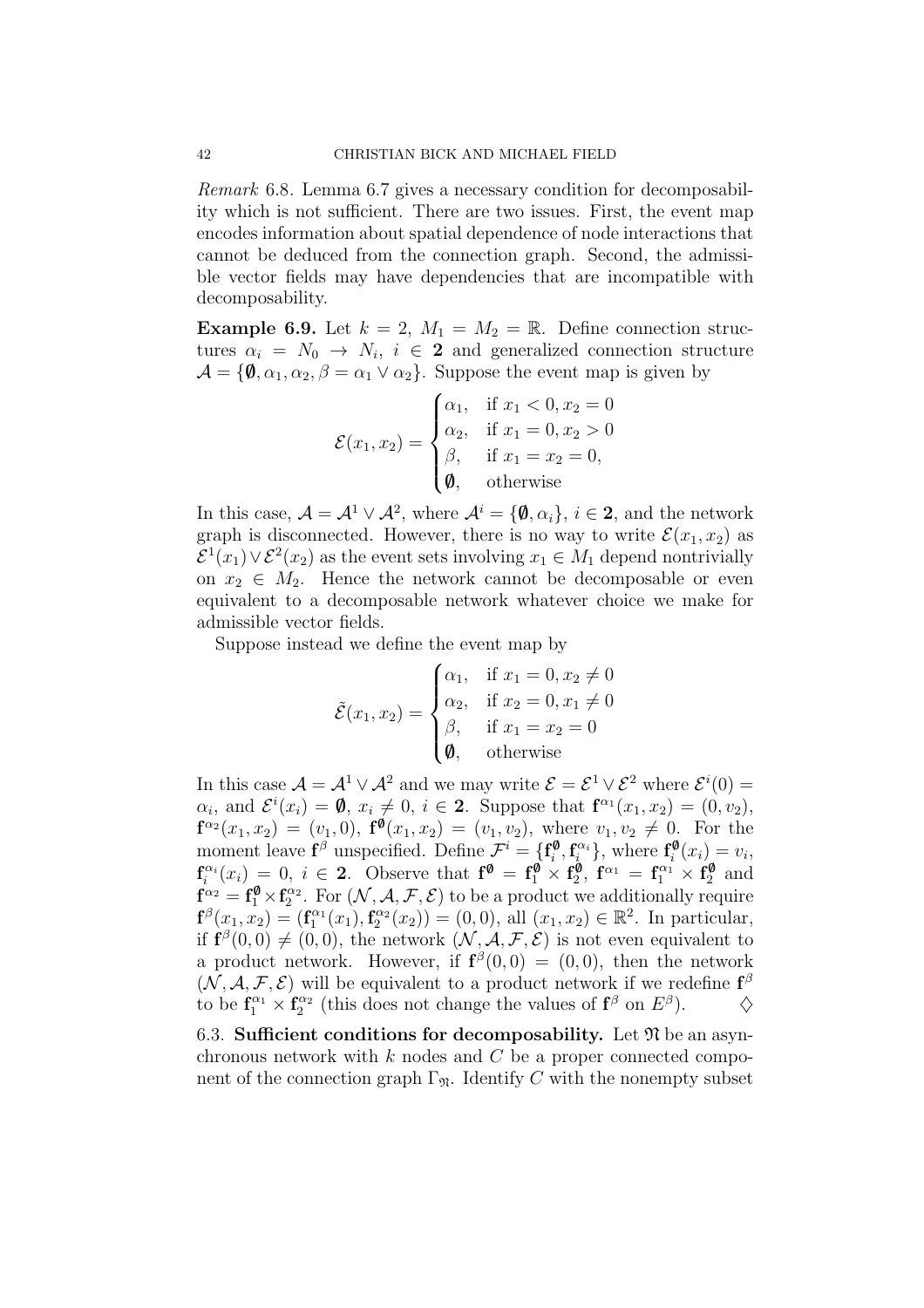of **k** corresponding to the labels of the nodes in the component  $C$ . Let  $C = \mathbf{k} \setminus C$ . Since C is a connected component of  $\Gamma_{\mathfrak{N}}$ , we can write each  $\alpha \in \mathcal{A}$  uniquely as  $\alpha = \alpha_C \vee \alpha_{\overline{C}}$ , where  $\alpha_C$ ,  $\alpha_{\overline{C}}$  are connection structures on  $\mathcal{N}^C$  and  $\mathcal{N}^{\overline{C}}$  respectively. Set  $\mathcal{A}^C = {\alpha_C | \alpha \in \mathcal{A}}$ . We have a well defined projection  $\pi_C : A \to A^C$  defined by  $\pi_C(\alpha) = \alpha_C$ .

Define the event map  $\mathcal{E}^C : M_C \times M_{\overline{C}} \to \mathcal{A}^C$  by

$$
\mathcal{E}^C(\mathbf{X}_C,\mathbf{X}_{\overline{C}})=\pi_C(\mathcal{E}(\mathbf{X}_C,\mathbf{X}_{\overline{C}})).
$$

**Definition 6.10.** An asynchronous network  $\mathfrak{N}$  is *structurally decom*posable if for any connected component  $C$  of the connection graph  $\Gamma_{\mathfrak{N}}$ , the map  $\mathcal{E}^C$  is independent of  $\mathbf{X}_{\overline{C}} \in \mathbf{M}_{\overline{C}}$  (that is,  $\mathcal{E}^C(\mathbf{X}_C, \mathbf{X}_{\overline{C}})$ )  $\mathcal{E}^1(\mathbf{X}_C)$  where  $\mathcal{E}^1: \mathbf{M}_C \to \mathcal{A}^C$ .

Remark 6.11. Structural decomposability implies conditions on structural dependencies that will generally be different from the dependencies of the network vector field. For example, suppose a component C of the connection graph contains the node  $N_1$ . If the node  $N_1$  is stopped there may be a condition that  $N_1$  will restart when the state of another node, say  $N_2$ , attains a certain value. Necessarily,  $N_2$  must lie in  $C$  (structural decomposability). However, there need be no connection between  $N_1$  and  $N_2$  unless C contains exactly two nodes.

Suppose that  $\mathfrak N$  is structurally decomposable and that  $\Gamma_{\mathfrak N}$  has connected components  $C_1, \ldots, C_q$ . Set  $\mathbf{M}_{\ell} = \mathbf{M}_{C_{\ell}}, \ \mathcal{A}^{\ell} = \pi_{C_{\ell}}(\mathcal{A}), \ \ell \in$ q. By structural decomposability we may write  $\mathcal{E}(\mathbf{X}) = \bigvee_{\ell \in \mathbf{q}} \mathcal{E}^{\ell}(\mathbf{X}_{\ell})$ where  $\mathcal{E}^{\ell}: \mathbf{M}_{\ell} \to \mathcal{A}^{\ell}$ . For  $\alpha \in \mathcal{A}, \ell \in \mathbf{q}$ , set  $\alpha_{\ell} = \pi_{C_{\ell}}(\alpha) \in \mathcal{A}^{\ell}$  and  $E_{\alpha_{\ell}}^{\ell} = (\mathcal{E}^{\ell})^{-1}(\alpha_{\ell}) \subset \mathbf{M}_{\ell}.$ 

**Lemma 6.12.** (Notation as above.) If  $\mathfrak{N}$  is structurally decomposable and  $\Gamma_{\mathfrak{N}}$  has connected components  $C_1, \ldots, C_q$ , then

$$
E_{\alpha} = \prod_{\ell \in \mathbf{q}} E_{\alpha_{\ell}}^{\ell} \subset \prod_{\ell \in \mathbf{q}} \mathbf{M}_{\ell}, \text{ for all } \alpha \in \mathcal{A}.
$$

*Proof.* An immediate consequence of structural decomposability.  $\square$ 

If C be a proper connected component of the connection graph  $\Gamma_{\mathfrak{N}}$ of an asynchronous network  $\mathfrak{N}$ , then by admissibility

$$
\mathbf{f}^{\alpha} = \mathbf{f}_{C}^{\alpha} \times \mathbf{f}_{\overline{C}}^{\alpha}, \text{ for all } \alpha \in \mathcal{A},
$$

where  $f_C^{\alpha} : M_C \to T M_C$  and  $f_{\overline{C}}^{\alpha}$  $\frac{\partial \alpha}{\partial} : \mathbf{M}_{\overline{C}} \to T\mathbf{M}_{\overline{C}}.$ 

In order that  $\mathfrak N$  be decomposable, this decomposition has to be compatible with the projections  $\pi_C : A \to \mathcal{A}^C$ ,  $\pi_{\overline{C}} : A \to \mathcal{A}^C$ . In particular, if connections in the set of nodes that are in  $\overline{C}$  are added or deleted, dynamics on  $\mathbf{M}_C$  is not affected.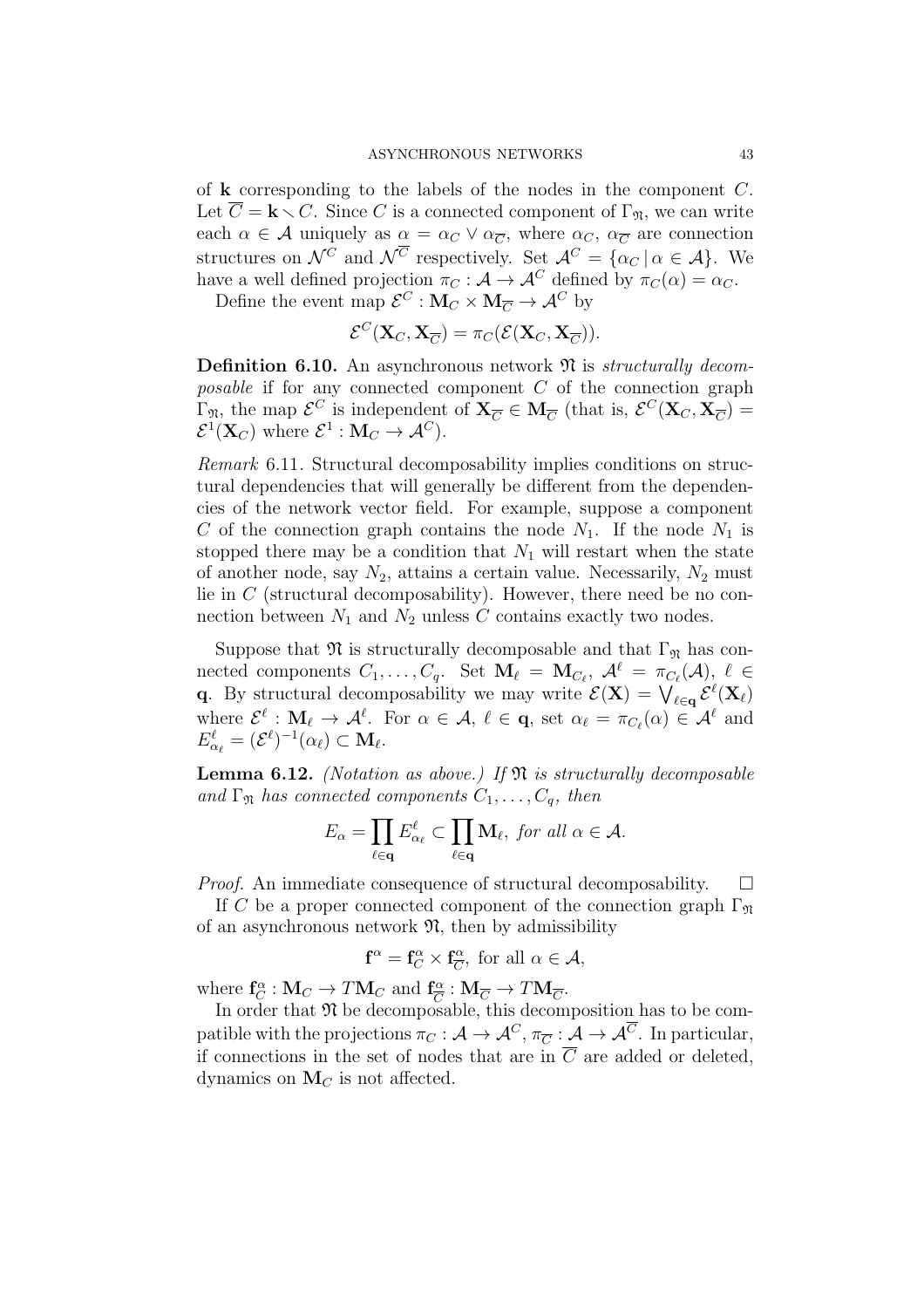**Definition 6.13.** (Notation as above.) The asynchronous network  $\mathfrak{N}$ is dynamically decomposable if for any connected component C of  $\Gamma_{\mathfrak{R}}$ , we have

$$
\mathbf{f}_C^{\alpha} = \mathbf{f}_C^{\beta}
$$

for all  $\alpha, \beta \in \mathcal{A}$  such that  $\pi_C(\alpha) = \pi_C(\beta)$ .

Lemma 6.14. (Notation as above.) Input consistent asynchronous networks are dynamically decomposable. In particular, asynchronous networks with additive input structure are dynamically decomposable.

*Proof.* Given  $i \in \mathbf{k}, \alpha \in \mathcal{A}$ , let  $J(i, \alpha)$  be the associated dependency set for node  $N_i$ . If  $\alpha, \beta \in \mathcal{A}$  and  $J(i, \alpha) = J(i, \beta)$ , then  $f_i^{\alpha} = f_i^{\beta}$  by input consistency. If  $i \in C$ , where C is a connected component of the network graph  $\Gamma_{\mathfrak{N}}$ , then  $J(i, \alpha) \cap \mathbf{k} \subset C$  for all  $\alpha \in \mathcal{A}$ . Hence  $J(i, \alpha) = J(i, \alpha_C \vee \mathcal{A})$  $\alpha_{\overline{C}}$  is independent of  $\alpha_{\overline{C}}$ . Input consistency implies that  $f_i^{\alpha_C \vee \beta}$  =  $f_i^{\alpha_C \vee \gamma}$  for all  $\beta, \gamma \in \mathcal{A}_{\overline{C}}$  which yields dynamical decomposability.  $\Box$ 

We now state the main result of this section.

**Theorem 6.15.** Let  $\mathfrak{N}$  be a structurally and dynamically decomposable asynchronous network with connection graph  $\Gamma$ . If  $\Gamma$  has connected components  $C_1, \ldots, C_q$  then there exist indecomposable asynchronous networks  $\mathfrak{N}^1, \ldots, \mathfrak{N}^q$  such that

$$
\mathfrak{N}=\mathfrak{N}^1\times\cdots\times\mathfrak{N}^q.
$$

*Proof.* For  $\ell \in \mathbf{q}$ , define  $\mathcal{A}^{\ell} = {\alpha_{\ell} \stackrel{\text{def}}{=} \pi_{\ell}(\alpha) | \alpha \in \mathcal{A}}$  and  $\mathcal{F}^{\ell} = {\mathbf{f}_{\ell}^{\alpha_{\ell}} \stackrel{\text{def}}{=}$  $f_{C_{\ell}}^{\alpha}: M_{\ell} \to TM_{\ell} \,|\, \alpha \in \mathcal{A}$ . By dynamical indecomposability we have  $f^{\alpha} = \prod_{\ell \in \mathbf{q}} f_{\ell}^{\alpha_{\ell}}$ , for all  $\alpha \in \mathcal{A}$ . Constraint structures are defined for individual nodes and so factorise naturally. Let  $\mathcal{E}^{\ell}: \mathbf{M}_{\ell} \to \mathcal{A}^{\ell}$  be the event maps given by structural indecomposability. If we let  $\mathfrak{N}^{\ell}$  be the asynchronous network  $(\mathcal{N}^{\ell}, \mathcal{A}^{\ell}, \mathcal{F}^{\ell}, \mathcal{E}^{\ell})$ , where  $\mathcal{N}^{\ell} = \{N_0\} \cup \{N_i | i \in$  $(C_i$ ,  $\ell \in \mathbf{q}$ , then  $\mathfrak{N} = \prod_{i \in \mathbf{q}} \mathfrak{N}^i$ .

Our concluding result on decomposability is an immediate consequence of lemma 6.7 and theorem 6.15.

Corollary 6.16. A structurally and dynamically decomposable asynchronous network  $\mathfrak N$  is decomposable if and only if its connection graph has more than one nontrivial connected component.

6.4. Factorization of asynchronous networks. Assume for this section that  $\mathfrak{N} = (\mathcal{N}, \mathcal{A}, \mathcal{F}, \mathcal{E})$  is an asynchronous network which is not necessarily structurally or dynamically indecomposable.

**Definition 6.17.** The asynchronous network  $\mathfrak{N}^1$  is a factor of  $\mathfrak{N}$  if there is an asynchronous network  $\mathfrak{N}^2$  such that  $\mathfrak{N} = \mathfrak{N}^1 \times \mathfrak{N}^2$ .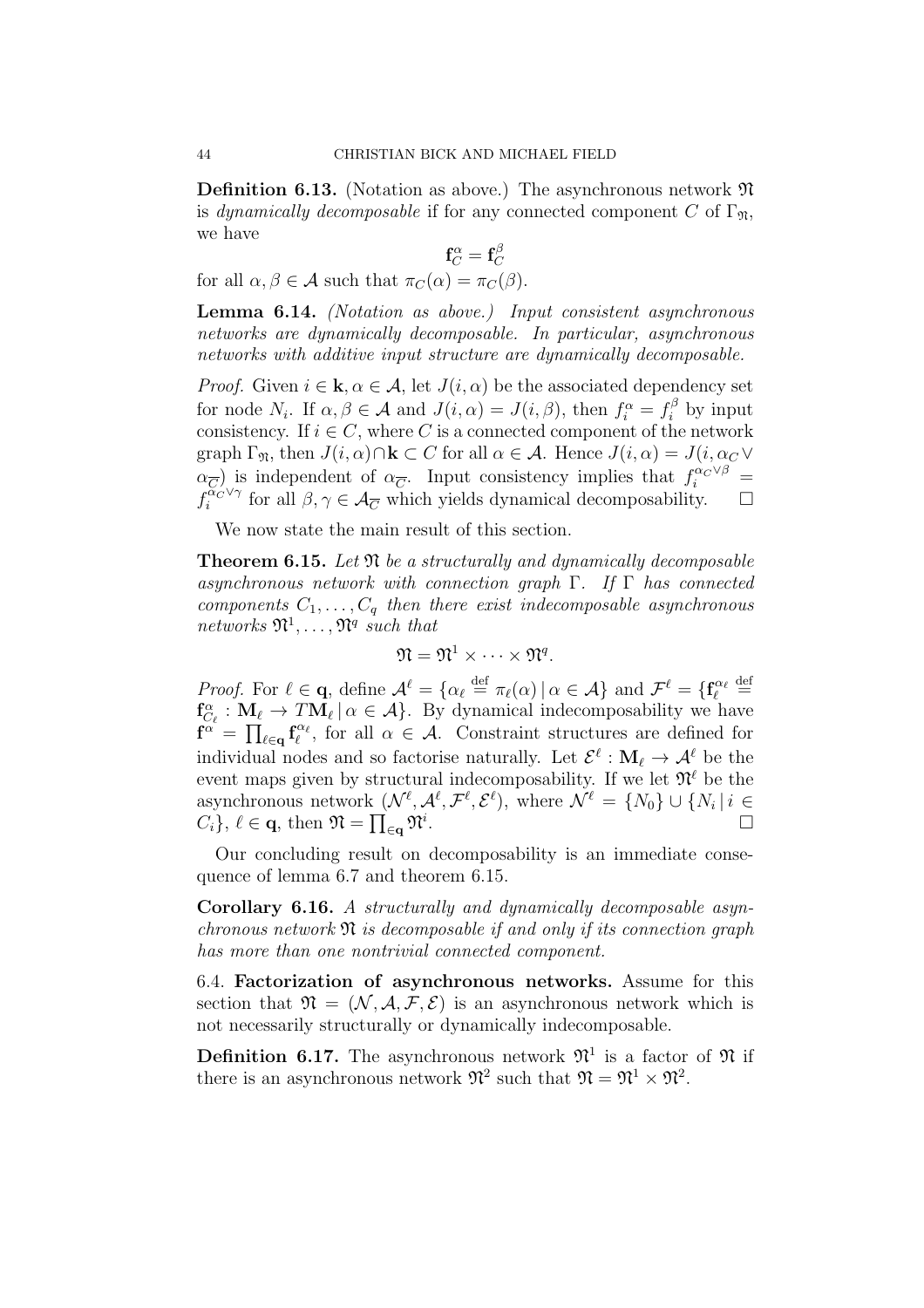The proof of the next lemma is immediate from the definition of a product.

**Lemma 6.18.** If  $\mathfrak{N}^1$  is a factor of  $\mathfrak{N}$ , then the connection graph  $\Gamma_{\mathfrak{N}^1}$ is a union of connected components of  $\Gamma_{\mathfrak{m}}$ .

Remark 6.19. If  $\mathfrak{N}^1$  is indecomposable, the connection graph  $\Gamma_{\mathfrak{N}^1}$  may have more than one component – unless  $\mathfrak{N}$  is structurally and dynamically indecomposable (theorem 6.15).

 $\prod_{a\in\mathbf{q}}\mathfrak{N}^a$  as a product of indecomposable asynchronous networks. The **Proposition 6.20.** Every asynchronous network  $\mathfrak{N}$  has a factorization factorization is unique, up to the order of factors.

Proof. Existence is obvious. The uniqueness of factorization follows easily from lemma 6.18.  $\Box$ 

Acknowledgements. CB would like to thank Marc Timme at the Max Planck Institute for Dynamics and Self-Organization for continuing hospitality. MF would like to thank the Mathematics Department at Rice University, where much of this work was done, for providing a warm and supportive working environment, and Steve Furber of Manchester University for his penetrating insights and questions. Both authors would like to acknowledge fruitful discussions with many people — too many to name individually here — whose input has proved invaluable in helping to shape these ideas.

#### **REFERENCES**

- [1] N Agarwal & M Field. 'Dynamical equivalence of networks of coupled dynamical systems I: asymmetric inputs', Nonlinearity 23 (2010), 1245–1268.
- [2] N Agarwal & M Field. 'Dynamical equivalence of networks of coupled dynamical systems II: general case', Nonlinearity, 23 (2010), 1269–1289.
- [3] M Aguiar, A P S Dias, P Ashwin, & M Field. 'Dynamics of coupled cell networks: synchrony, heteroclinic cycles and inflation', Journal of Nonlinear Science, **21**(2) (2011), 271-323.
- [4] U Alon. An Introduction to Systems Biology. Design Principles of Biological Circuits (Chapman & Hall/CRC, Boca Raton, 2007).
- [5] P W Anderson. 'More is different', Science 177(4047) (1972), 393-396.
- [6] D V Anosov. 'Stability of equilibrium positions in relay systems', Automation Remote Control 20 (1959), 135–149.
- [7] A L Barab'asi and R Albert. 'Statistical mechanics of complex networks', Rev. Mod Phy. 74 (2002), 47–94.
- [8] V Belykh, I Belykh, and M Hasler. 'Connection graph stability method for synchronized coupled chaotic systems', Physica D 195(1-2) (2004), 159-187.
- [9] I Belykh, M di Bernardo, J Kurths, & M Porfri. 'Evolving dynamical networks', Physica D, 267 (2014), 1–6.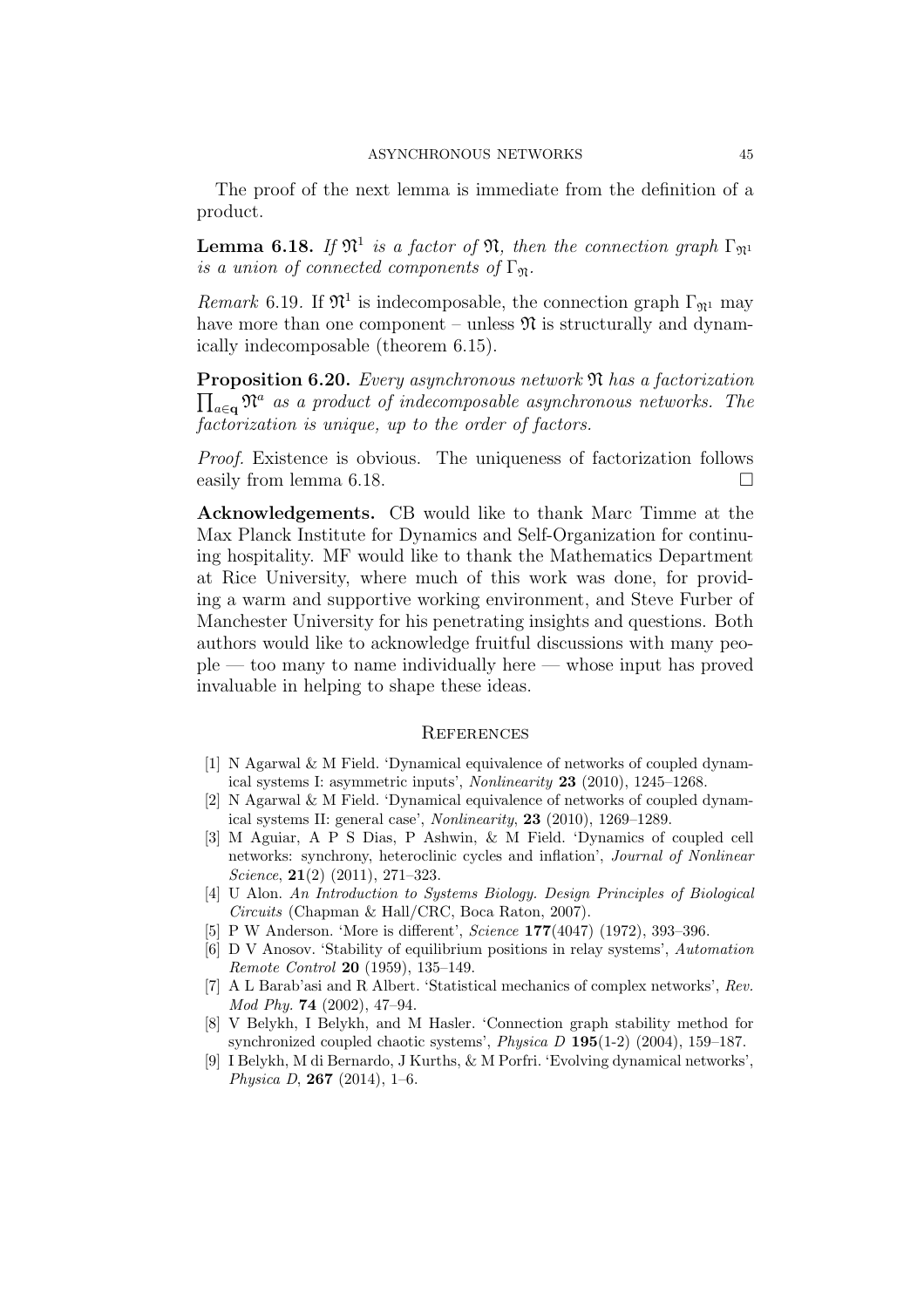- [10] M di Bernardo, C J Budd, & A R Champneys, 'Normal form maps for grazing bifurcations inn-dimensional piecewise-smooth dynamical systems', Physica D 160 (2001), 222-254.
- [11] M di Bernardo, C J Budd, A R Champneys, & P Kowalczyk. Piecewise-smooth Dynamical Systems (Springer, Applied Mathematical Science 163, London, 2008).
- [12] C Bick. 'Local representation of Asyschronous networks by Filippov systems', in preparation.
- [13] C Bick & M J Field. 'Asynchronous networks: Modularization of Dynamics Theorem', (2016), preprint.
- [14] C Bick & M J Field. 'Asynchronous networks: stochastic event processes and local times', in preparation.
- [15] J Bochnak, M Coste, & M-F Roy. Real algebraic geometry (Springer, 1998).
- [16] N Caporale & Y Dan. 'Spike timing dependent plasticity: a Hebbian learning rule' Annu. Rev. Neurosci. 31 (2008), 25–36.
- [17] R Cohen and S Havin. Complex Networks: Structure, Robustness and Function (Cambridge University Press, 2010).
- [18] R David & H Alla. Discrete, Continuous, and Hybrid Petri Nets (Springer-Verlag, 2010).
- [19] F Dörfler. 'Dynamics and Control in Power Grids and Complex Oscillator Networks', PhD thesis, Mechanical Engineering Department, University of California at Santa Barbara, 2013.
- [20] F Dörfler & F Bullo. 'Synchronization and transient stability in power networks and non-uniform Kuramoto oscillators', SIAM Journal on Control and Optimization 50 (3) (2012), 1616-1642.
- [21] F Dörfler  $&$  F Bullo. 'Kron reduction of graphs with applications to electrical networks', *IEEE Trans. Circuit Syst.* **160**(1) (2013), 150–163.
- [22] F Dörfler, M Chertkov, & F Bullo. 'Synchronization in Complex Oscillator Networks and Smart Grids', PNAS 110(6) (2013), 2005–2010.
- [23] F Dörfler, J W Simpson-Porco,  $\&$  F Bullo. 'Breaking the Hierarchy: Distributed Control & Economic Optimality in Microgrids', IEEE Trans. on Control of Network Systems (2016), to appear.
- [24] G B Ermentrout & N Kopell. 'Multiple pulse interactions and averaging in systems of coupled neural oscillators', J. Math. Biol. 29 (1991), 193-217.
- [25] M J Field. 'Heteroclinic networks in homogeneous and heterogeneous identical cell systems', J. Nonlinear Science 25(3) (2015), 779–813.
- [26] A F Filippov. Differential Equations with Discontinuous Righthand Sides (Kluwer Academic Publishers, 1988).
- [27] G Filatrella, A H Nielsen, & N F Pederson. 'Analysis of a power grid using a Kuramoto-like model', Eur. Phys. J. B 61 (2008), 485–491.
- [28] W Gerstner, R Kempter, L J van Hemmen & H Wagner. 'A neuronal learning rule for sub-millisecond temporal coding', Nature 383 (1996), 76–78.
- [29] W Gerstner & W Kistler. Spiking Neuron Models (Cambridge University Press, 2002).
- [30] C Gibson, K Wirthmüller, A A du Plessis, & E Looijenga. Topological stability of smooth mappings (Springer Lect. Notes in Math. 552, 1976).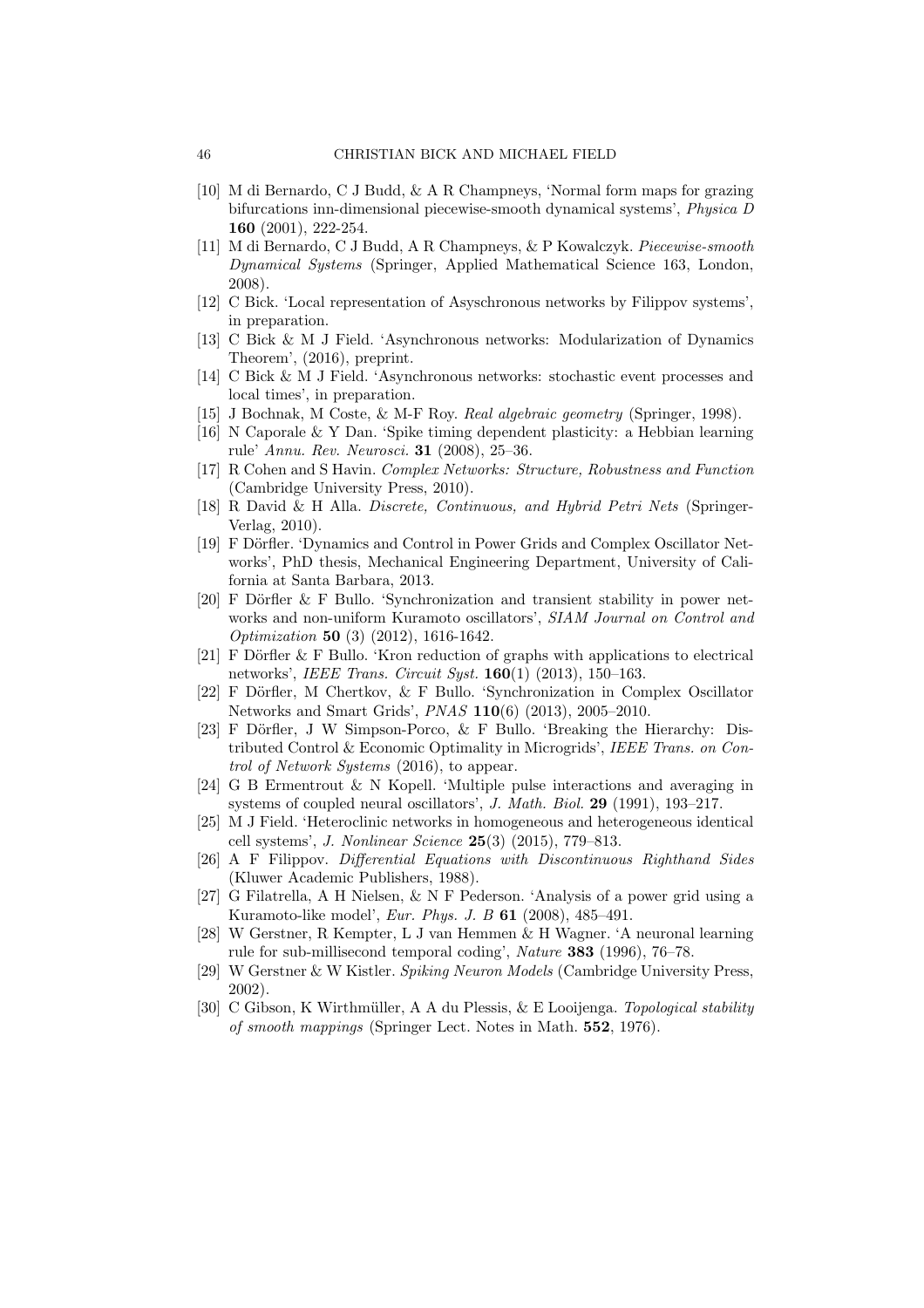- [31] M Golubitsky, I Stewart, & A Török. 'Patterns of Synchrony in Coupled Cell Networks with Multiple Arrows', SIAM J. Appl. Dynam. Sys. 4(1) (2005), 78–100.
- [32] T E Gorochowski, M Di Bernardo, & C S Grierson. 'Evolving dynamical networks: A formalism for describing complex systems',  $Complexity$  **17**(3) (2012), 18–25.
- [33] W M Haddad, V Chellaboina, & Sergey G Nersesov. Impulsive and Hybrid Dynamical Systems: Stability, Dissipativity, and Control (Princeton University Press, 2006).
- [34] B Heidergott, G J Olsder & J van der Woude. Max Plus at Work (Princeton Series in Applied Mathematics, 2006).
- [35] J H Holland. 'Studying complex adaptive systems', J. Syst. Sci  $\mathcal C$  Complexity 19 (2006), 1–8.
- [36] P Holme & J Saramäki. 'Temporal Networks', *Physics Reports*,  $519(3)$ , 97– 125.
- [37] F C Hoppensteadt and E M Izhikevich. Weakly Connected Neural Networks (Springer, Applied Mathematical Science 126, Springer-Verlag, 1997).
- [38] N Kashtan & U Alon. 'Spontaneous evolution of modularity and network motifs', PNAS 102 (39) (2005), 13773–13778.
- [39] P Kundur. Power System Stability and Control (McGraw-Hill Inc, New York, 1994).
- [40] IEEE/CIGRE Joint Task Force on Stability Terms and Definitions. Definition and Classification of Power System Stability, IEEE Trans. Power Syst. 19(2) (2004), 1387–1401.
- [41] Y Kuramoto. Chemical Oscillations, Waves, and Turbulence (Springer, Berlin, 1984).
- [42] Yu A Kuznetsov, S Rinaldi, & A Gragnani. 'One-parameter bifurcations in planar Filippov systems', Int. J. of Bifur. and Chaos 13(8) (2003), 2157–2188.
- [43] J Ladyman, J Lambert, and K Wiesner. 'What is a complex system?', Eur. J. for Phil. of Sc.  $3(1)$  (2013), 33–67.
- [44] L Lamport. 'Time, Clocks, and the Ordering of Events in a Distributed System', *Comm. of the ACM*,  $21(7)$  (1978), 558-565.
- [45] H B Lawson. 'Foliations', *Bull. AMS* **80**(3) (1974), 369–418.
- [46] W Lu, F M Atay, & J Jost. 'Chaos synchronization in networks of coupled maps with time-varying topologies', Eur. Phys. J. B 63 (2008), 399-406.
- [47] J N Mather. 'Stratifications and mappings', Proceedings of the dynamical systems conference, Salvador, Brazil (ed M Peixoto) (Academic Press, New York, 1973), 195–223.
- [48] R S MacKay. 'Nonlinearity in complexity science', *Nonlinearity* 21(12) (2008), 273–281.
- [49] N Minorsky. Theory of nonlinear control systems (McGraw-Hill, New York, 1969).
- [50] A Morrison, M Diesmann & W Gerstner. 'Phenomenological models of synaptic plasticity based on spike timing', Biol. Cyber. 98 (2008), 459–478.
- [51] M E J Newman. Networks: An Introduction (Oxford University Press, 2010).
- [52] T Nishikawa and A E Motter. 'Comparative analysis of existing models for power grid synchronization', New J. of Physics 17 (2015).